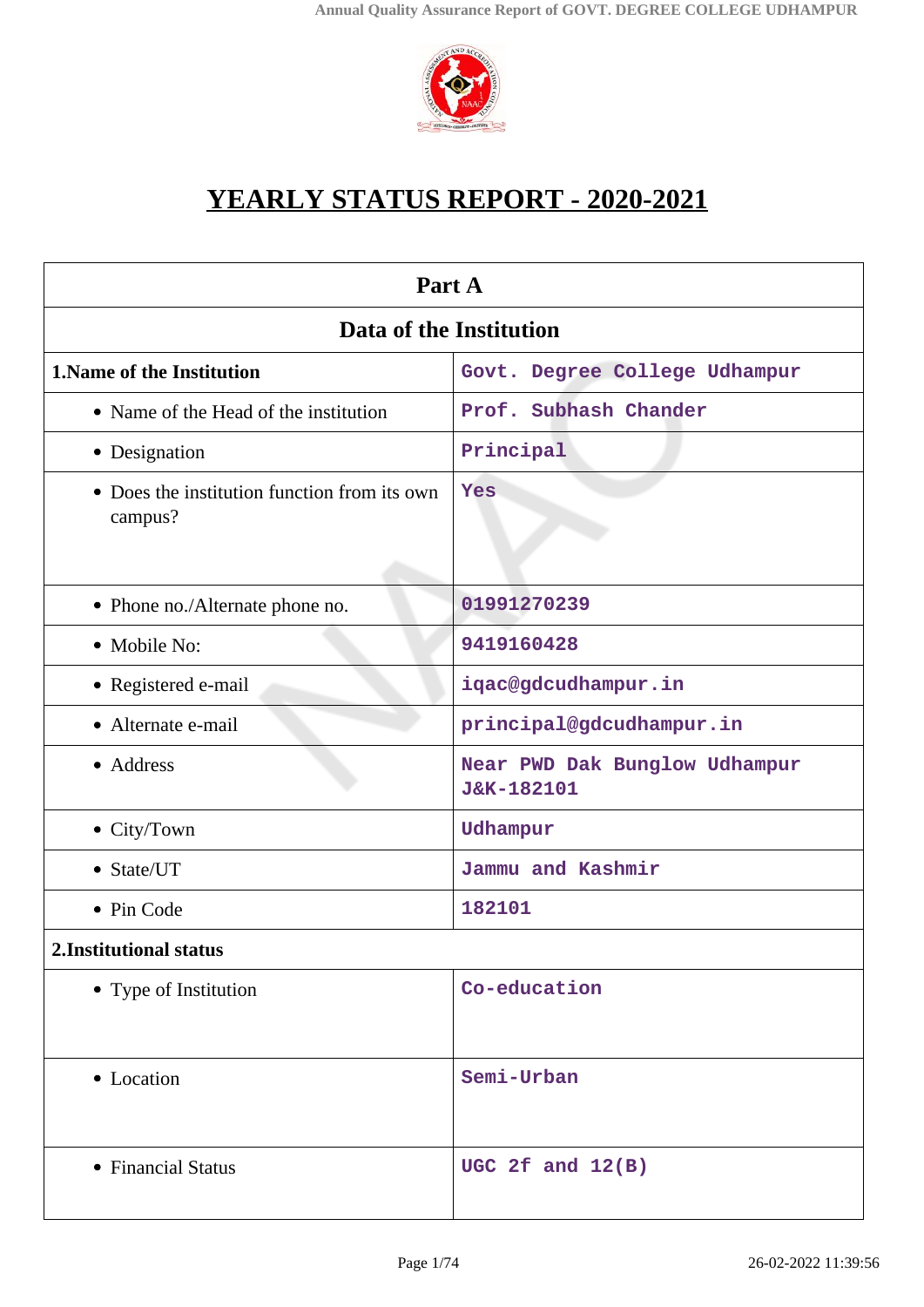| • Name of the Affiliating University                                                                              |                            |             |                                                                                                             |                                                                  | University of Jammu |                                |  |                                   |
|-------------------------------------------------------------------------------------------------------------------|----------------------------|-------------|-------------------------------------------------------------------------------------------------------------|------------------------------------------------------------------|---------------------|--------------------------------|--|-----------------------------------|
| • Name of the IQAC Coordinator                                                                                    |                            |             | Prof. Gurvinder Raj Verma                                                                                   |                                                                  |                     |                                |  |                                   |
| • Phone No.                                                                                                       |                            |             | 01913559581                                                                                                 |                                                                  |                     |                                |  |                                   |
| • Alternate phone No.                                                                                             |                            |             |                                                                                                             | 01991270239                                                      |                     |                                |  |                                   |
| • Mobile                                                                                                          |                            |             |                                                                                                             | 9419253303                                                       |                     |                                |  |                                   |
|                                                                                                                   | • IQAC e-mail address      |             |                                                                                                             | iqac@gdcudhampur.in                                              |                     |                                |  |                                   |
|                                                                                                                   | • Alternate e-mail address |             |                                                                                                             | hod.sericulture@gdcudhampur.in                                   |                     |                                |  |                                   |
| 3. Website address (Web link of the AQAR<br>(Previous Academic Year)                                              |                            |             |                                                                                                             | https://gdcudhampur.in/notificati<br><u>ons/agar-2019-20/226</u> |                     |                                |  |                                   |
| 4. Whether Academic Calendar prepared<br>during the year?                                                         |                            |             |                                                                                                             | Yes                                                              |                     |                                |  |                                   |
| • if yes, whether it is uploaded in the<br>Institutional website Web link:                                        |                            |             |                                                                                                             |                                                                  |                     | ons/academic-calender/279      |  | https://gdcudhampur.in/notificati |
| <b>5. Accreditation Details</b>                                                                                   |                            |             |                                                                                                             |                                                                  |                     |                                |  |                                   |
| Cycle                                                                                                             | Grade                      | <b>CGPA</b> |                                                                                                             | Year of<br>Accreditation                                         |                     | Validity from                  |  | Validity to                       |
| Cycle 2                                                                                                           | В                          |             | 2.73                                                                                                        | 2016                                                             |                     | 19/01/2016                     |  | 18/01/2021                        |
| <b>6.Date of Establishment of IQAC</b>                                                                            |                            | 25/05/2006  |                                                                                                             |                                                                  |                     |                                |  |                                   |
| 7. Provide the list of funds by Central / State Government<br>UGC/CSIR/DBT/ICMR/TEQIP/World Bank/CPE of UGC etc., |                            |             |                                                                                                             |                                                                  |                     |                                |  |                                   |
| Institutional/Depa<br>rtment /Faculty                                                                             | Scheme                     |             | <b>Funding Agency</b>                                                                                       |                                                                  |                     | Year of award<br>with duration |  | Amount                            |
| <b>GOVT.</b><br><b>DEGREE</b><br><b>COLLEGE</b><br><b>UDHAMPUR</b>                                                | <b>RUSA</b>                |             | Higher<br>Education<br>Department<br>Civil<br>Secretariat,<br>Srinagar,<br>Govt. of<br>Jammu and<br>Kashmir |                                                                  |                     | 2020, 365                      |  | 4500000                           |
| 8. Whether composition of IQAC as per latest<br><b>NAAC</b> guidelines                                            |                            |             |                                                                                                             | <b>No</b>                                                        |                     |                                |  |                                   |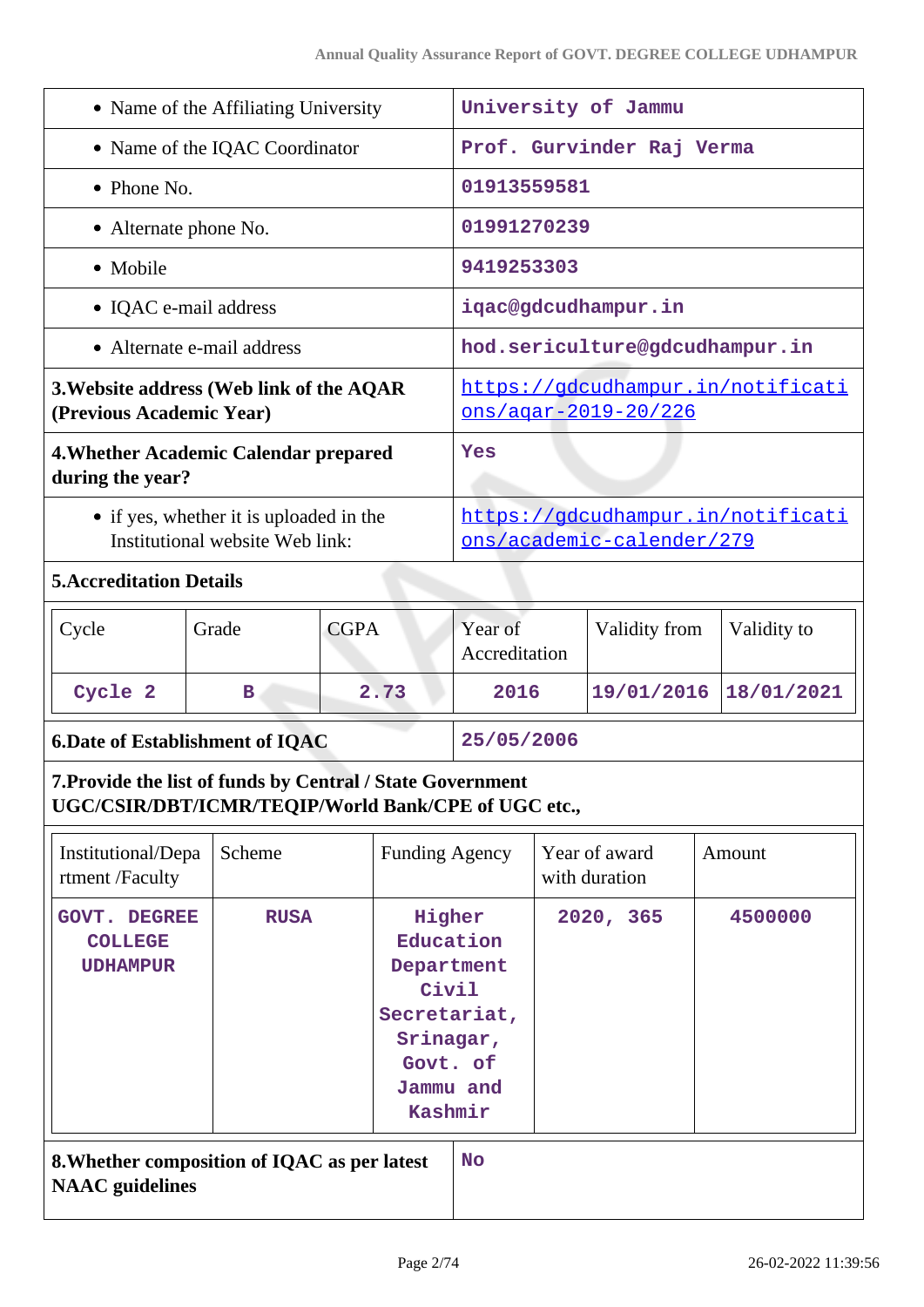| • Upload latest notification of formation of<br>IQAC                                                                         | No File Uploaded |
|------------------------------------------------------------------------------------------------------------------------------|------------------|
| 9. No. of IQAC meetings held during the year                                                                                 | 14               |
| • Were the minutes of IQAC meeting(s) and<br>compliance to the decisions have been<br>uploaded on the institutional website? | <b>No</b>        |
| • If No, please upload the minutes of the<br>meeting(s) and Action Taken Report                                              | <b>View File</b> |
| 10. Whether IQAC received funding from any<br>of the funding agency to support its activities<br>during the year?            | <b>No</b>        |
| • If yes, mention the amount                                                                                                 |                  |

#### **11.Significant contributions made by IQAC during the current year (maximum five bullets)**

**Due to Covid 19 restrictions and closure of educational institutions by the administration, IQAC with college NSS and other units have arranged the celebrations of important days such as World Population Day, world statistics Day, world AIDS day, world Environment day and International Yoga day through online mode for students to aware them besides academic persuasion. Inter-college Essay writing competition on mental health of students during Covid 19 pandemic was held to get rid of psychological, social, mental stress and anxiety during the lockdown period. Workshop cum awareness camp for students on Innovation, Incubation & Training was organized to promote the young minds for innovation and sustainable enterprises and Start-ups, in Collaboration with Coordination Cell JKHED and Gujarat Grassroots Innovation Augmentation Network (GIAN) J&K Chapter. Our college in its Digital initiatives, becomes the first in UT to start Cloud-spacing and to Launch of LMS for online digital Learning.**

**12.Plan of action chalked out by the IQAC in the beginning of the Academic year towards Quality Enhancement and the outcome achieved by the end of the Academic year**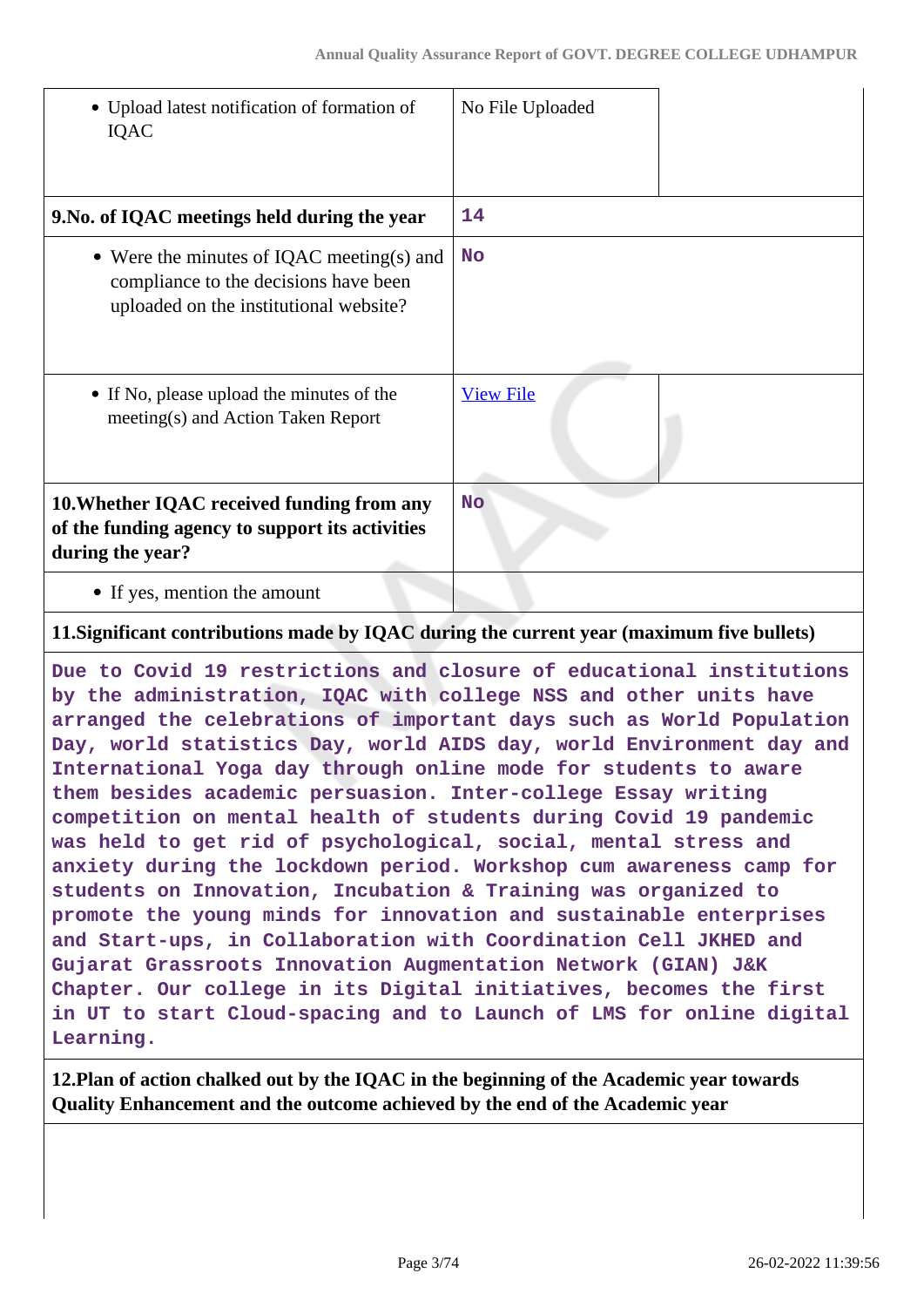| Plan of Action                                                                                                            | Achievements/Outcomes                                                                                                                                                                                                                                                                                                    |
|---------------------------------------------------------------------------------------------------------------------------|--------------------------------------------------------------------------------------------------------------------------------------------------------------------------------------------------------------------------------------------------------------------------------------------------------------------------|
| To start new skill courses in<br>different areas in order to<br>provide a platform for students<br>to enhance their skill | Different Skill courses started<br>with an objective to make the<br>students skill oriented                                                                                                                                                                                                                              |
| To focus on online admission,<br>student friendly online class<br>work due to Covid 19                                    | For maintaining Covid<br>appropriate behavior, college<br>streamlined online admission and<br>Online Learning teaching.                                                                                                                                                                                                  |
| To develop e-content of various<br>subjects                                                                               | As an initiative of Higher<br>Education Department, E-content<br>has been developed in all the<br>subjects.                                                                                                                                                                                                              |
| To establish browsing centre in<br>the college                                                                            | For facilitating students and<br>staff to have an internet<br>assessability in the college,<br>browsing centre was established.                                                                                                                                                                                          |
| To establish an e content<br>development studio                                                                           | To develop quality E-content<br>material, a studio was<br>established.                                                                                                                                                                                                                                                   |
| To add up more ICT enabled class<br>room.                                                                                 | To shift traditional teaching<br>aids to ICT enabled one, 5-6<br>laboratories converted into ICT<br>enabled lab./classrooms.                                                                                                                                                                                             |
| Digitization of college library                                                                                           | To furthering the college<br>library into fully digital<br>various steps have been<br>initiated such as subscribing<br>online journals, issuance of<br>Identity cards etc.                                                                                                                                               |
| Conduct of online awareness<br>programmes.                                                                                | Due to covid pandemic<br>restrictions, various awareness<br>programmes were arranged for<br>students. World Population Day,<br>world statistics Day, world AIDS<br>day, world Environment day and<br>International Yoga, Inter-<br>college Essay writing<br>competition on mental health of<br>students and Workshop cum |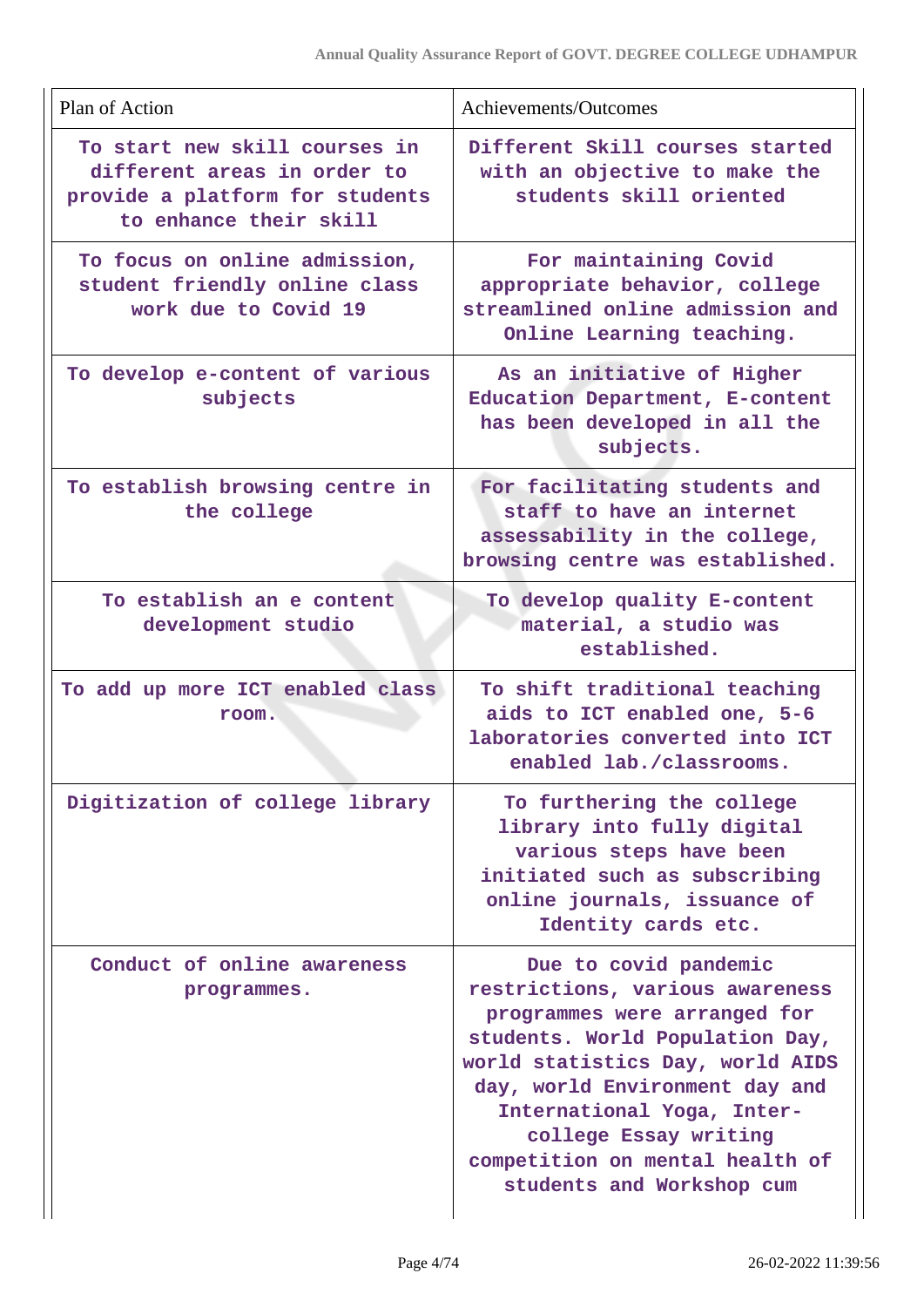|                                                                                                | awareness camp for students on<br>Innovation, Incubation &<br>Training were conducted during<br>the period. |
|------------------------------------------------------------------------------------------------|-------------------------------------------------------------------------------------------------------------|
| 13. Whether the AQAR was placed before<br>statutory body?                                      | <b>No</b>                                                                                                   |
| • Name of the statutory body                                                                   |                                                                                                             |
| Name                                                                                           | Date of meeting(s)                                                                                          |
| Nil                                                                                            | Nil                                                                                                         |
| 14. Whether institutional data submitted to AISHE                                              |                                                                                                             |
| Year                                                                                           | Date of Submission                                                                                          |
| 2019                                                                                           | 26/02/2019                                                                                                  |
| <b>Extended Profile</b>                                                                        |                                                                                                             |
| 1.Programme                                                                                    |                                                                                                             |
| 1.1                                                                                            | 31                                                                                                          |
| Number of courses offered by the institution across all programs<br>during the year            |                                                                                                             |
| <b>File Description</b>                                                                        | Documents                                                                                                   |
| Data Template                                                                                  | <b>View File</b>                                                                                            |
| 2.Student                                                                                      |                                                                                                             |
| 2.1                                                                                            | 3051                                                                                                        |
| Number of students during the year                                                             |                                                                                                             |
| <b>File Description</b>                                                                        | Documents                                                                                                   |
| Data Template                                                                                  | <b>View File</b>                                                                                            |
| 2.2                                                                                            | zero                                                                                                        |
| Number of seats earmarked for reserved category as per GOI/State<br>Govt. rule during the year |                                                                                                             |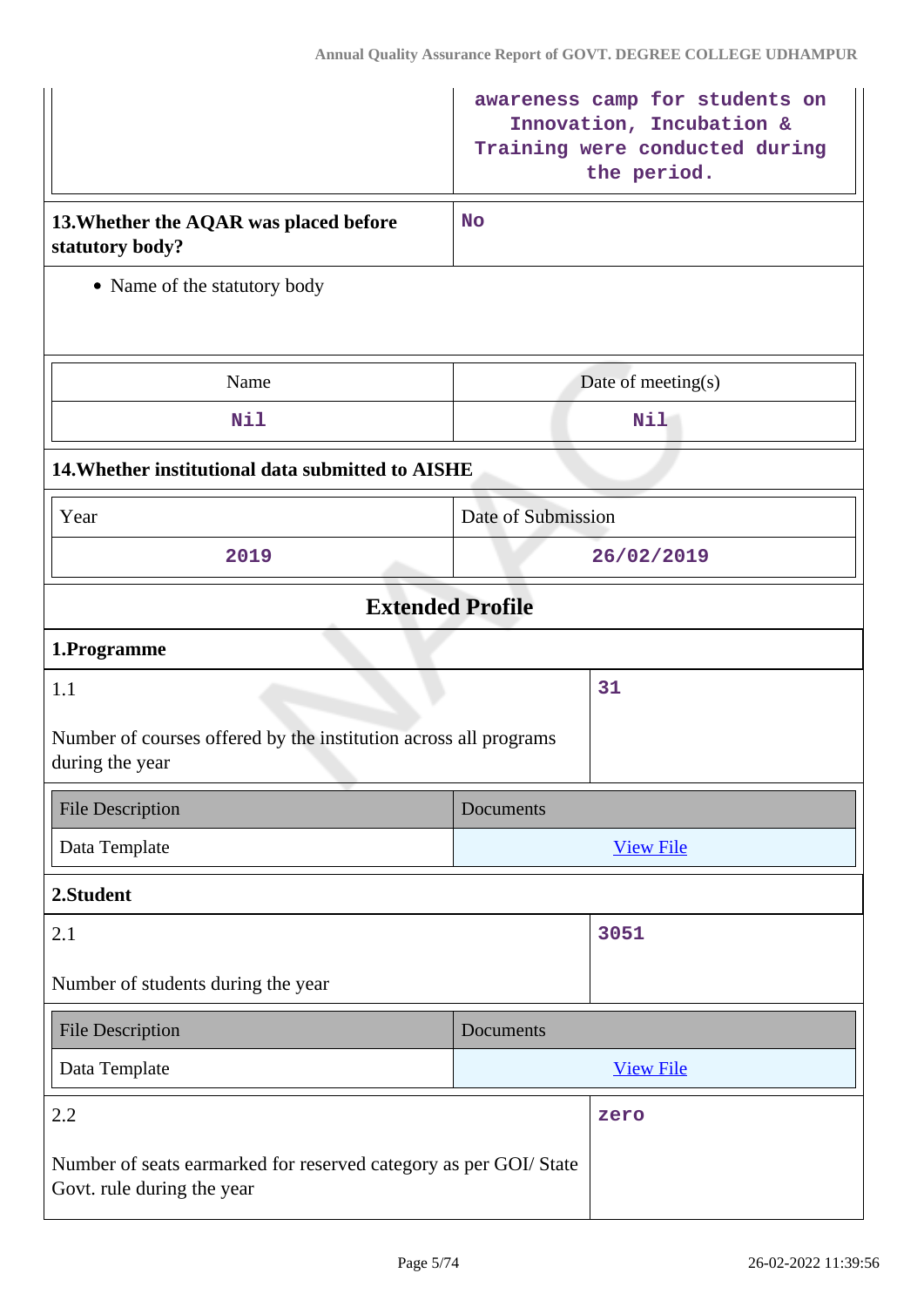| <b>File Description</b>                                           | Documents |                  |
|-------------------------------------------------------------------|-----------|------------------|
| Data Template                                                     |           | <b>View File</b> |
| 2.3                                                               |           | 824              |
| Number of outgoing/final year students during the year            |           |                  |
| <b>File Description</b>                                           | Documents |                  |
| Data Template                                                     |           | <b>View File</b> |
| 3.Academic                                                        |           |                  |
| 3.1                                                               |           | 58               |
| Number of full time teachers during the year                      |           |                  |
| <b>File Description</b>                                           | Documents |                  |
| Data Template                                                     |           | <b>View File</b> |
| 3.2                                                               |           | 65               |
| Number of Sanctioned posts during the year                        |           |                  |
| <b>File Description</b>                                           | Documents |                  |
| Data Template                                                     |           | <b>View File</b> |
| 4.Institution                                                     |           |                  |
| 4.1                                                               |           | 29               |
| Total number of Classrooms and Seminar halls                      |           |                  |
| 4.2                                                               |           | 94361122         |
| Total expenditure excluding salary during the year (INR in lakhs) |           |                  |
| 4.3                                                               |           | 129              |
| Total number of computers on campus for academic purposes         |           |                  |
| Part B                                                            |           |                  |
| <b>CURRICULAR ASPECTS</b>                                         |           |                  |
| 1.1 - Curricular Planning and Implementation                      |           |                  |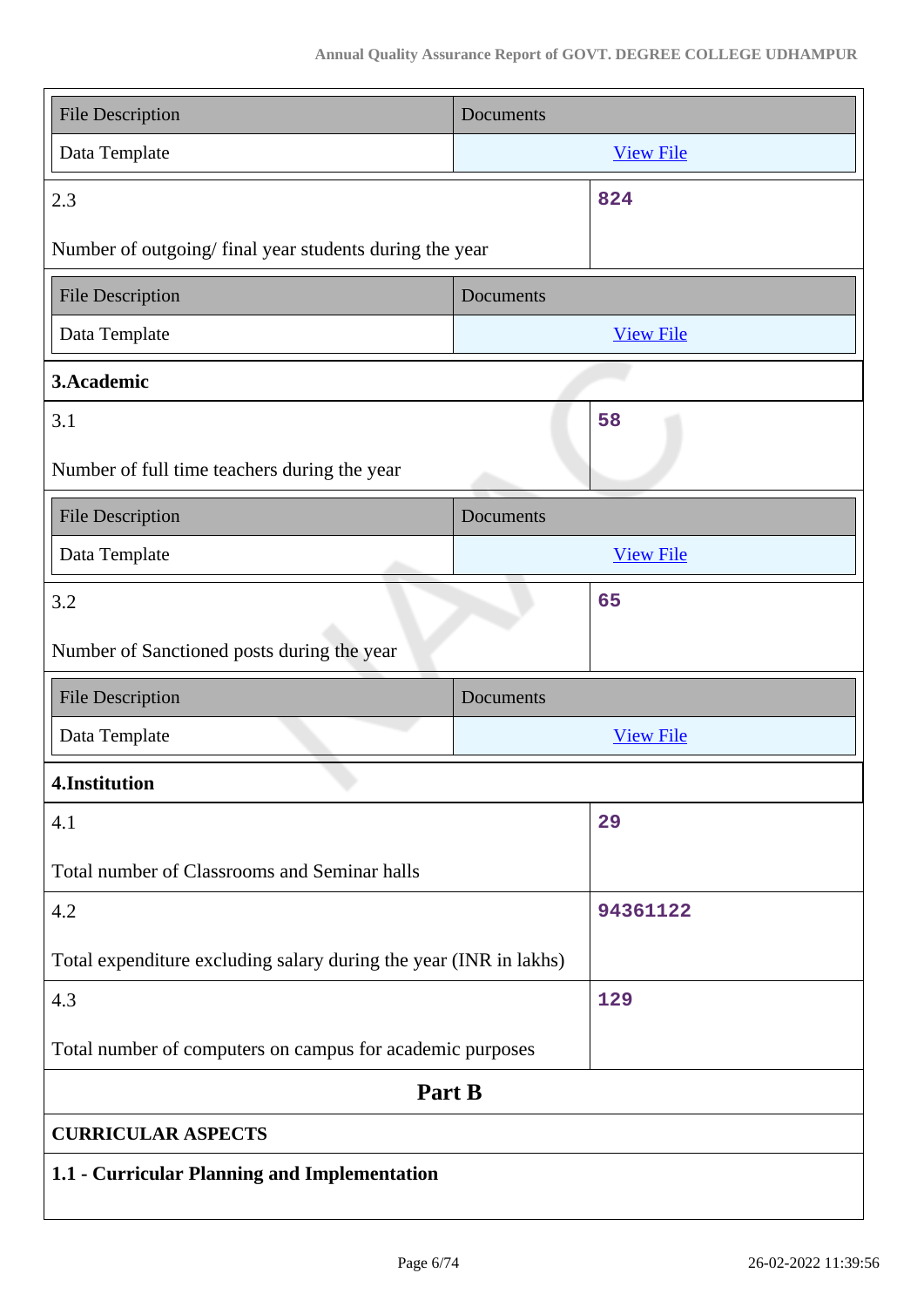1.1.1 - The Institution ensures effective curriculum delivery through a well planned and documented process

**Our institution is committed to deliver an efficacious program of studies to our students. Every department undergoes a revision of curriculum after a period of two or three years wherein Jammu University convenes a board of studies meeting for finalization of syllabi. The participation of departmental head of each subject is mandated as one of the stakeholder in each course. It is always proposed to have a new content of course that is actually required in academic up gradation of students. To ensure an effective curriculum delivery, college has to adopt new methods especially online strategies due to the Covid 19 pandemic restriction of students in to the institution. For this IQAC in association with different departments has to plan, develop, implement and evaluate the strategies during this unprecedented situation. All the heads of departments in the beginning submit the academic staff requirement if any to the chair. The departments in consultation with the IQAC collected the student data from the information cell so that they can be contacted online through LMS. It is for the first time that college develops the e-learning academic resources by utilizing the services of faculty. Based on thisit has been planned to ensure the follow up of academic schedule, academic calendar, date of conducting internal assessment and covering of the syllabus as per the instructions and guidelines issued by the University of Jammu. Online time table for commencement of classes have been framed and its timely operation is ensured. For effective curriculum delivery, faculty awareness programmes cum hands on training is organized in conducting online classes. The more focus is given on online teaching by sharing the content on screen. The students are given time to interact with teachers. As it is not possible to arrange subject tours and industrial visits but many departments have shared link to students for attending webinars, guest lectures. Students are also encouraged to use various online portals like MOOC, Digital library portal to access the course material and content. To add more in developing the skill of students other than their academics, they are also exposed to some skill bases job oriented courses for their benefits this year with the help of National Institute of Electronics & Information Technology and other technical institutions. These are certificate courses in Tourism Management/THSC, Computer Application, Tally, Internet of Things and Data Entry & Office Automation. Students who have not internet access in their area or due to poor network to attend the online classes through various online applications, college has established Browsing Centre for them so that they could easily access and prepare the academic and profession related content electronically.**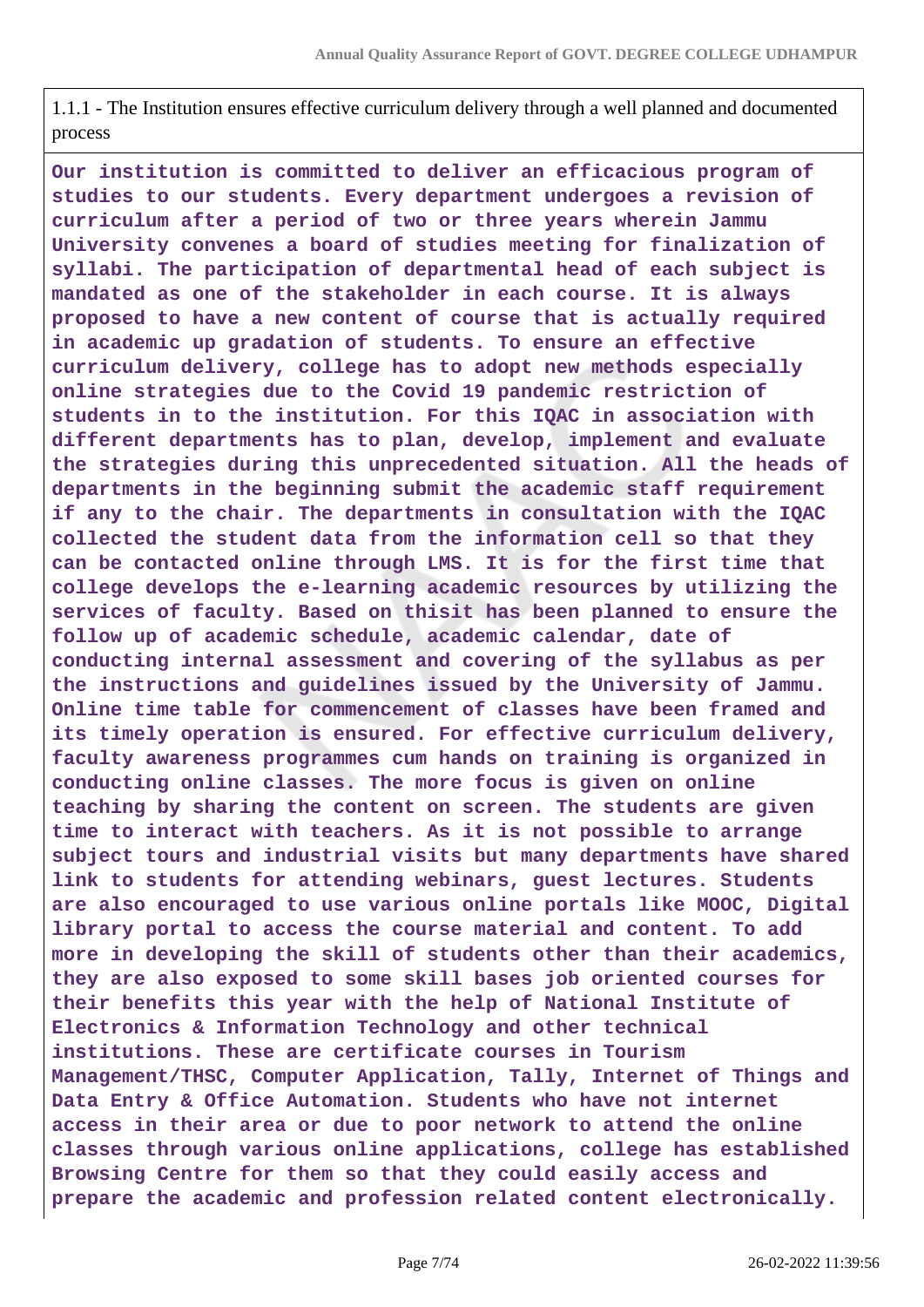**Besides, college has also established studio for developing econtent for effective and quality delivery of e- content through Online Learning Portal devikacloud.in.**

| <b>File Description</b>                | Documents                                                                    |
|----------------------------------------|------------------------------------------------------------------------------|
| Upload relevant supporting<br>document | View File                                                                    |
| Link for Additional information        | https://gdcudhampur.in/notifications/link-<br>for-additional-information/283 |

1.1.2 - The institution adheres to the academic calendar including for the conduct of Continuous Internal Evaluation (CIE)

**The college is committed to adhere to the academic calendar every year. But this year, due to Covid 19 pandemic the entry of students and staff in the college was restricted as per the Govt. guidelines and directions. The class work was conducted in an online mode for all the students. As per the Jammu University guidelines, students of Semester-II & IV were promoted on the previous semesters performance in August 2020 where as Semester VI term end examination was conducted offline with certain concession due to Covid 19. The Class work of all the odd semesters first started offline and in January 2021 students were allowed to attend classes through offline mode for both theory and practical. Internal assignments of theory papers and practical tests of both internal and external of all the classes were completed as per the academic calendar and as per the CBCS guidelines and statutes of Jammu University but due to increase in Covid 19 cases in the region the authorities have again imposed restrictions. Educational institutions were closed from April, 2021 to till date. As per the instruction of Jammu University, semester end examinations of B.A / B.Sc./B.Com / BBA/BCA Sem- I,III & V were conducted online as open book examinations during May, 2021 and students were asked submit hard copies of the answer sheets through post for its evaluation and compilation of result. As per Govt. Order no. 192-JK(HE) of 2021 dated 07-06-2021, in view of the extraordinary circumstances and also in view of the suspension of in person academic activities as well as completion of the syllabus of even semester, no summer break from 1 st June to 15 th of July were ordered and academic activities for the period were conducted in an online mode.**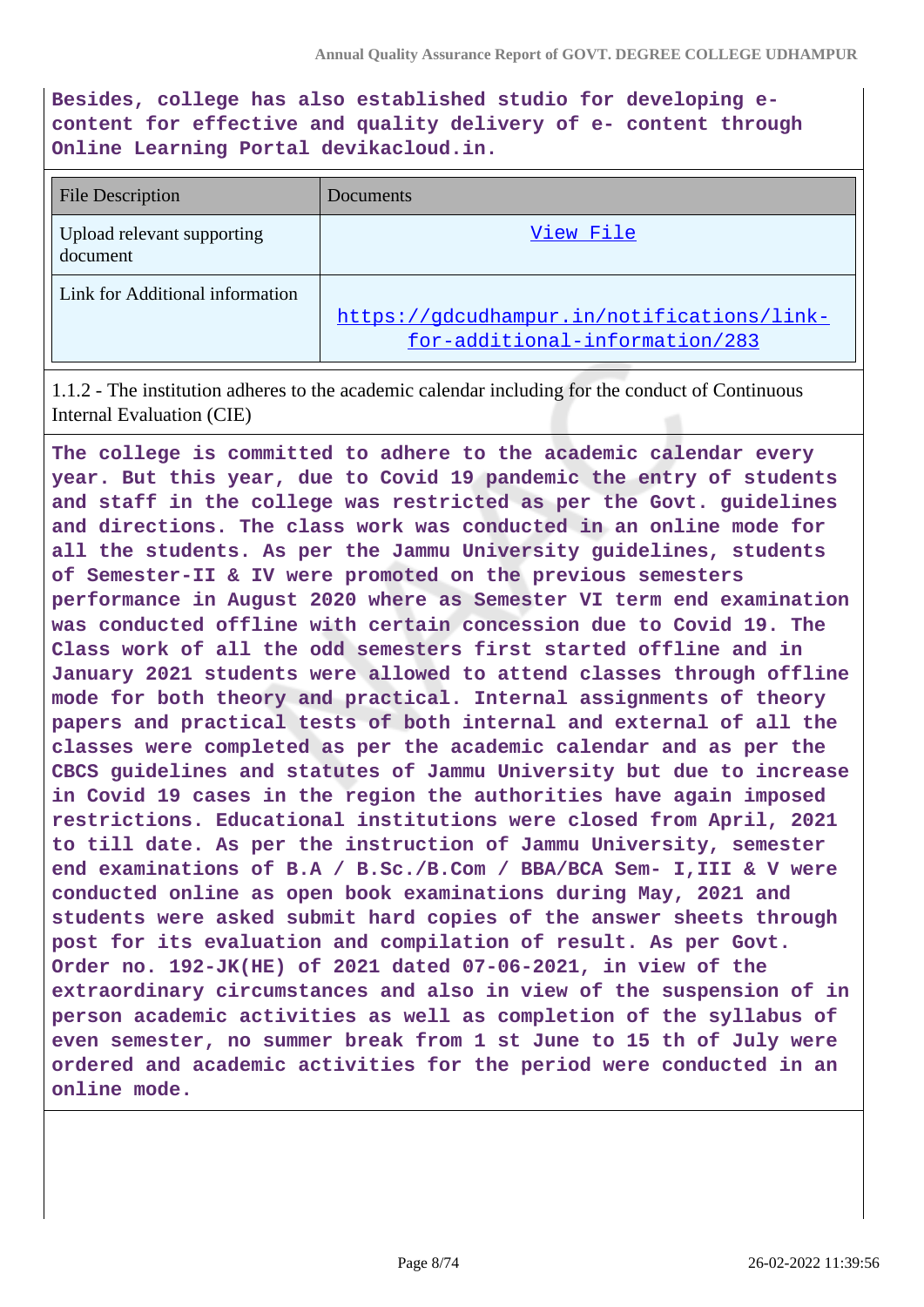| <b>File Description</b>                 | Documents                                                                    |
|-----------------------------------------|------------------------------------------------------------------------------|
| Upload relevant supporting<br>documents | View File                                                                    |
| Link for Additional information         | https://gdcudhampur.in/notifications/link-<br>for-additional-information/283 |

**1.1.3 - Teachers of the Institution participate in B. Any 3 of the above following activities related to curriculum development and assessment of the affiliating University and/are represented on the following academic bodies during the year. Academic council/BoS of Affiliating University Setting of question papers for UG/PG programs Design and Development of Curriculum for Add on/ certificate/ Diploma Courses Assessment /evaluation process of the affiliating University**

| <b>File Description</b>                                                                                         | Documents |
|-----------------------------------------------------------------------------------------------------------------|-----------|
| Details of participation of<br>teachers in various<br>bodies/activities provided as a<br>response to the metric | View File |
| Any additional information                                                                                      | View File |

### **1.2 - Academic Flexibility**

**1.2.1 - Number of Programmes in which Choice Based Credit System (CBCS)/ elective course system has been implemented**

#### **1.2.1.1 - Number of Programmes in which CBCS/ Elective course system implemented**

**0**

| File Description                                           | <b>Documents</b> |
|------------------------------------------------------------|------------------|
| Any additional information                                 | View File        |
| Minutes of relevant Academic<br>Council/BOS meetings       | View File        |
| Institutional data in prescribed<br>format (Data Template) | View File        |

**1.2.2 - Number of Add on /Certificate programs offered during the year**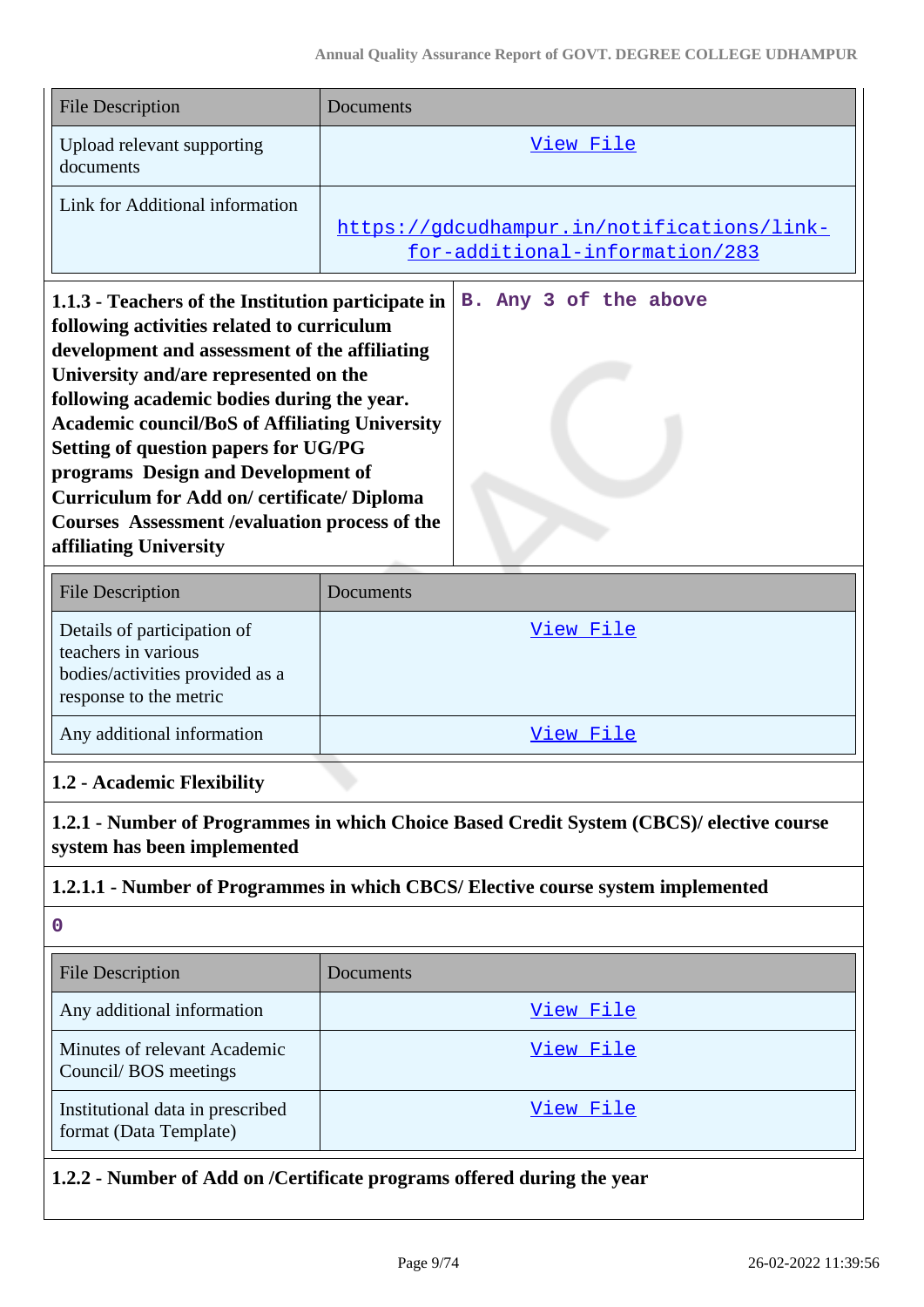# **1.2.2.1 - How many Add on /Certificate programs are added during the year. Data requirement for year: (As per Data Template)**

#### **02**

| <b>File Description</b>                                                       | Documents |
|-------------------------------------------------------------------------------|-----------|
| Any additional information                                                    | View File |
| Brochure or any other document<br>relating to Add on /Certificate<br>programs | View File |
| List of Add on /Certificate<br>programs (Data Template)                       | View File |

# **1.2.3 - Number of students enrolled in Certificate/ Add-on programs as against the total number of students during the year**

#### **07**

**1.2.3.1 - Number of students enrolled in subject related Certificate or Add-on programs during the year**

#### **07**

| <b>File Description</b>                                                                   | Documents |
|-------------------------------------------------------------------------------------------|-----------|
| Any additional information                                                                | View File |
| Details of the students enrolled in<br>Subjects related to<br>certificate/Add-on programs | View File |

#### **1.3 - Curriculum Enrichment**

1.3.1 - Institution integrates crosscutting issues relevant to Professional Ethics, Gender, Human Values, Environment and Sustainability into the Curriculum

**Gender Equality:**

**Gender equality and equal opportunity for women are necessary in the institution. Every activity and program of the circular of the institute should provide equal opportunity for the development of the girl students and the female staff. For maintaining the equality among the staff and students the Women development cell and Anti ragging cell are active. These committees take utmost care and provide support to girl students and the female staff. Meetings are conducted on regular basis and issues are discussed over to find solution for making a better environment forthe women. Also various programmes are conducted to aware the students about gender**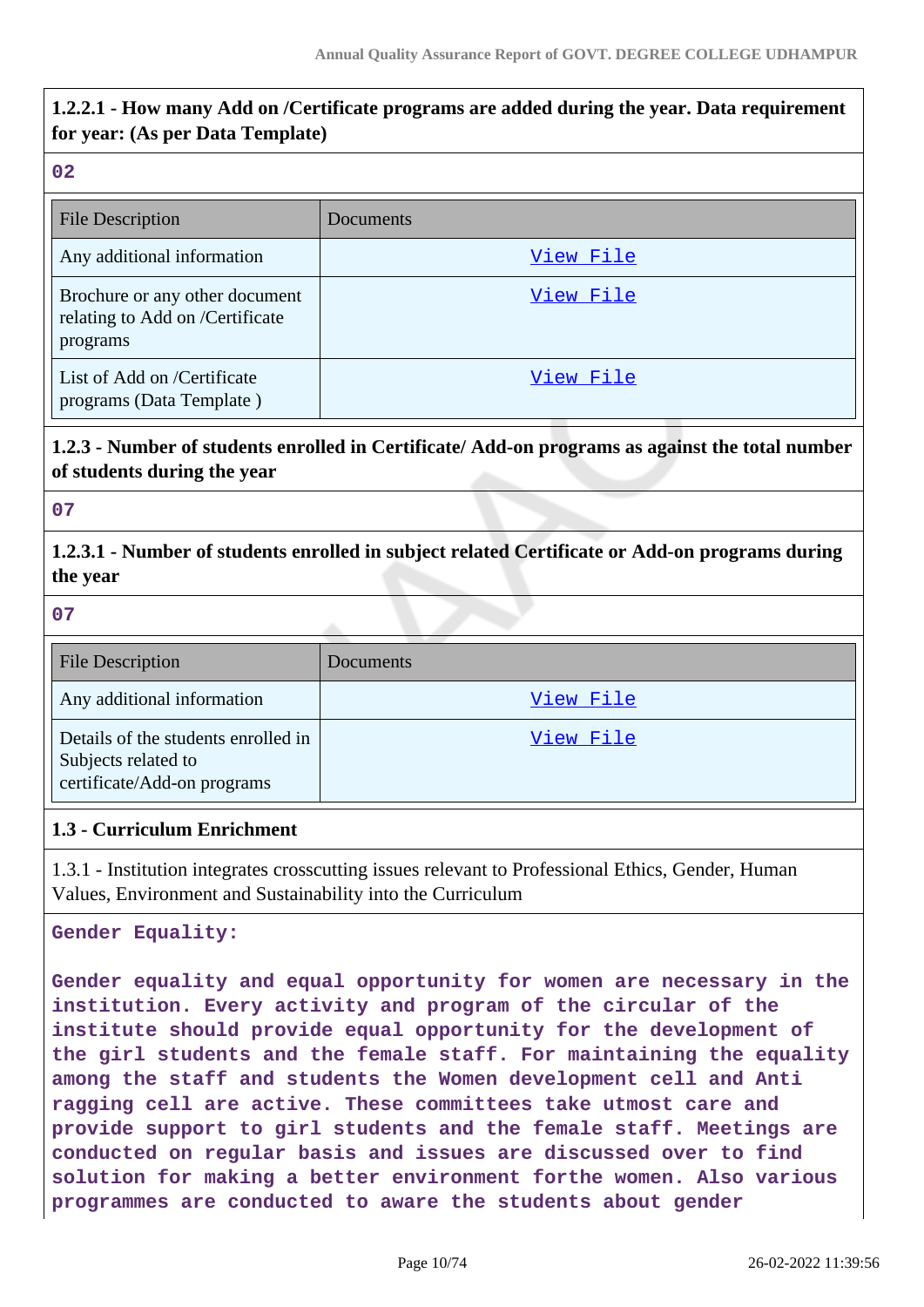**equality. Women development seminars also conducted which includes teaching them self-defence and riffle shooting.**

**Environmental Awareness:**

**Environment awareness is inculcated in students. Environment study is a part of the curriculum of the institution. Environment day is celebrated with enthusiasm. NSS students along with other college students participate in tree plantation and cleanliness programs. It is also a part of the curriculum of the college. Various awareness activities is conducted in the college to sensitize the students about environment. We make student aware about the importance of preserving the environment.**

**Human rights:**

**Human rights are the basic rights enjoyed by all. We at institute make sure that no violation human rights takes place. We celebrate 10thDecember as 'Human Rights Day' to spread awareness of Human Rights and motive everyone to make the proper use of basic rights.**

**Professional ethics:-**

**Professional ethics are taught to students as part of their holistic development. Importance for group work and imbibing leadership is being taught.**

**Moral and ethical values:**

**Moral and ethical values are integral part of education of the students. Out teachers put their best efforts to groom students and make them responsible citizen. We celebrate day of National importance in the college which imbibes the nation values in the students. Independence day, Republic day, Gandhi Jayanti, Teacher`s day, Voters Awareness Day, International Yoga Day, World Environment Day, Youth Day etc.**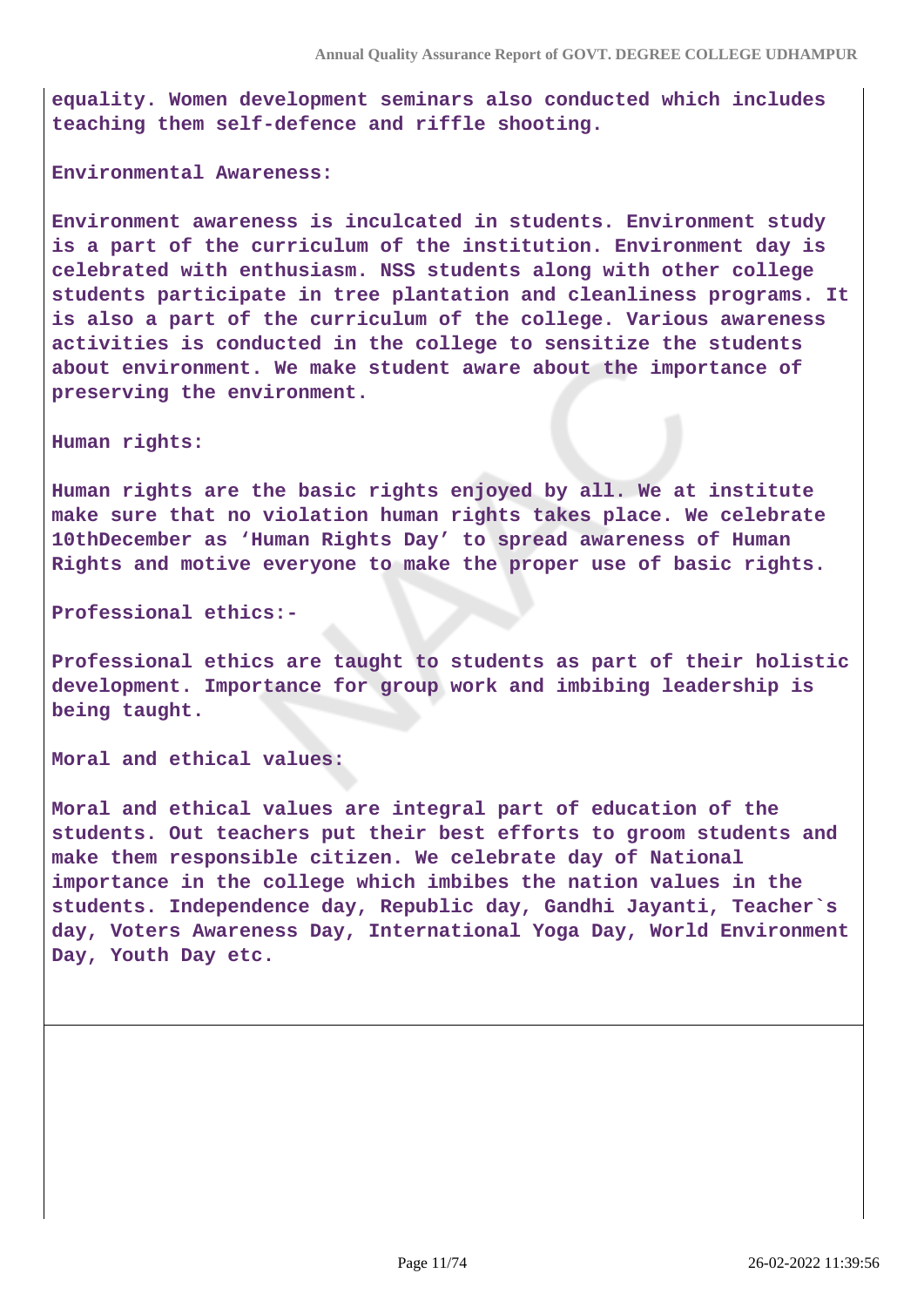| <b>File Description</b>                                                                                                                                                   | <b>Documents</b> |
|---------------------------------------------------------------------------------------------------------------------------------------------------------------------------|------------------|
| Any additional information                                                                                                                                                | View File        |
| Upload the list and description of<br>courses which address the<br>Professional Ethics, Gender,<br>Human Values, Environment and<br>Sustainability into the<br>Curriculum | View File        |

# **1.3.2 - Number of courses that include experiential learning through project work/field work/internship during the year**

| m.  |
|-----|
|     |
| n a |
|     |

| <b>File Description</b>                                                                                                  | Documents |
|--------------------------------------------------------------------------------------------------------------------------|-----------|
| Any additional information                                                                                               | View File |
| Programme / Curriculum/<br>Syllabus of the courses                                                                       | View File |
| Minutes of the Boards of Studies/<br>Academic Council meetings with<br>approvals for these courses                       | View File |
| MoU's with relevant<br>organizations for these courses, if<br>any                                                        | View File |
| Number of courses that include<br>experiential learning through<br>project work/field<br>work/internship (Data Template) | View File |

# **1.3.3 - Number of students undertaking project work/field work/ internships**

**26**

| <b>File Description</b>                                                                                             | <b>Documents</b> |
|---------------------------------------------------------------------------------------------------------------------|------------------|
| Any additional information                                                                                          | View File        |
| List of programmes and number<br>of students undertaking project<br>work/field work//internships<br>(Data Template) | View File        |

### **1.4 - Feedback System**

#### **1.4.1 - Institution obtains feedback on the syllabus and its transaction at the institution**

**B. Any 3 of the above**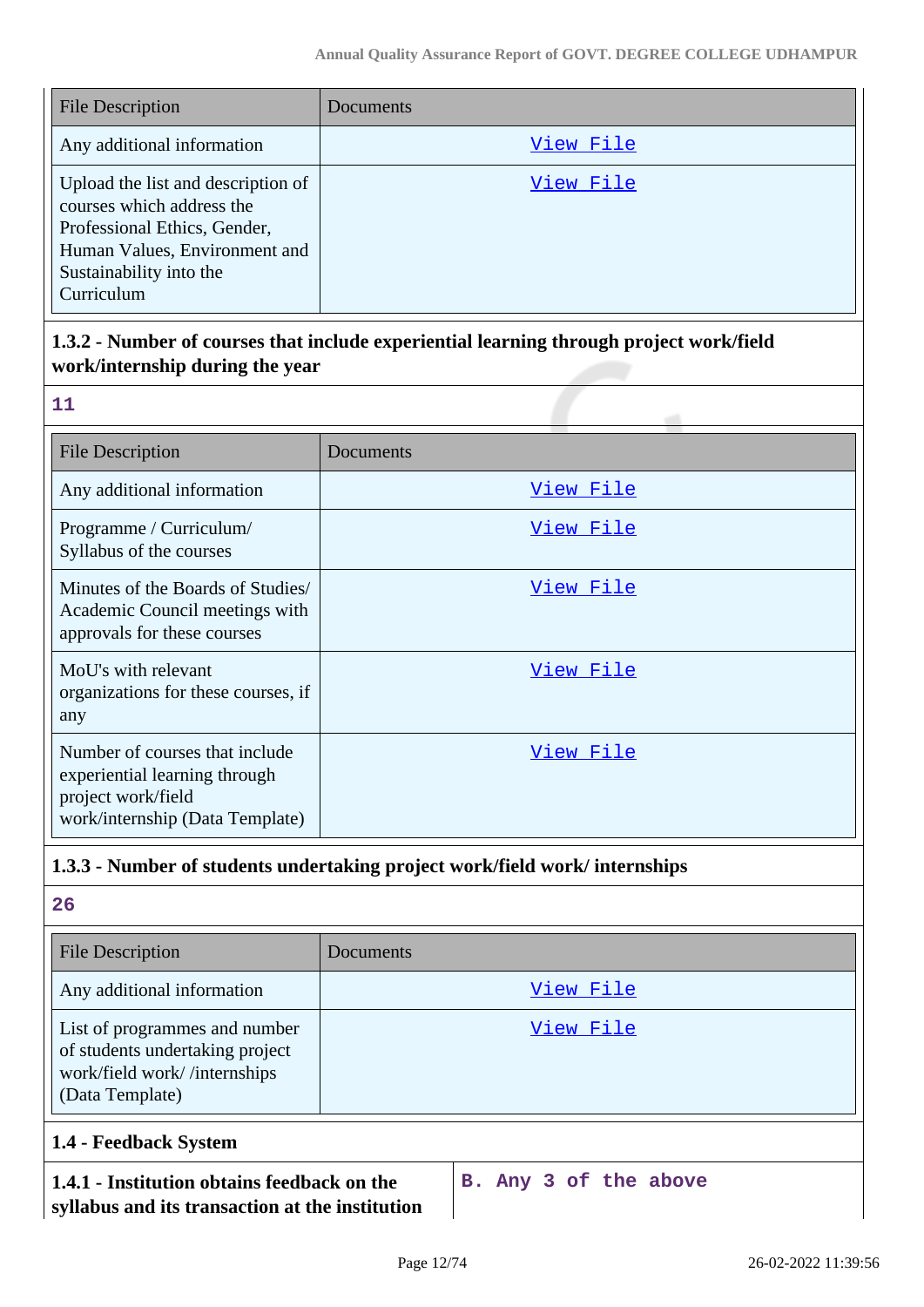| from the following stakeholders Students<br><b>Teachers Employers Alumni</b>                                                                                     |           |                                                                                                                                                                                   |
|------------------------------------------------------------------------------------------------------------------------------------------------------------------|-----------|-----------------------------------------------------------------------------------------------------------------------------------------------------------------------------------|
| <b>File Description</b>                                                                                                                                          | Documents |                                                                                                                                                                                   |
| URL for stakeholder feedback<br>report                                                                                                                           |           | View File                                                                                                                                                                         |
| Action taken report of the<br>Institution on feedback report as<br>stated in the minutes of the<br>Governing Council, Syndicate,<br>Board of Management (Upload) |           | View File                                                                                                                                                                         |
| Any additional<br>information(Upload)                                                                                                                            |           | View File                                                                                                                                                                         |
| 1.4.2 - Feedback process of the Institution may<br>be classified as follows                                                                                      |           | A. Feedback collected, analyzed<br>and action taken and feedback<br>available on website                                                                                          |
| <b>File Description</b>                                                                                                                                          | Documents |                                                                                                                                                                                   |
| Upload any additional<br>information                                                                                                                             |           | View File                                                                                                                                                                         |
| URL for feedback report                                                                                                                                          |           | https://drive.google.com/file/d/1sHkvafDHzzL<br>pGpiudz45izHljJUlnsjj/view?usp=sharinq                                                                                            |
| <b>TEACHING-LEARNING AND EVALUATION</b>                                                                                                                          |           |                                                                                                                                                                                   |
| 2.1 - Student Enrollment and Profile                                                                                                                             |           |                                                                                                                                                                                   |
| 2.1.1 - Enrolment Number Number of students admitted during the year                                                                                             |           |                                                                                                                                                                                   |
| 2.1.1.1 - Number of sanctioned seats during the year                                                                                                             |           |                                                                                                                                                                                   |
| 3051                                                                                                                                                             |           |                                                                                                                                                                                   |
| <b>File Description</b>                                                                                                                                          | Documents |                                                                                                                                                                                   |
| Any additional information                                                                                                                                       |           | View File                                                                                                                                                                         |
| Institutional data in prescribed<br>format                                                                                                                       |           | View File                                                                                                                                                                         |
| supernumerary seats)                                                                                                                                             |           | 2.1.2 - Number of seats filled against seats reserved for various categories (SC, ST, OBC,<br>Divyangjan, etc. as per applicable reservation policy during the year (exclusive of |
|                                                                                                                                                                  |           | 2.1.2.1 - Number of actual students admitted from the reserved categories during the year                                                                                         |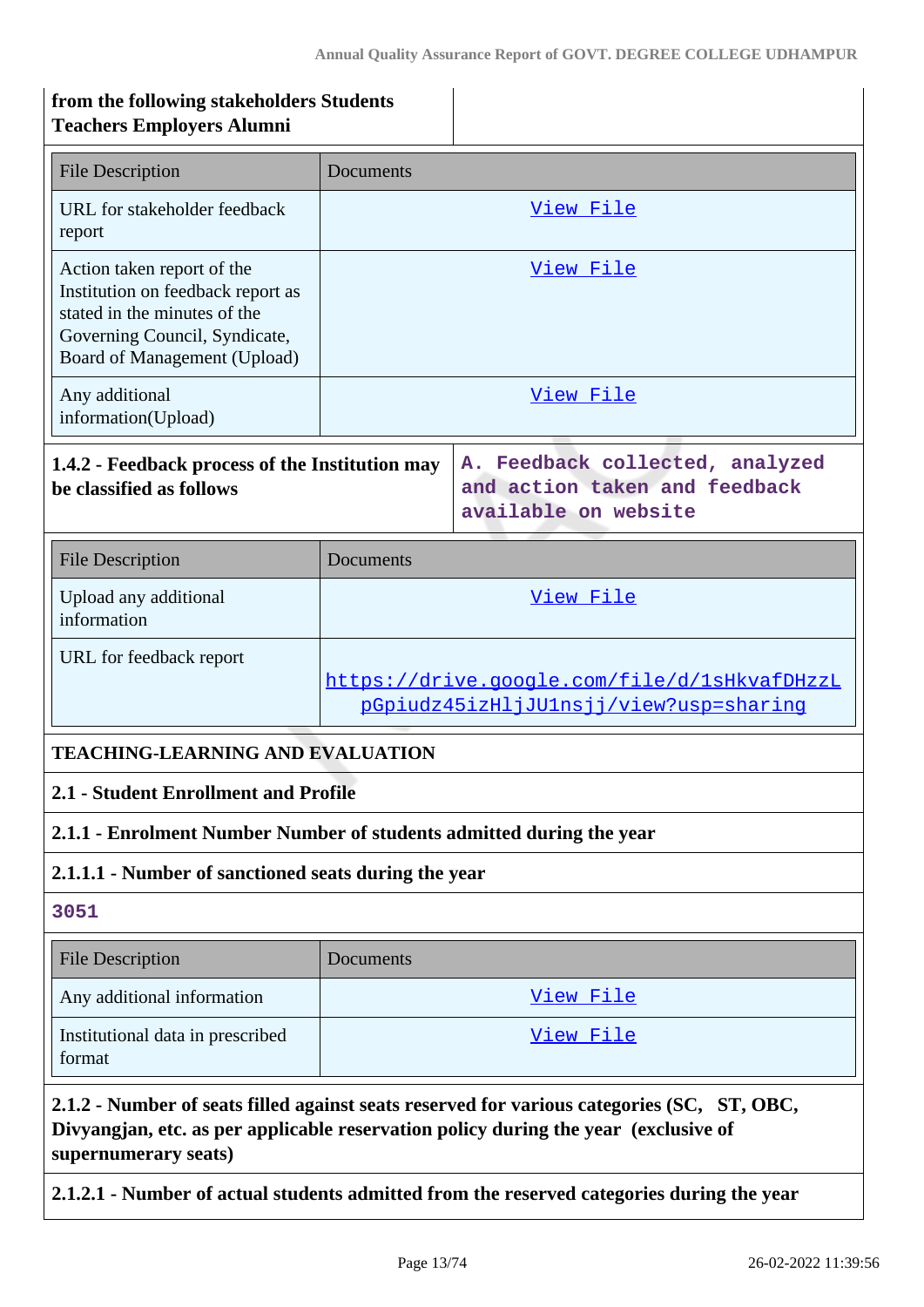| 1465                                                             |           |
|------------------------------------------------------------------|-----------|
| <b>File Description</b>                                          | Documents |
| Any additional information                                       | View File |
| Number of seats filled against<br>seats reserved (Data Template) | View File |

#### **2.2 - Catering to Student Diversity**

2.2.1 - The institution assesses the learning levels of the students and organizes special Programmes for advanced learners and slow learners

**The institution assesses the learning levels of the students, after admission and organises special programs for advanced learners and slow learners.to assess the learning levels of the students, class tests, classroom interactions, quizzes, group discussions, practical performances and previous board results are reviewed by the concerned teachers. This help in assessing the number of slow learners and quick learners from the classes.**

#### **Provisions for Slow Learners :**

**Special attention is given to the students in the class rooms and remedial classes, who are identified as the weaker students/ slow learners. Doubts and personal difficulties regarding the subject are resolved in the special classes. For the better understanding of the subject by the students, concepts are built from lower levels to higher with feedback of the students understanding of the subject. Concepts which could not be grasped easily are repeated in consequent classes. Slow learners are specially advised and counselled by the teachers for their better learning.many interactive online methods like videos, animations , and slow easy to understandable content is provided and explained to these students especially during COVID online method of teaching.**

**Moreover, Mentoring System for students helps to minimize dropouts through Personal Counselling by the career counselling cell of the College. Better results in the Examinations, more regular attendance, increased participation in co-curricular activities, better discipline on campus and respectful relationship between teachers and students are the evidences.**

**Provisions for Advanced and quick Learners**

**Advanced and quick learners are motivated and encouraged to strive**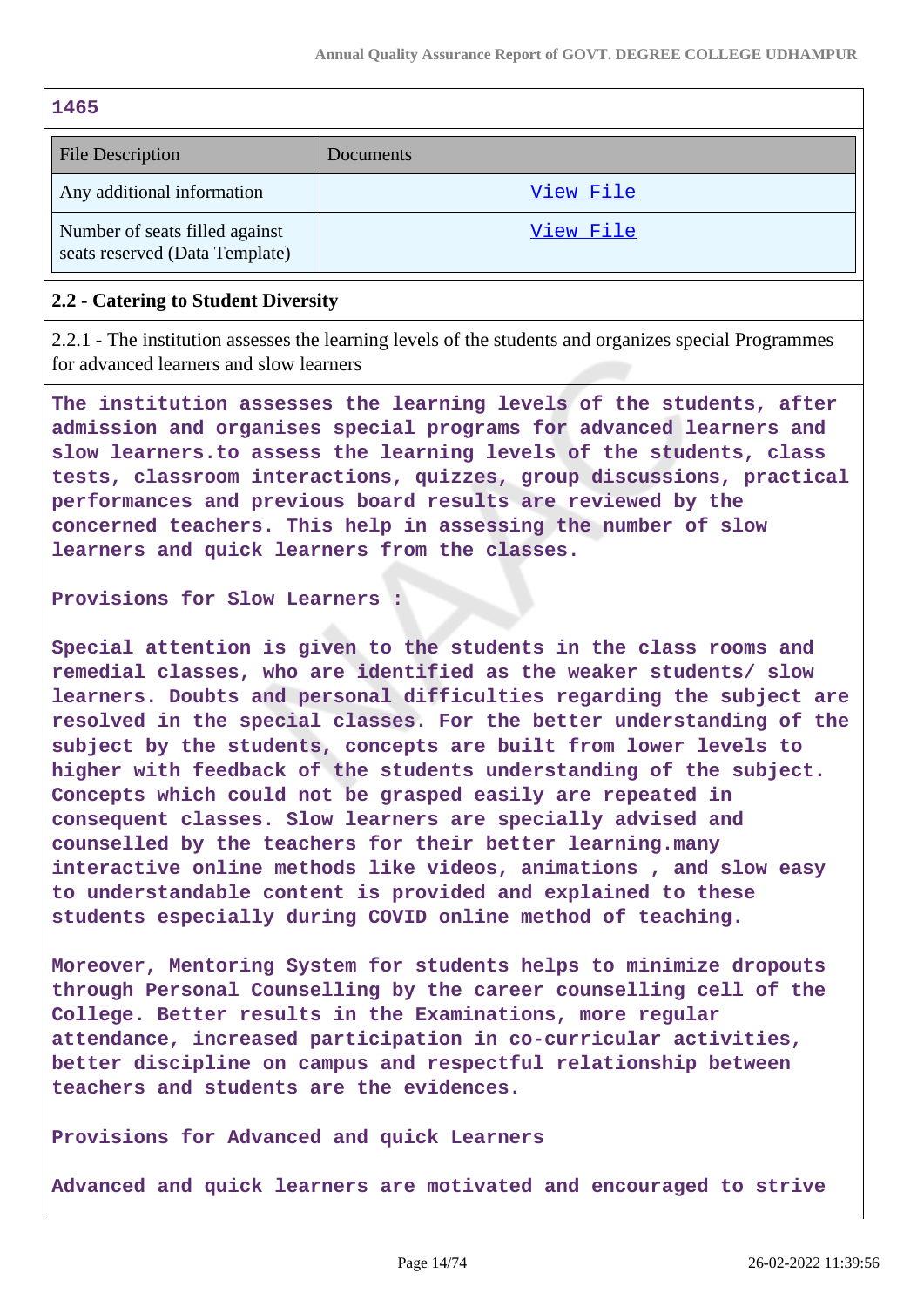**for higher goals. They are provided with additional inputs for better career planning and growth like: Experts from the different colleges/universities are invited to conduct the classes for the difficult subjects in the curriculum and deliver lectures on specific topics. Well placed Alumni and other renowned and subject experts are regularly invited to deliver guest lectures for skill development and ability enhancement for better placement. The different departments organize online student seminars, group discussions, quizzes to develop problem solving abilities in learners and thereby, to improve their presentation skills and also encouraging them to obtain University ranks. They are often motivated with awards and prizes by conducting many online departmental activities. For independent learning, digital library facility is provided. Motivation to appear for competitive exams is given and with that purpose in mind the college library is also well equipped with books related to competitive exams. Computer facility with internet connection and Wi-Fi connectivity for fast and precise access of information for independent learning is provided in the whole campus. A separate reading well equipped with all modern facilities like computers with internet can be easily accessed by these students to feed their talent. Conferences, Seminars and workshops are regularly held to motivate and encouraged advanced learners.**

| <b>File Description</b>              | Documents                                                                      |
|--------------------------------------|--------------------------------------------------------------------------------|
| Link for additional Information      | https://gdcudhampur.in/notifications/link-<br>for-additional-information-2/284 |
| Upload any additional<br>information | View File                                                                      |

### **2.2.2 - Student- Full time teacher ratio (Data for the latest completed academic year)**

| Number of Students                |           | Number of Teachers |
|-----------------------------------|-----------|--------------------|
| 3051                              |           | 58                 |
| <b>File Description</b>           | Documents |                    |
| Any additional information        |           | View File          |
| 2.3 - Teaching - Learning Process |           |                    |

2.3.1 - Student centric methods, such as experiential learning, participative learning and problem solving methodologies are used for enhancing learning experiences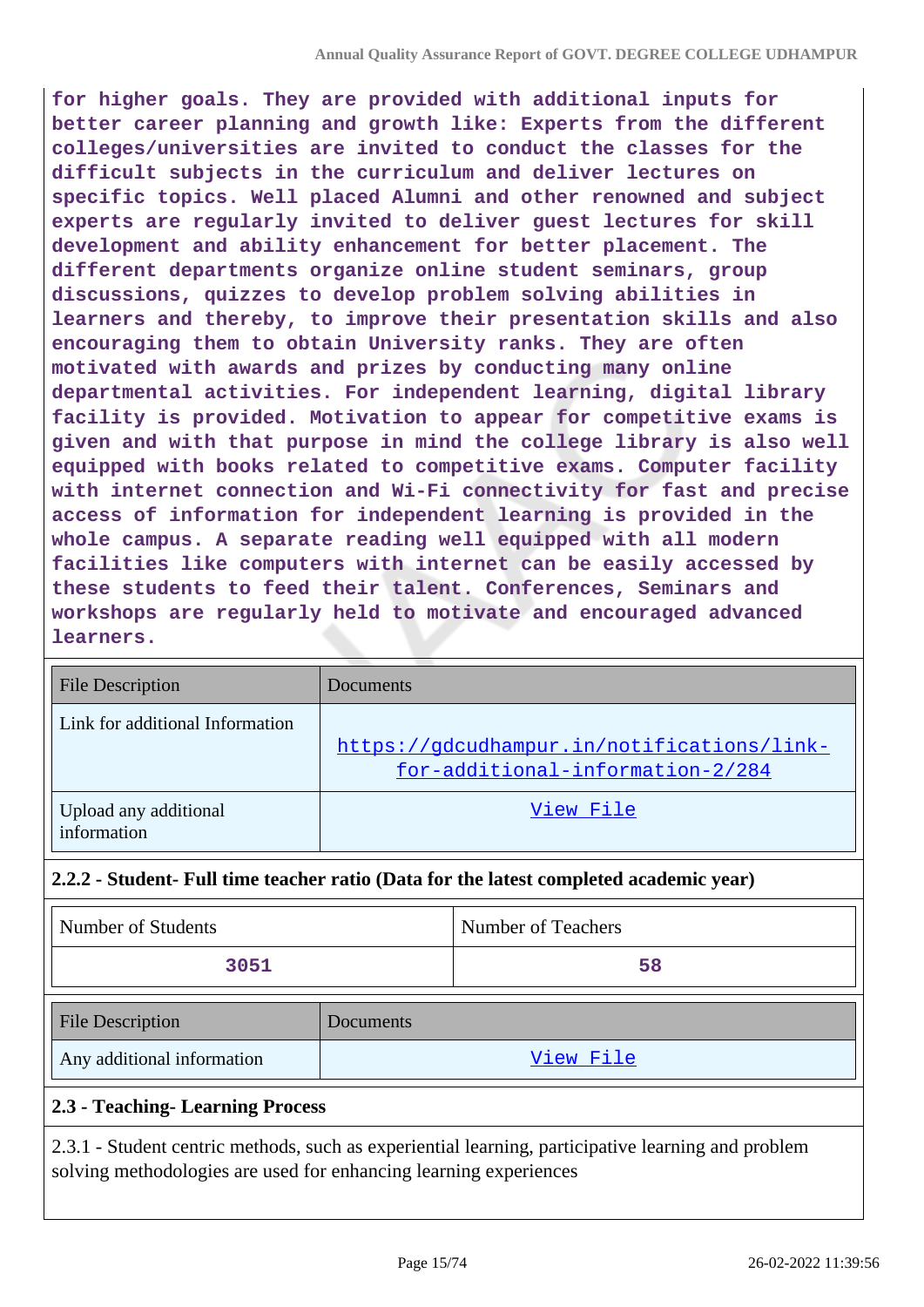**For enhancing learning experiences of the students, Methods adopted by the faculty members include Lecture method, Interactive method, project method, demonstration method, computer-assisted learning, experiential learning and problem solving method etc. Learning activities are made more effective through illustration and special lectures. For online mode of teaching, various platforms like Google Meet, Google Classroom, Zoom, Wiseapp, WhatsApp groups etc are used and lectures were delivered via Powerpoint Presentations, Youtube Videos, Animations And Live Streaming to make teaching effective. Various online tests, seminars and talks were also organised. To acquire first hand knowledge on the subject, students are engaged in field study and subject tours.**

**Various Departments of the institution organize different programmes and activities to make sure that the students actively participate and experience themselves to get first hand knowledge of the concerned field. Like, Department of Zoology, Botany, Geography, EVS, Geology, etc. have the provision to organize field trips/ subject tours of all classes to inculcate scientific temperament among the students. Guest lectures, Seminars etc. are organized where experts from various Universities and institution are invited to deliver their deliberations so that our students get maximum benefit with less spending. Various skill enhancement courses have already been started in the College campus such as Beekeeping, Sericulture, Gardening and Floriculture, Public health and Hygiene, Personality Development, Cosmetics, Aquarium Fish Keeping, Tourism Management, and many others so that the students actively participate in activity based learning. Various short term and Addon courses are also started by various departments like Basic computer course and to enhance skills in students. Inter-college and intracollege competitions are also arranged so that the students actively participate in different competitions and problem solving situations.**

| <b>File Description</b>              | Documents                                                                    |
|--------------------------------------|------------------------------------------------------------------------------|
| Upload any additional<br>information | View File                                                                    |
| Link for additional information      | https://gdcudhampur.in/notifications/link-<br>for-additional-information/283 |

2.3.2 - Teachers use ICT enabled tools for effective teaching-learning process. Write description in maximum of 200 words

**Different ICT tools that are used in effective teaching learning**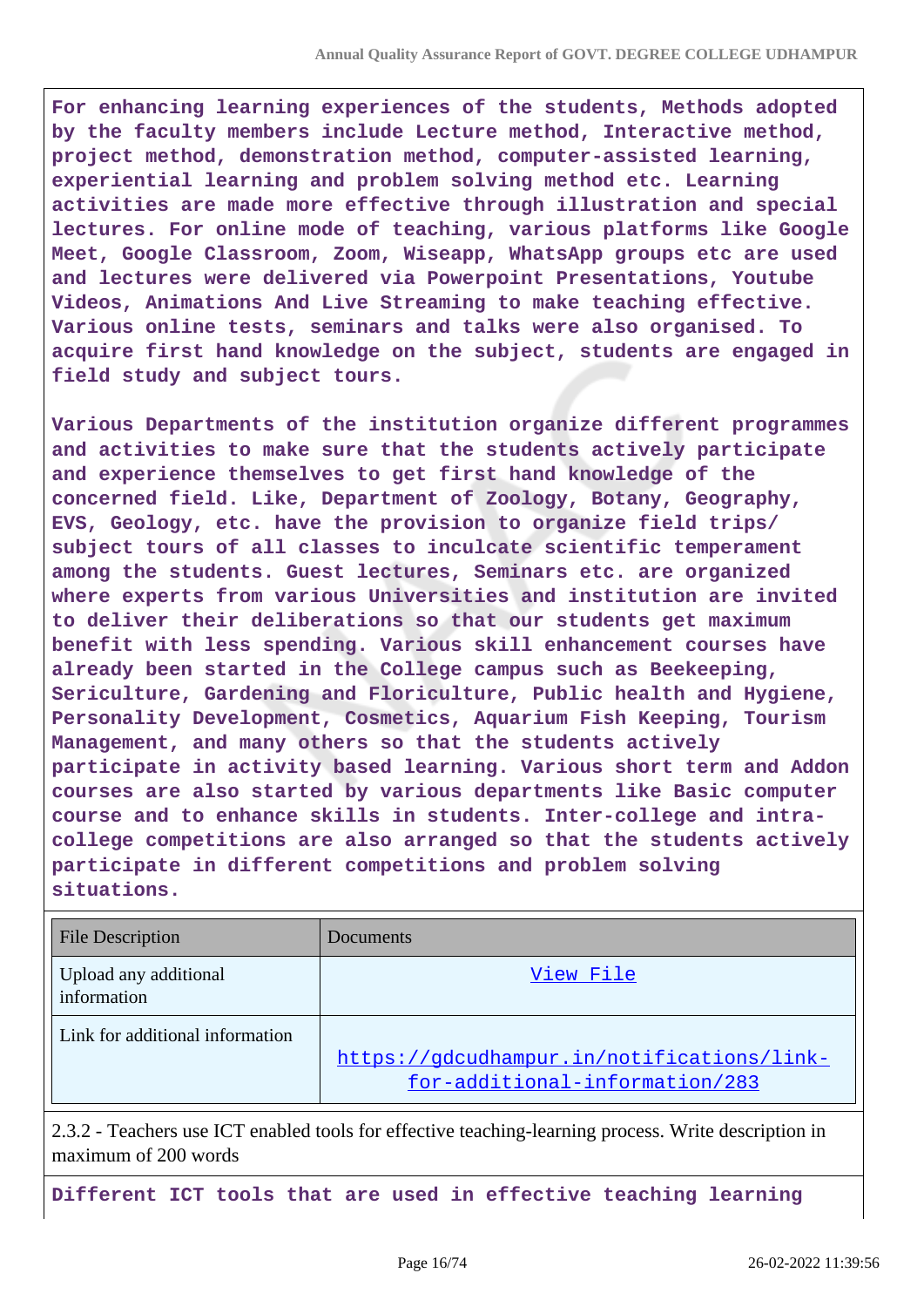#### **process are:**

**ALearning management system(LMS) "devikacloud.in" is being developed for the administration, documentation, tracking, reporting, automation and delivery ofeducationalcourses and learning and development of various programs. Windows Office (Word, Excel, Power point) is used for making presentation and for delivering lectures. Local Area Network is available in the college for easy access of internet as and when required by the faculty. Smart classrooms and Interactive boards are used for effective teaching. There are 16 smart classrooms and 05 LED panels for carriying out maximum use of ICT enabled tools while teaching. Computer and Mobile Apps like Wise app that was used for conducting online classes during Corona Pandemic. Digital Cameras/ Scanners/ Printers and Online Courses are provided to students as and when required. Social Networks like facebook, whatsapp, youtube is used for promotion and circulation of various events and activities. The faculty members effectively utilize Audio Visual aids to demonstrate the concepts to the students using the resources from National Programme on Technology Enhanced Learning (NPTEL) to enhance the learning experience .All the departments conduct seminars, workshops and guest lectures in online as well as offline mode on the new developments in the core subjects for effective teaching and learning by the faculty members and students in each semester by using various ICT tools available in the College. Seminar hall is equipped with multimedia facilities using ICT tools. Invited talks and webinars are conducted in seminar hall using ICT facilities.**

| <b>File Description</b>                                                                                    | <b>Documents</b>                                                             |
|------------------------------------------------------------------------------------------------------------|------------------------------------------------------------------------------|
| Upload any additional<br>information                                                                       | View File                                                                    |
| Provide link for webpage<br>describing the ICT enabled tools<br>for effective teaching-learning<br>process | https://gdcudhampur.in/notifications/link-<br>for-additional-information/283 |

**2.3.3 - Ratio of mentor to students for academic and other related issues (Data for the latest completed academic year )**

#### **2.3.3.1 - Number of mentors**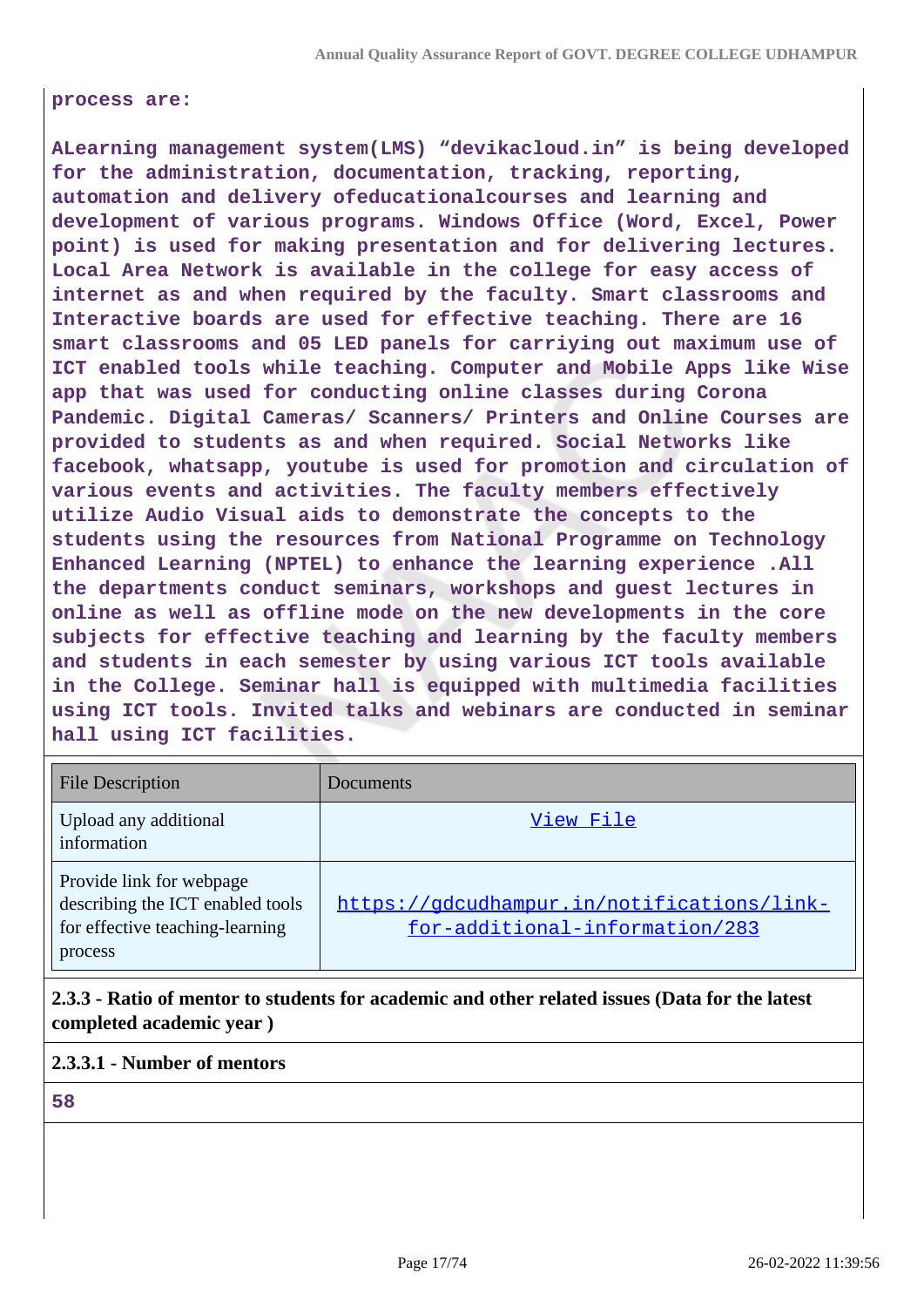| <b>File Description</b>                                                   | Documents |
|---------------------------------------------------------------------------|-----------|
| Upload, number of students<br>enrolled and full time teachers on<br>roll. | View File |
| Circulars pertaining to assigning<br>mentors to mentees                   | View File |
| mentor/mentee ratio                                                       | View File |

#### **2.4 - Teacher Profile and Quality**

#### **2.4.1 - Number of full time teachers against sanctioned posts during the year**

**58**

| <b>File Description</b>                                             | Documents        |
|---------------------------------------------------------------------|------------------|
| Full time teachers and sanctioned<br>posts for year (Data Template) | View File        |
| Any additional information                                          | View File        |
| List of the faculty members<br>authenticated by the Head of HEI     | No File Uploaded |

# **2.4.2 - Number of full time teachers with Ph. D. / D.M. / M.Ch. /D.N.B Superspeciality / D.Sc. / D.Litt. during the year (consider only highest degree for count)**

# **2.4.2.1 - Number of full time teachers with Ph. D. / D.M. / M.Ch. /D.N.C Superspeciality / D.Sc. / D.Litt. during the year**

**27**

| <b>File Description</b>                                                                                                                                                          | <b>Documents</b> |
|----------------------------------------------------------------------------------------------------------------------------------------------------------------------------------|------------------|
| Any additional information                                                                                                                                                       | View File        |
| List of number of full time<br>teachers with Ph. D. / D.M. /<br>M.Ch./ D.N.B Super specialty /<br>D.Sc. / D.Litt. and number of full<br>time teachers for year(Data<br>Template) | View File        |

#### **2.4.3 - Number of years of teaching experience of full time teachers in the same institution (Data for the latest completed academic year)**

#### **2.4.3.1 - Total experience of full-time teachers**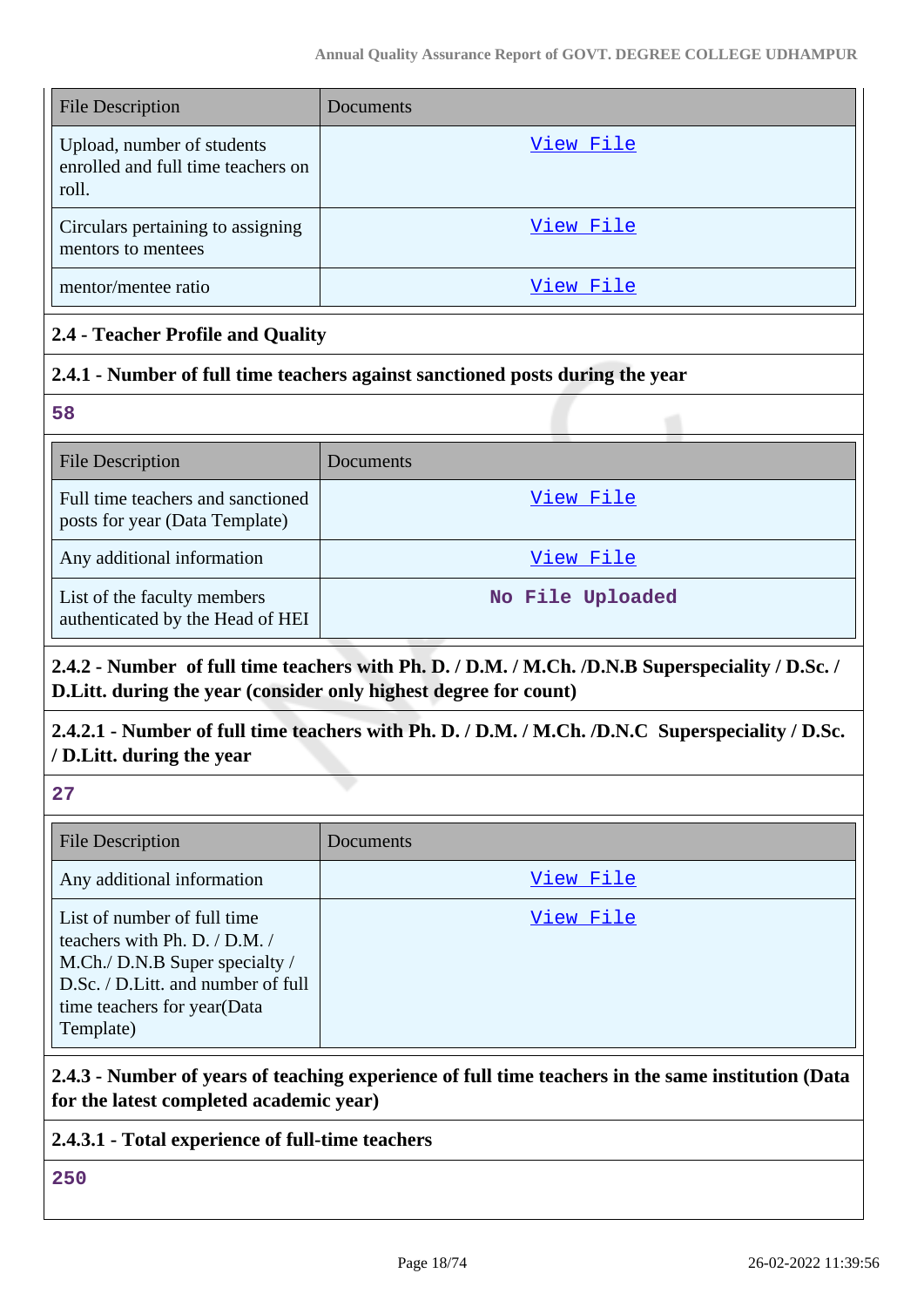| <b>File Description</b>                                                                                 | Documents |
|---------------------------------------------------------------------------------------------------------|-----------|
| Any additional information                                                                              | View File |
| List of Teachers including their<br>PAN, designation, dept. and<br>experience details(Data<br>Template) | View File |

#### **2.5 - Evaluation Process and Reforms**

2.5.1 - Mechanism of internal assessment is transparent and robust in terms of frequency and mode. Write description within 200 words.

**This College is running two types of Degree Programmes: the Undergraduate Programme (UG) and the(PG) Postgraduate Programme, there are two levels at which the internal assessment is carried out at the College: postgraduate in Chemistry , English and Hindi and the undergraduate level in all Arts, Science and Commerce streams. The college follows the examination pattern prescribed by the affiliating university, i.e University of Jammu, all the undergraduate departments conduct Continuous Internal Evaluation for 20/10 marks for every paper in each semester. This system of evaluation includes a variety of test-types such as class tests, surprise tests, quizzes, presentations, assignments, projects, viva, etc. The students are informed about the pattern of the internal examinations and examination notices are displayed well in advance and sufficient time is given to the students for preparation. The complete guidelines and rules regarding examinations are provided in the College Prospectus /Syllabus and announced by the teachers in their classes as well. The continuous internal evaluation conducted by the departments provides an excellent opportunity to the students not only to showcase their learning but also to develop their academic skills. After the internal evaluation, student's performance is discussed with the students and necessary suggestions are given for further improvement. Practical experiments are conducted regularly and according to a well-planned and properly communicated schedule. All prescribed experiments are conducted and the students are given sufficient training in carrying them out. Thus, students are prepared to perform well in the practical examinations. Term-end examinations are held at the end of the first term. Term-wise syllabus as prescribed by the affiliating university is completed in each term. Due to COVID pandemic, examination pattern was modified to online open book type of examination which was carried out via college LMS - devikacloud.in which was time bound, transparent and efficient method of examination.**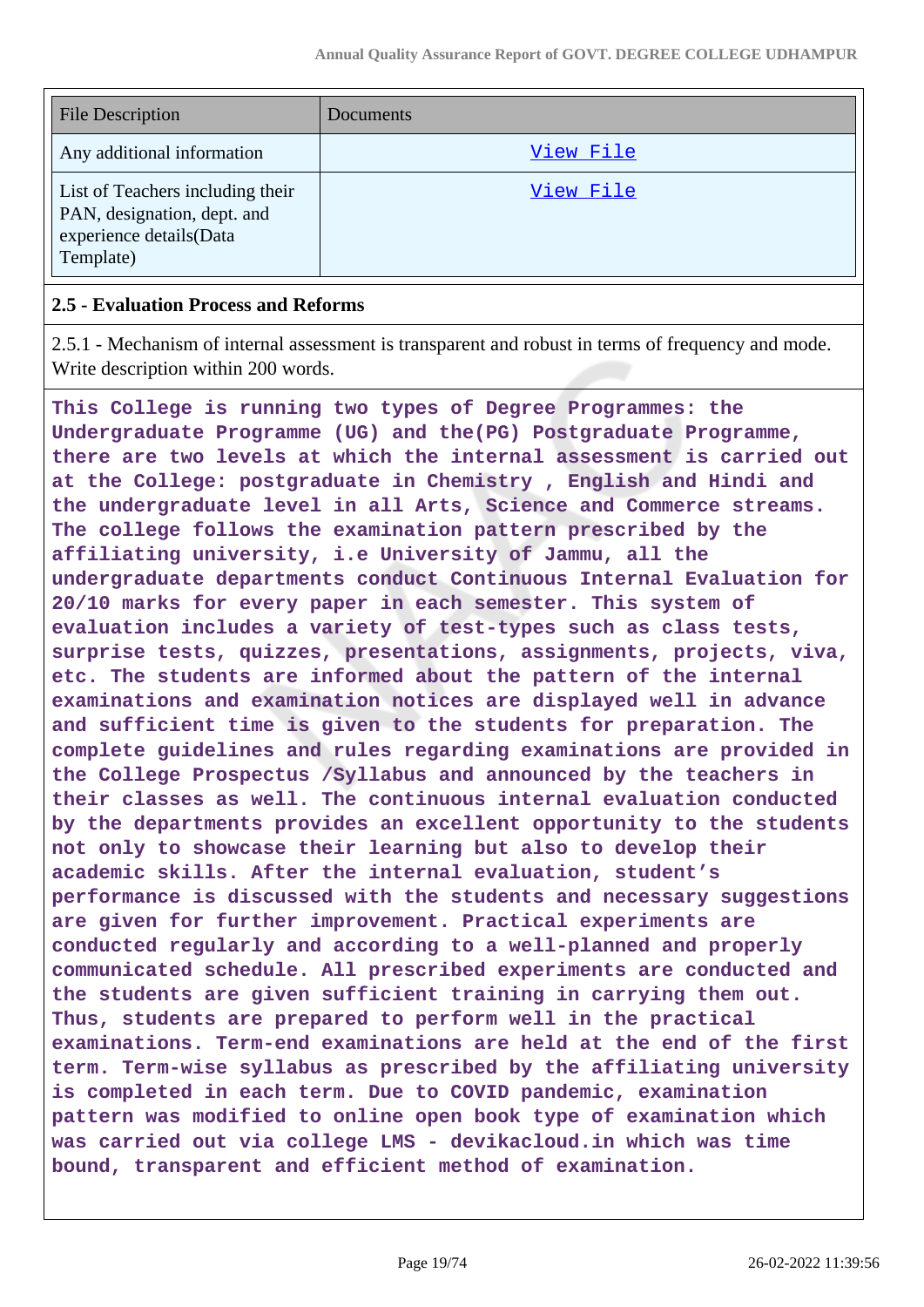| <b>File Description</b>         | Documents                                                                    |
|---------------------------------|------------------------------------------------------------------------------|
| Any additional information      | View File                                                                    |
| Link for additional information | https://gdcudhampur.in/notifications/link-<br>for-additional-information/283 |

2.5.2 - Mechanism to deal with internal examination related grievances is transparent, time- bound and efficient

**Since Our College is affiliated to University of Jammu and hence the academic exercise is divided between the two executives chambers. Certain power stand entrusted to the College whereas the major chunk of decision making powers is lying with University. Hence, grievances of the students related to examinations or any other academic issues are addressed at two levels—College and the University—depending upon the nature of the grievances. Grievances related to the internal assessment are handled by the examination section of the College itself whereas grievances related to the external or general examinations are forwarded to the University. In case of any grievance, the College collects the applications from the students and forwards the same to the authorities concerned. The facility for rechecking and re-evaluation of the internal Assessment Test is the prerogative of the College Management whereas that of the main or term end examination has been retained by the University itself. Students are free to approach teachers and Heads of departments to resolve their queries related to the marks obtained in internal assessment, if any. If the student concerned is not satisfied by the procedure mentioned above, they may meet the Controller of Examination of the College or the Principal. Students with any grievance regarding evaluation are not only given clarifications, but on demand, they are provided with photocopies of their answer sheets for cross checking. Thus, grievance redressal with reference to examinations is transparent. All complaints are attended to with utmost clarity and resolved in a short time. As for the grievances related to University examinations, the time taken depends on the policies of the University of Jammu. All the Internal examination related grievances are first of all taken up by the concerned teacher ,which is followed by Convenor Examination, the issue is taken up immediately and matter is sent to the concerned for the necessary action without delay.**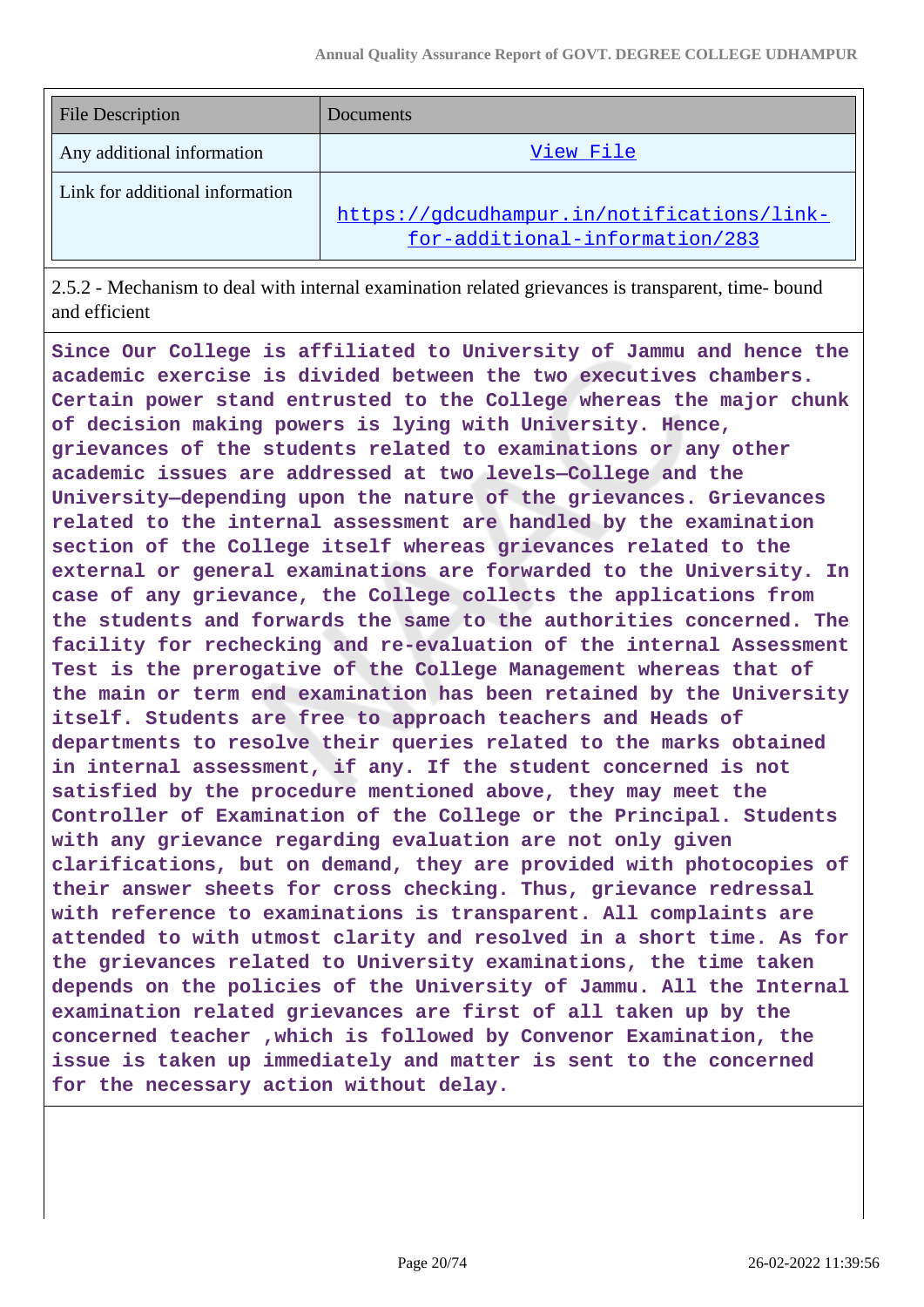| <b>File Description</b>         | Documents                                                                    |
|---------------------------------|------------------------------------------------------------------------------|
| Any additional information      | View File                                                                    |
| Link for additional information | https://gdcudhampur.in/notifications/link-<br>for-additional-information/283 |

#### **2.6 - Student Performance and Learning Outcomes**

2.6.1 - Teachers and students are aware of the stated Programme and course outcomes of the Programmes offered by the institution.

**NIL**

| <b>File Description</b>                                 | Documents                                                                      |
|---------------------------------------------------------|--------------------------------------------------------------------------------|
| Upload any additional<br>information                    | View File                                                                      |
| Paste link for Additional<br>information                | https://gdcudhampur.in/notifications/link-<br>for-additional-information-2/284 |
| Upload COs for all courses<br>(exemplars from Glossary) | View File                                                                      |

#### 2.6.2 - Attainment of Programme outcomes and course outcomes are evaluated by the institution.

**NA**

| <b>File Description</b>                  | <b>Documents</b>                                                             |
|------------------------------------------|------------------------------------------------------------------------------|
| Upload any additional<br>information     | View File                                                                    |
| Paste link for Additional<br>information | https://gdcudhampur.in/notifications/link-<br>for-additional-information/283 |

#### **2.6.3 - Pass percentage of Students during the year**

**2.6.3.1 - Total number of final year students who passed the university examination during the year**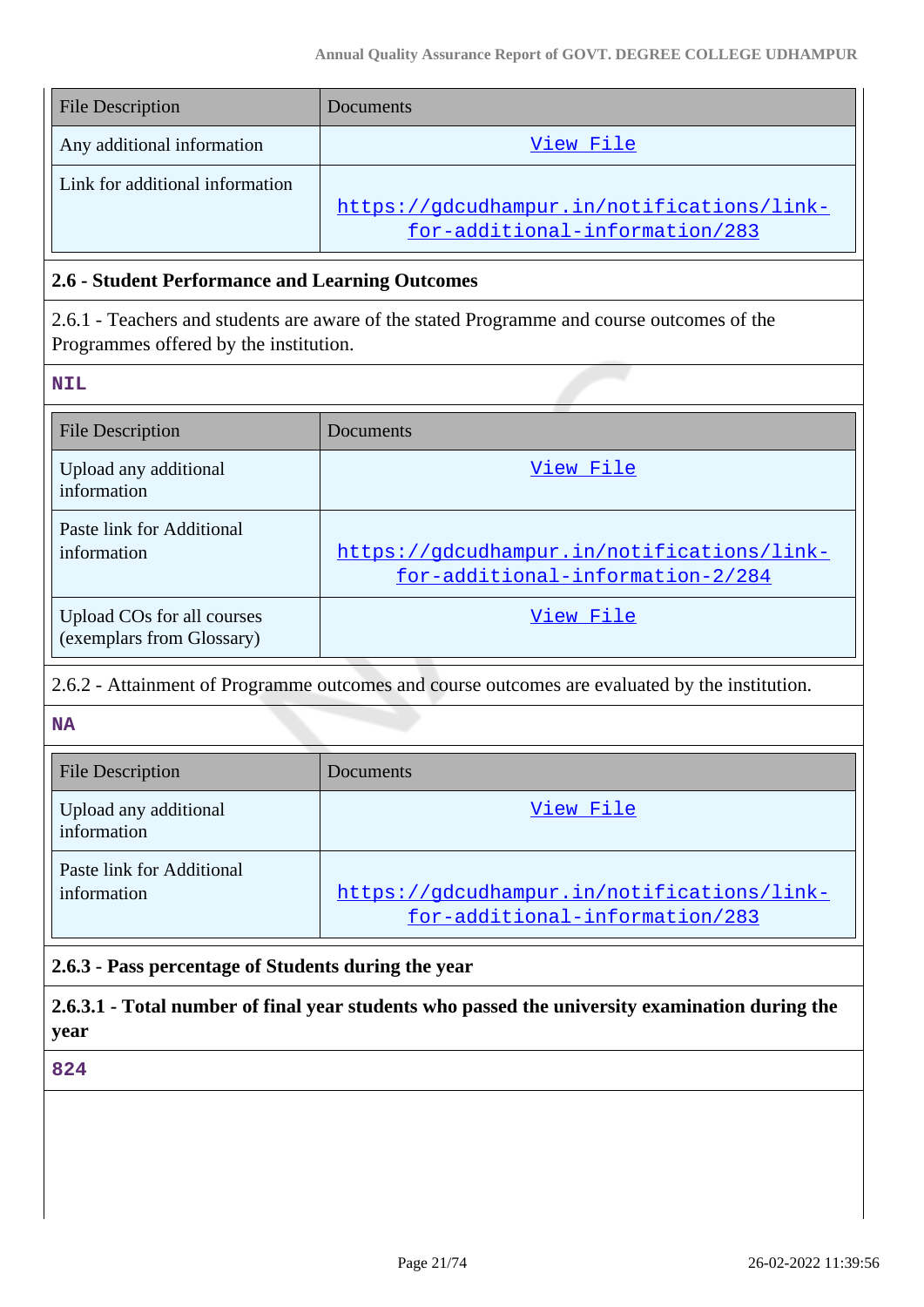| <b>File Description</b>                                                                                                     | Documents |
|-----------------------------------------------------------------------------------------------------------------------------|-----------|
| Upload list of Programmes and<br>number of students passed and<br>appeared in the final year<br>examination (Data Template) | View File |
| Upload any additional<br>information                                                                                        | View File |
| Paste link for the annual report                                                                                            | nil       |

#### **2.7 - Student Satisfaction Survey**

**2.7.1 - Student Satisfaction Survey (SSS) on overall institutional performance (Institution may design its own questionnaire) (results and details need to be provided as a weblink)**

[https://docs.google.com/forms/d/16ImFDn4lPiPiIfNjzOYkWZynnujrJ1v6bWj](https://docs.google.com/forms/d/16ImFDn4lPiPiIfNjzOYkWZynnujrJ1v6bWjAIxzz1Bc/edit?ts=61a5c56a#responses) [AIxzz1Bc/edit?ts=61a5c56a#responses](https://docs.google.com/forms/d/16ImFDn4lPiPiIfNjzOYkWZynnujrJ1v6bWjAIxzz1Bc/edit?ts=61a5c56a#responses)

**RESEARCH, INNOVATIONS AND EXTENSION**

**3.1 - Resource Mobilization for Research**

**3.1.1 - Grants received from Government and non-governmental agencies for research projects / endowments in the institution during the year (INR in Lakhs)**

**3.1.1.1 - Total Grants from Government and non-governmental agencies for research projects / endowments in the institution during the year (INR in Lakhs)**

|  | ۰.<br>۰. |  |
|--|----------|--|
|  |          |  |
|  |          |  |

| <b>File Description</b>                                                              | Documents |
|--------------------------------------------------------------------------------------|-----------|
| Any additional information                                                           | View File |
| e-copies of the grant award<br>letters for sponsored research<br>projects/endowments | View File |
| List of endowments / projects<br>with details of grants(Data<br>Template)            | View File |

# **3.1.2 - Number of departments having Research projects funded by government and non government agencies during the year**

### **3.1.2.1 - Number of departments having Research projects funded by government and nongovernment agencies during the year**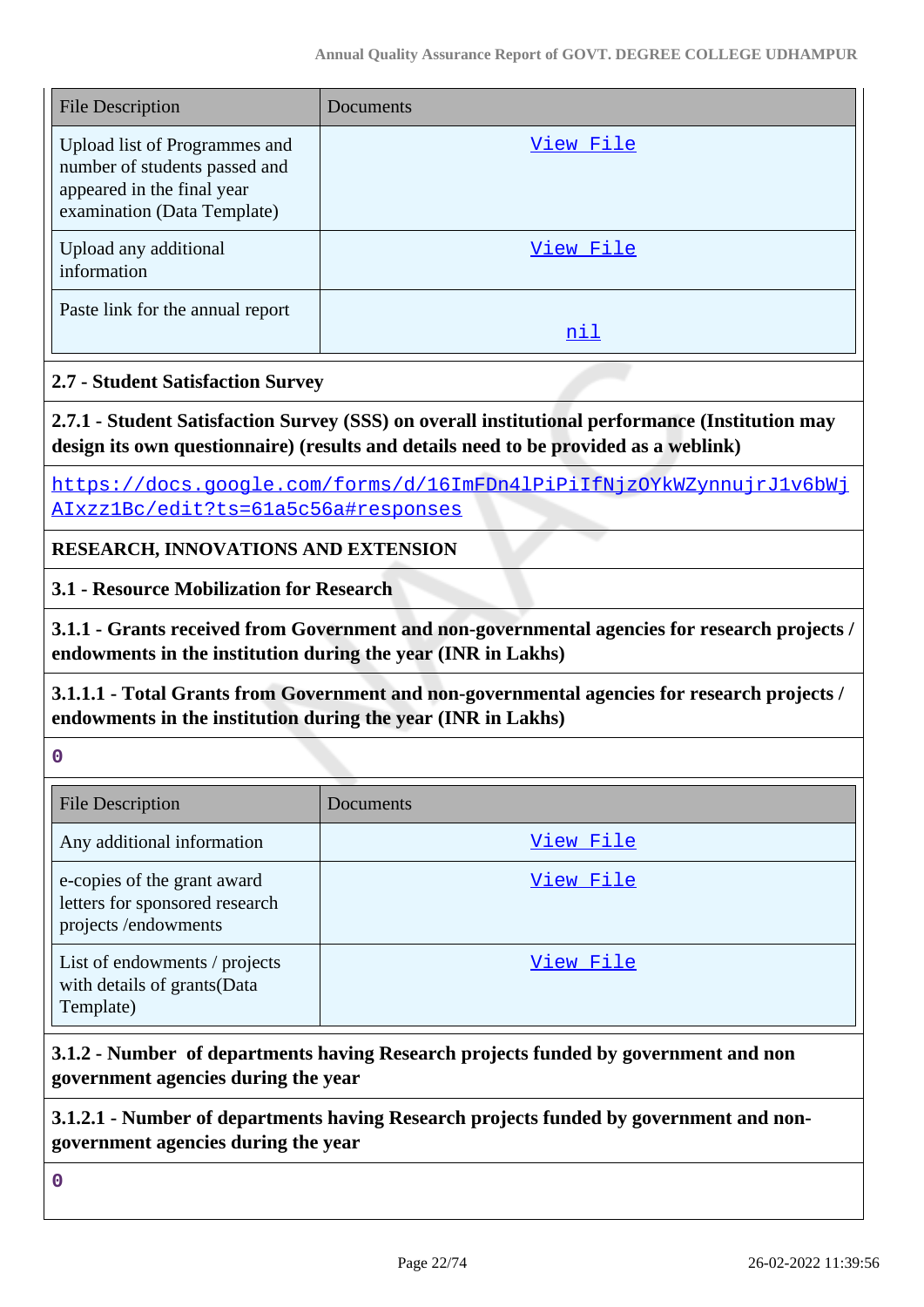| <b>File Description</b>                                          | Documents |
|------------------------------------------------------------------|-----------|
| List of research projects and<br>funding details (Data Template) | View File |
| Any additional information                                       | View File |
| Supporting document from<br><b>Funding Agency</b>                | View File |
| Paste link to funding agency<br>website                          | nil       |

#### **3.1.3 - Number of Seminars/conferences/workshops conducted by the institution during the year**

# **3.1.3.1 - Total number of Seminars/conferences/workshops conducted by the institution during the year**

|  | ł | i |  |
|--|---|---|--|
|  |   |   |  |

| <b>File Description</b>                                              | <b>Documents</b> |
|----------------------------------------------------------------------|------------------|
| Report of the event                                                  | View File        |
| Any additional information                                           | View File        |
| List of workshops/seminars<br>during last 5 years (Data<br>Template) | View File        |

### **3.2 - Research Publications and Awards**

**3.2.1 - Number of papers published per teacher in the Journals notified on UGC website during the year**

### **3.2.1.1 - Number of research papers in the Journals notified on UGC website during the year**

**12**

| <b>File Description</b>                                                                                     | Documents |
|-------------------------------------------------------------------------------------------------------------|-----------|
| Any additional information                                                                                  | View File |
| List of research papers by title,<br>author, department, name and<br>year of publication (Data<br>Template) | View File |

**3.2.2 - Number of books and chapters in edited volumes/books published and papers published in national/ international conference proceedings per teacher during the year**

**3.2.2.1 - Total number of books and chapters in edited volumes/books published and papers in**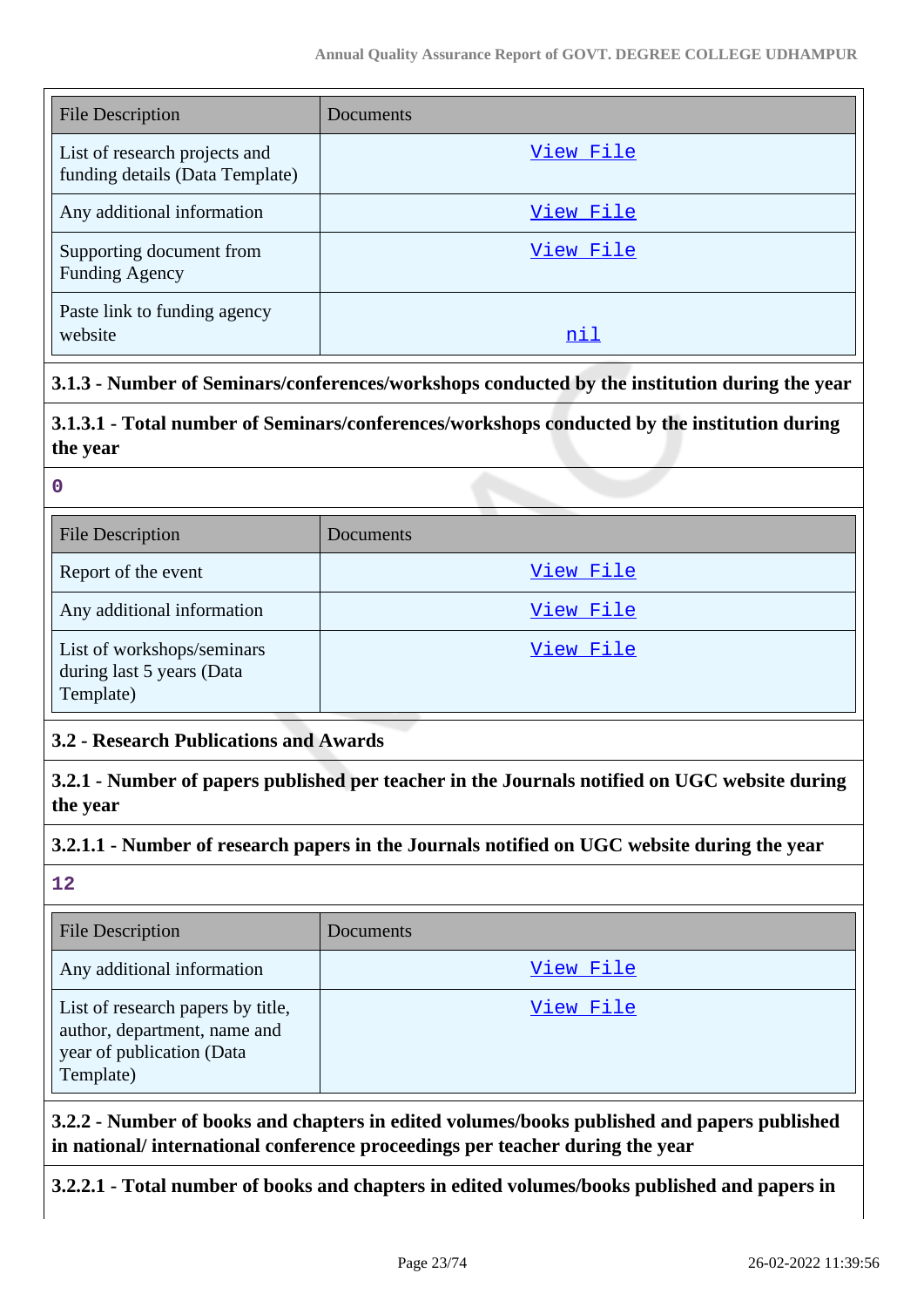#### **national/ international conference proceedings during the year**

**07**

| <b>File Description</b>                                                      | Documents |
|------------------------------------------------------------------------------|-----------|
| Any additional information                                                   | View File |
| List books and chapters edited<br>volumes/books published (Data<br>Template) | View File |

#### **3.3 - Extension Activities**

3.3.1 - Extension activities are carried out in the neighborhood community, sensitizing students to social issues, for their holistic development, and impact thereof during the year

**The college through different units organised extension programmes on social awareness, health and hygeine, historical, cultural and literary awareness as also exposed them to the community and social work through NSS and NCC. The students did the task like cleaning the statues of the martyrs, took part in clean Devika campaign. The students were also took on Heritage sites to acquaint them with the local culture, heritage and gain the optimum experience thereof.**

| <b>File Description</b>                  | Documents                   |
|------------------------------------------|-----------------------------|
| Paste link for additional<br>information | https://www.gdcudhampur.in/ |
| Upload any additional<br>information     | View File                   |

**3.3.2 - Number of awards and recognitions received for extension activities from government / government recognized bodies during the year**

**3.3.2.1 - Total number of awards and recognition received for extension activities from Government/ government recognized bodies during the year**

| <b>File Description</b>                                                       | Documents |
|-------------------------------------------------------------------------------|-----------|
| Any additional information                                                    | View File |
| Number of awards for extension<br>activities in last 5 year(Data<br>Template) | View File |
| e-copy of the award letters                                                   | View File |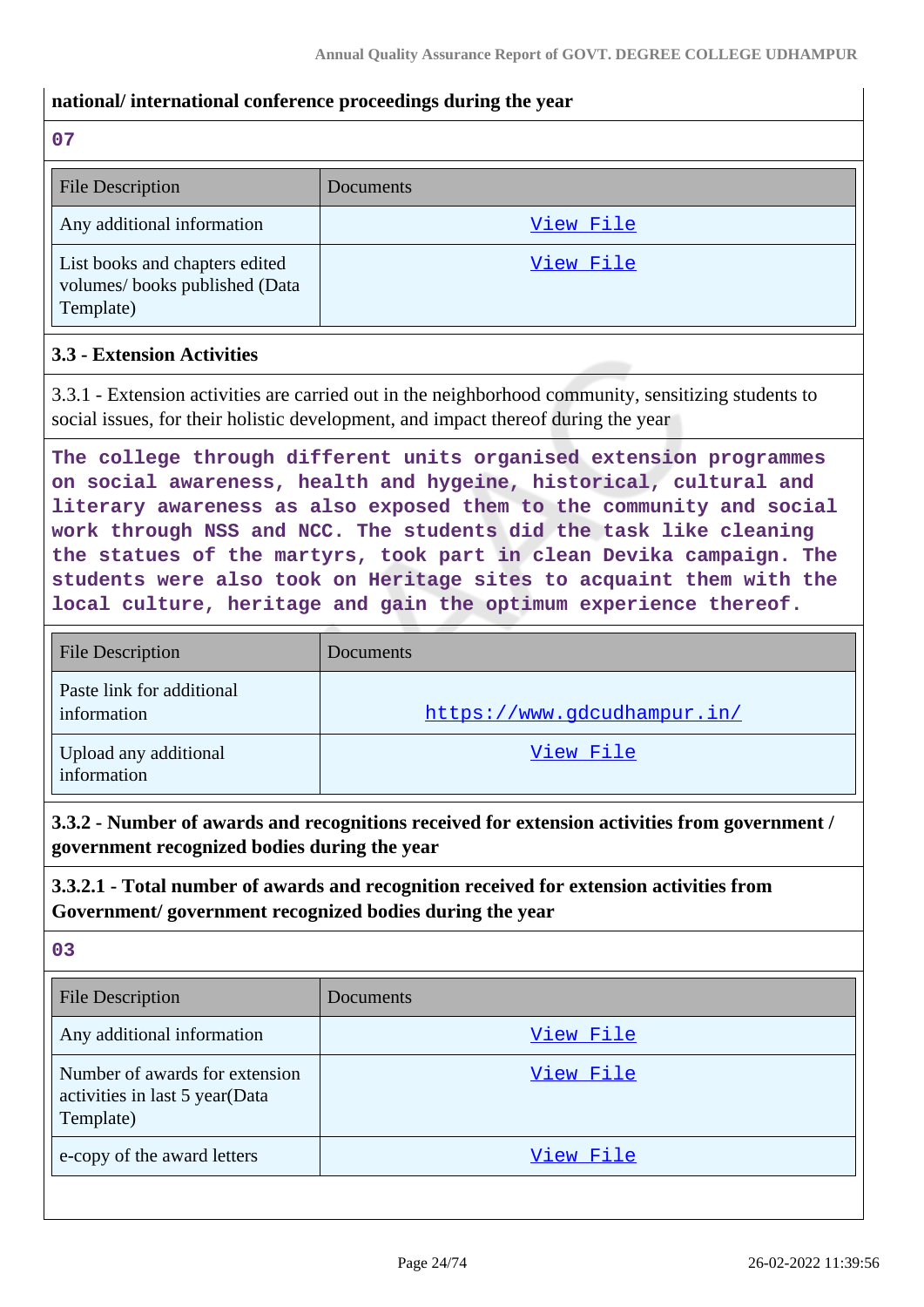**3.3.3 - Number of extension and outreach programs conducted by the institution through NSS/NCC/Red cross/YRC etc., ( including the programmes such as Swachh Bharat, AIDS awareness, Gender issues etc. and/or those organized in collaboration with industry, community and NGOs ) during the year**

**3.3.3.1 - Number of extension and outreach Programs conducted in collaboration with industry, community and Non- Government Organizations through NSS/ NCC/ Red Cross/ YRC etc., during the year**

**04**

| <b>File Description</b>                                                                                                       | Documents |
|-------------------------------------------------------------------------------------------------------------------------------|-----------|
| Reports of the event organized                                                                                                | View File |
| Any additional information                                                                                                    | View File |
| Number of extension and<br>outreach Programmes conducted<br>with industry, community etc for<br>the last year (Data Template) | View File |

### **3.3.4 - Number of students participating in extension activities at 3.3.3. above during the year**

**3.3.4.1 - Total number of Students participating in extension activities conducted in collaboration with industry, community and Non- Government Organizations through NSS/ NCC/ Red Cross/ YRC etc., during the year**

#### **510**

| <b>File Description</b>                                                                              | Documents |
|------------------------------------------------------------------------------------------------------|-----------|
| Report of the event                                                                                  | View File |
| Any additional information                                                                           | View File |
| Number of students participating<br>in extension activities with Govt.<br>or NGO etc (Data Template) | View File |

#### **3.4 - Collaboration**

**3.4.1 - The Institution has several collaborations/linkages for Faculty exchange, Student exchange, Internship, Field trip, On-the- job training, research etc during the year**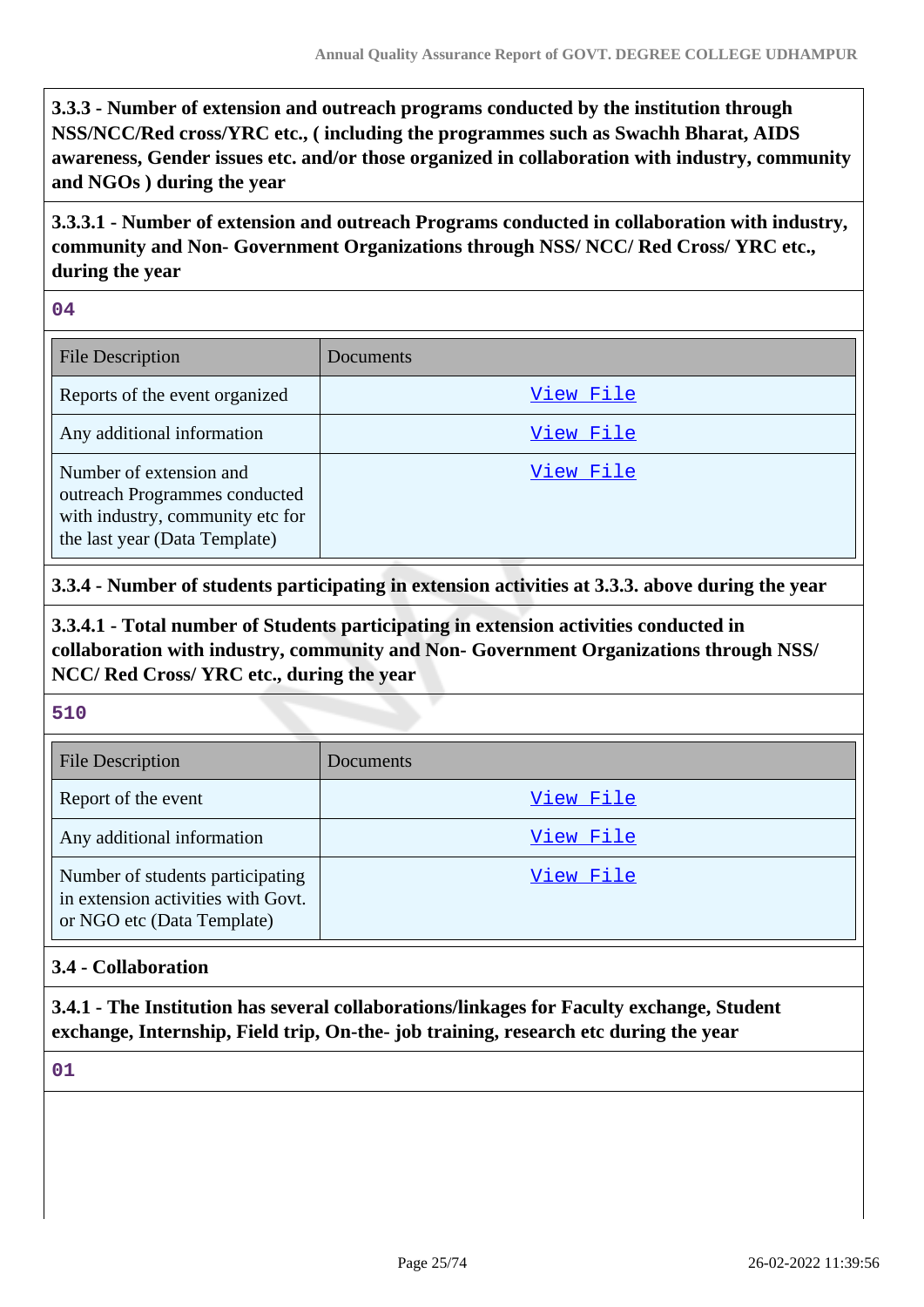| <b>File Description</b>                                                               | Documents |
|---------------------------------------------------------------------------------------|-----------|
| e-copies of linkage related<br>Document                                               | View File |
| Details of linkages with<br>institutions/industries for<br>internship (Data Template) | View File |
| Any additional information                                                            | View File |

**3.4.2 - Number of functional MoUs with national and international institutions, universities, industries, corporate houses etc. during the year**

**3.4.2.1 - Number of functional MoUs with Institutions of national, international importance, other universities, industries, corporate houses etc. during the year**

| 27            | $\overline{a}$<br>- 1 |
|---------------|-----------------------|
|               |                       |
| ۰.<br>۰.<br>w |                       |
|               |                       |

| <b>File Description</b>                                                                                                             | Documents        |
|-------------------------------------------------------------------------------------------------------------------------------------|------------------|
| e-Copies of the MoUs with<br>institution./industry/corporate<br>houses                                                              | View File        |
| Any additional information                                                                                                          | No File Uploaded |
| Details of functional MoUs with<br>institutions of national,<br>international importance, other<br>universities etc during the year | View File        |

### **INFRASTRUCTURE AND LEARNING RESOURCES**

#### **4.1 - Physical Facilities**

4.1.1 - The Institution has adequate infrastructure and physical facilities for teaching- learning. viz., classrooms, laboratories, computing equipment etc.

**The institution has adequate infrastructure and physical facilities for teaching-learning:**

- **Classrooms: 28nos. of classrooms spread over the area of 20736 Sq.ft (1926.44 sq.m).**
- **Seminar Halls: Conference Hall measuring 1120 sq.ft (1926.44 sq.m) of 150 capacity.**
- **Lecture Theatres: 05 nos. measuring 1134sq.ft (1926.44 sq.m).**
- **Technology enabled Learning Space:**  $\circ$

**Conference Hall & Smart Class room for ICT enabled Teachinglearning (1926.44 sq.m).**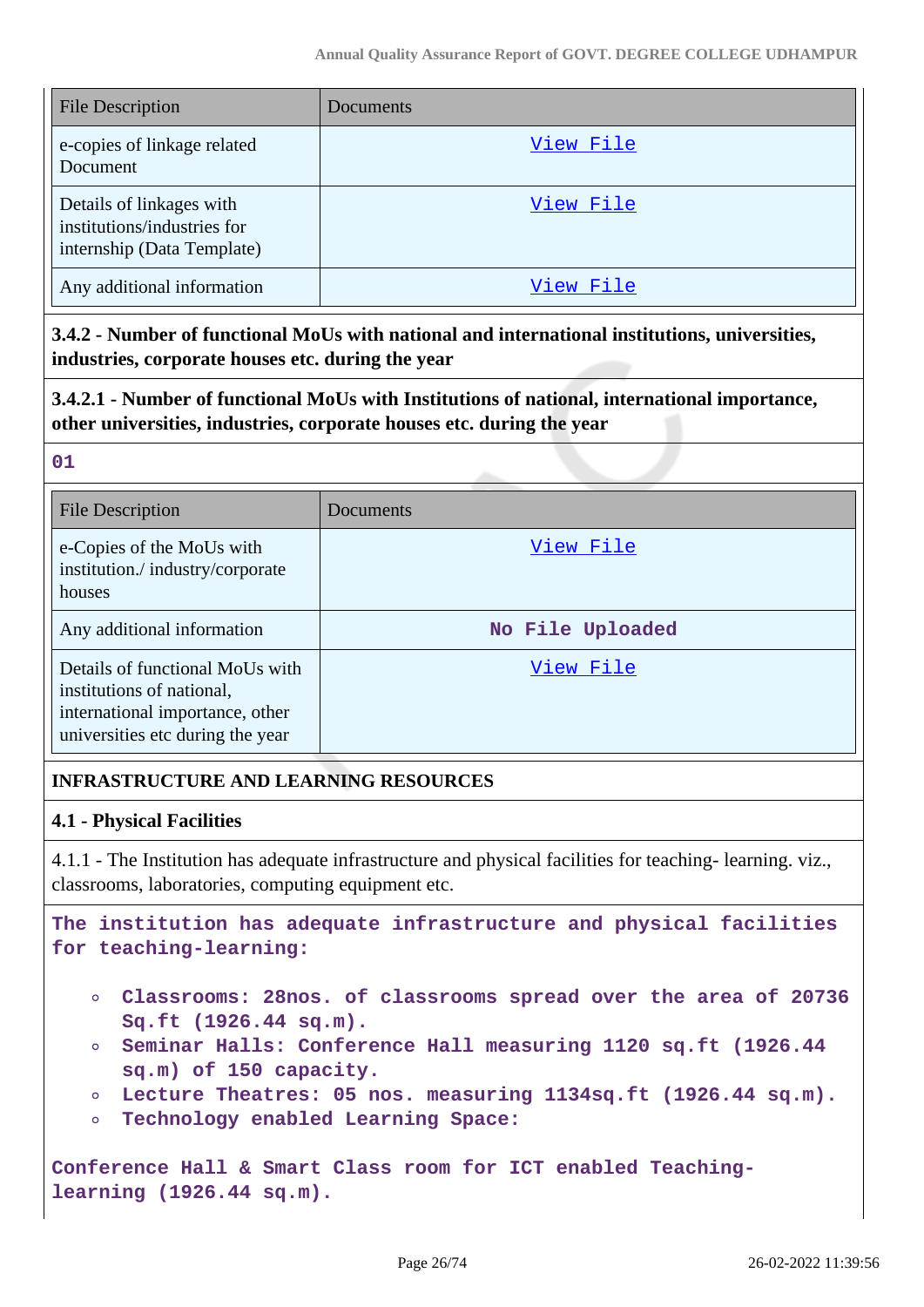**Tutorial Space: Class rooms are used for tutorial purposes.**

**Laboratories:**

**Department No. of Laboratories**

**Botany 2**

**Chemistry 3**

**Physics 02**

**Zoology 02**

**Biotechnology: 01**

**Sericulture 01**

**Electronics 01**

**Statistics 01**

**Music 01**

**Geology 01**

**Geography 02**

**Psychology 01**

**Functional English 01**

**Computer Application 02**

**EVS 01**

- **Botanical Garden: Botanical Garden has many special/ rare species; it also houses a green house, Water harvesting tank (Area…..) and Aloe vera corner.**
- **Animal houses: Nil**
- **Specialized facilities and equipment for teaching, learning and research etc.**

**A language software has been installed in a computer Laboratory for language students. Updated equipment has been purchased under DST & Star Scheme of DBT. All the Teaching Departments have been provided Internet Connections.**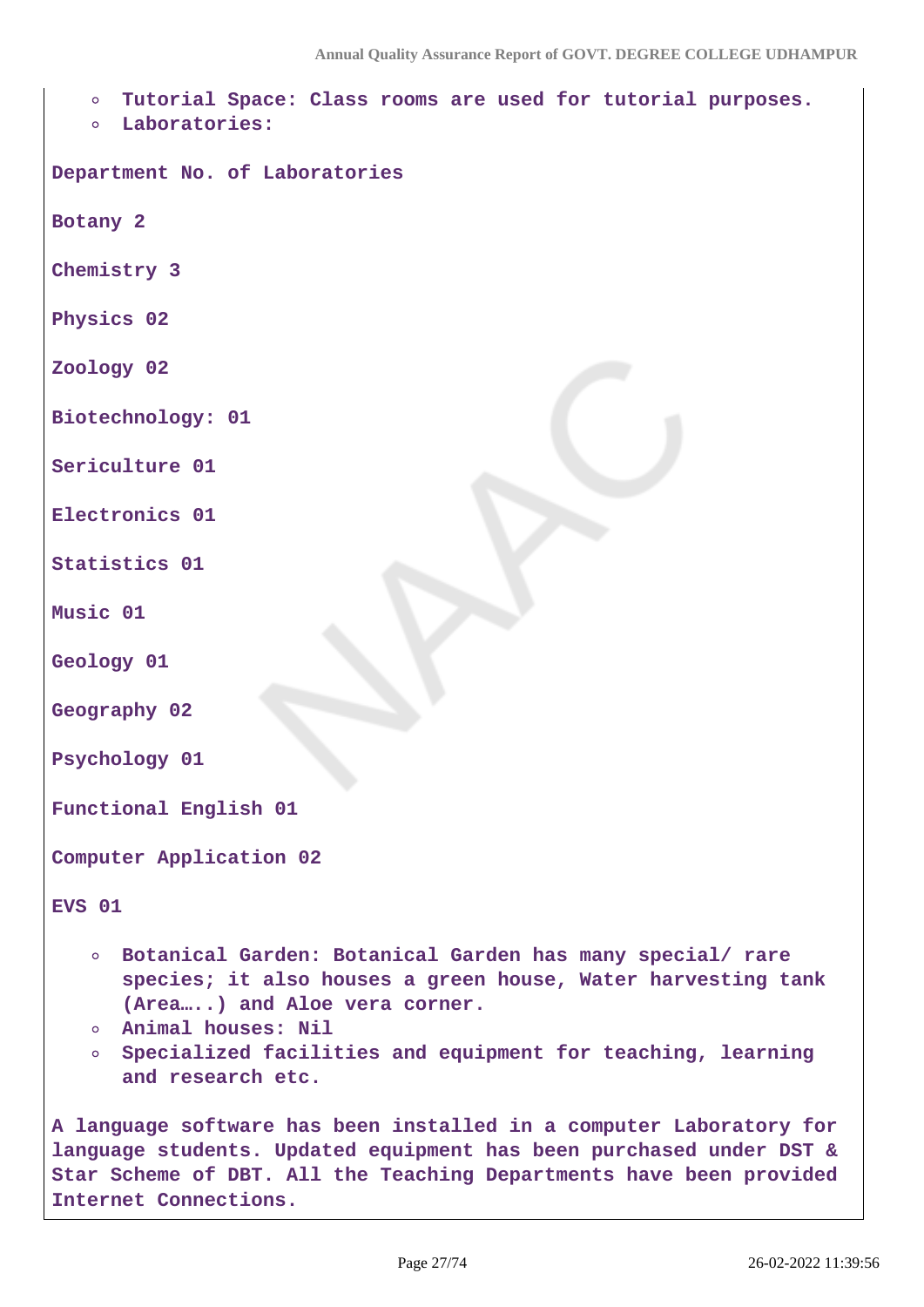| File Description                         | Documents                                                                    |
|------------------------------------------|------------------------------------------------------------------------------|
| Upload any additional<br>information     | View File                                                                    |
| Paste link for additional<br>information | https://gdcudhampur.in/notifications/link-<br>for-additional-information/283 |

4.1.2 - The Institution has adequate facilities for cultural activities, sports, games (indoor, outdoor), gymnasium, yoga centre etc.

| $\circ$                 | Shooting Range, Badminton Court.                              | Sports: Outdoor and indoor games: Multipurpose Hall measuring<br>2632 Sq.Ft for indoor games, Cricket Pitch, Volleyball courts, |  |
|-------------------------|---------------------------------------------------------------|---------------------------------------------------------------------------------------------------------------------------------|--|
| $\circ$                 |                                                               | Gymnasium: Established with the financial support by the UGC;                                                                   |  |
|                         | has the necessary infrastructure.                             |                                                                                                                                 |  |
| $\circ$                 |                                                               | Auditorium: Multipurpose hall measuring 2632 Sq. Ft. is used as                                                                 |  |
|                         | Auditorium at times.                                          |                                                                                                                                 |  |
| $\circ$                 |                                                               | Cultural activities: The stage of the Multipurpose hall is                                                                      |  |
|                         |                                                               | adequate to host the cultural activities like Dance, Painting                                                                   |  |
|                         |                                                               | & Drama. Conference Hall is also used for Farewell Parties.                                                                     |  |
|                         | And other programs.                                           |                                                                                                                                 |  |
| $\circ$                 |                                                               | NSS: NSS Activities are carried on the conference Hall,                                                                         |  |
|                         | Multipurpose Hall or outside on the College Campus as per the |                                                                                                                                 |  |
|                         | nature of the activity.                                       |                                                                                                                                 |  |
| $\circ$                 |                                                               | NCC: Regular paradise/ Practice is held on the College Ground.                                                                  |  |
|                         |                                                               | Special meet is held in activities like Dance, Painting &                                                                       |  |
|                         |                                                               | Drama. Conference Hall is also used for farewell parties and                                                                    |  |
|                         | other programs.                                               |                                                                                                                                 |  |
| $\circ$                 |                                                               | Yoga Centre: Gymnasium and multipurpose hall is available for                                                                   |  |
|                         | regular yoga activities.                                      |                                                                                                                                 |  |
|                         |                                                               |                                                                                                                                 |  |
| <b>File Description</b> |                                                               | Documents                                                                                                                       |  |
| information             | Upload any additional                                         | View File                                                                                                                       |  |

information [https://gdcudhampur.in/notifications/link](https://gdcudhampur.in/notifications/link-for-additional-information/283)[for-additional-information/283](https://gdcudhampur.in/notifications/link-for-additional-information/283)

# **4.1.3 - Number of classrooms and seminar halls with ICT- enabled facilities such as smart class, LMS, etc.**

**22**

Paste link for additional

**4.1.3.1 - Number of classrooms and seminar halls with ICT facilities**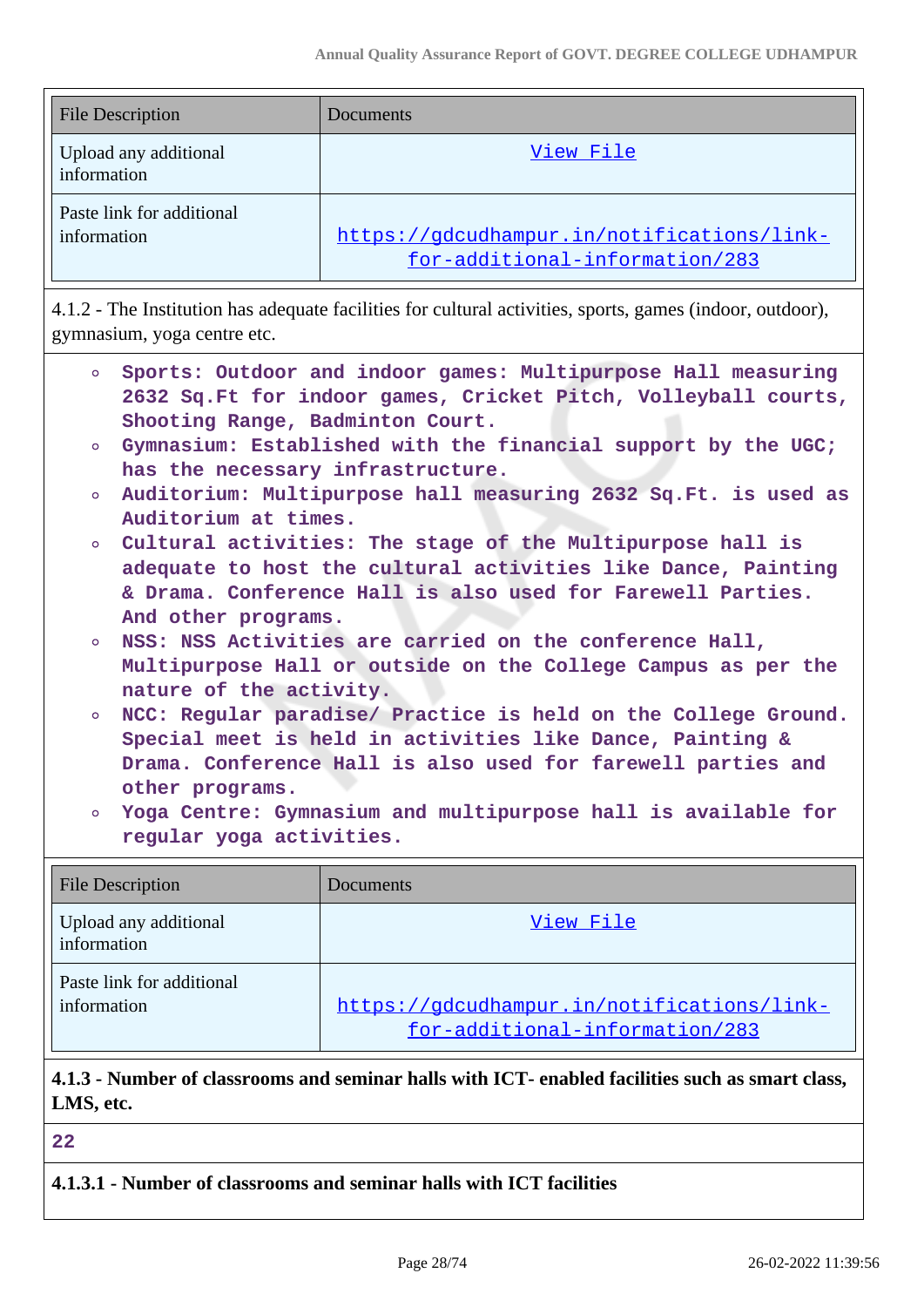| 22                                                                                                        |                                                                                |
|-----------------------------------------------------------------------------------------------------------|--------------------------------------------------------------------------------|
| <b>File Description</b>                                                                                   | Documents                                                                      |
| Upload any additional<br>information                                                                      | View File                                                                      |
| Paste link for additional<br>information                                                                  | https://gdcudhampur.in/notifications/link-<br>for-additional-information-2/284 |
| <b>Upload Number of classrooms</b><br>and seminar halls with ICT<br>enabled facilities (Data<br>Template) | View File                                                                      |

### **4.1.4 - Expenditure, excluding salary for infrastructure augmentation during the year (INR in Lakhs)**

**4.1.4.1 - Expenditure for infrastructure augmentation, excluding salary during the year (INR in lakhs)**

#### **20776302**

| <b>File Description</b>                                                                            | Documents |
|----------------------------------------------------------------------------------------------------|-----------|
| Upload any additional<br>information                                                               | View File |
| Upload audited utilization<br>statements                                                           | View File |
| <b>Upload Details of budget</b><br>allocation, excluding salary<br>during the year (Data Template) | View File |

### **4.2 - Library as a Learning Resource**

4.2.1 - Library is automated using Integrated Library Management System (ILMS)

**Data requirement for year. Upload a description of library with,**

- **Name of ILMS software: Koha**
- **Nature of automation: Partially**
- **Version:4.1**
- **Year of automation: 2017**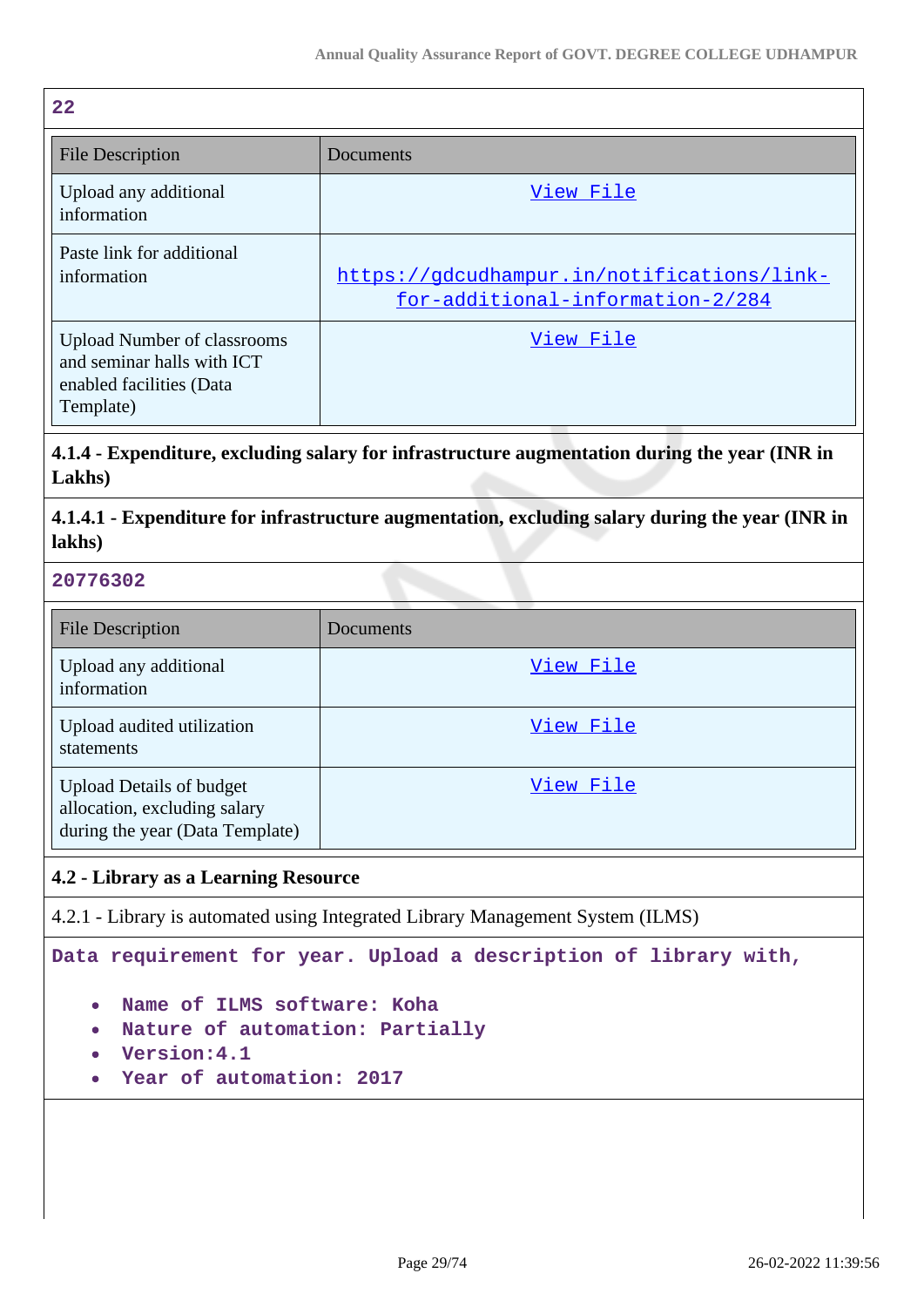| <b>File Description</b>                                                                                                                                                               | Documents                                                                    |
|---------------------------------------------------------------------------------------------------------------------------------------------------------------------------------------|------------------------------------------------------------------------------|
| Upload any additional<br>information                                                                                                                                                  | View File                                                                    |
| Paste link for Additional<br>Information                                                                                                                                              | https://gdcudhampur.in/notifications/link-<br>for-additional-information/283 |
| 4.2.2 - The institution has subscription for the<br>following e-resources e-journals e-<br>ShodhSindhu Shodhganga Membership e-<br><b>books Databases Remote access toe-resources</b> | D. Any 1 of the above                                                        |
| <b>File Description</b>                                                                                                                                                               | Documents                                                                    |
| Upload any additional<br>information                                                                                                                                                  | View File                                                                    |
| Details of subscriptions like e-<br>journals,e-ShodhSindhu,<br>Shodhganga Membership etc                                                                                              | View File                                                                    |

#### **4.2.3 - Expenditure for purchase of books/e-books and subscription to journals/e- journals during the year (INR in Lakhs)**

#### **4.2.3.1 - Annual expenditure of purchase of books/e-books and subscription to journals/ejournals during the year (INR in Lakhs)**

**496192.70**

| <b>File Description</b>                                                                                                       | Documents |
|-------------------------------------------------------------------------------------------------------------------------------|-----------|
| Any additional information                                                                                                    | View File |
| Audited statements of accounts                                                                                                | View File |
| Details of annual expenditure for<br>purchase of books/e-books and<br>journals/e- journals during the<br>year (Data Template) | View File |

**4.2.4 - Number per day usage of library by teachers and students ( foot falls and login data for online access) (Data for the latest completed academic year)**

### **4.2.4.1 - Number of teachers and students using library per day over last one year**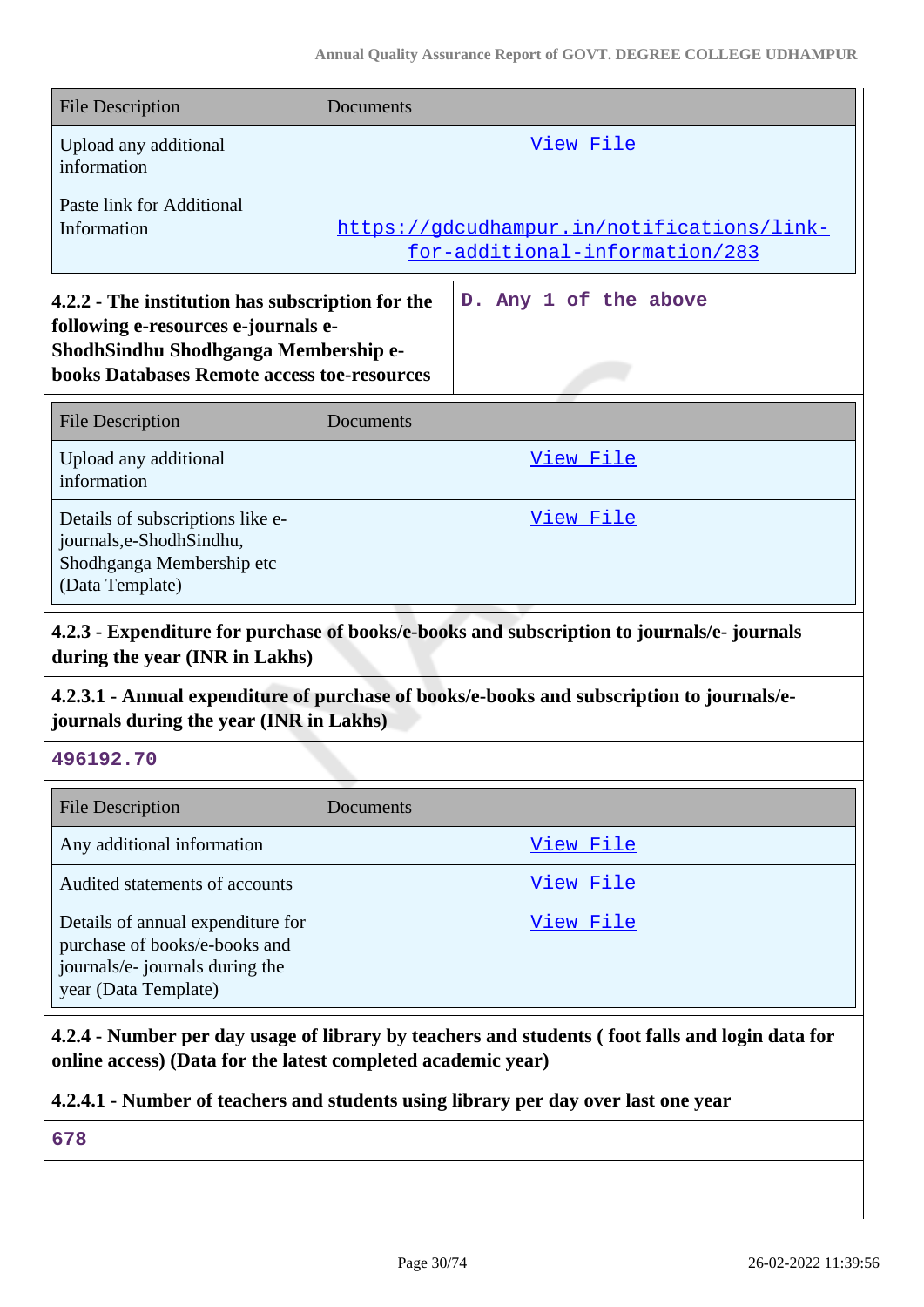| <b>File Description</b>                              | Documents |
|------------------------------------------------------|-----------|
| Any additional information                           | View File |
| Details of library usage by<br>teachers and students | View File |

#### **4.3 - IT Infrastructure**

4.3.1 - Institution frequently updates its IT facilities including Wi-Fi

**The institution has a dedicated Optical Fibre Internet Connection with speed upto 300Mbps.**

**The college has built its own dedicated WiFi Network designed and implemented by the Computer Science Department and IT Department. The network consists of Dedicated Firewall and Switches, and more than a dozen D-Link High Power Access points which cover the entire campus. Authentication and Access for both faculty and students is provided through a Central Gateway Portal. Security is maintained by a firewall device which restricts access.**

**Entire college campuses including all the departments are covered by the network. Each department is additionally provided with network connected PCs and printers. A central Xeon Server with 64GB of RAM is also installed in the college which hosts the ILMS (KOHA) and provides access to students to the library database both locally and through the internet. For this purpose, access points (PCs) are provided to the students in the reading room as well as a space in the library designated for this purpose.**

**The Backbone of the entire network is High Speed Fibre Connection taken from Airtel which provides up to 300Mbps speed. Additionally, a 20Mbps connection and five BSNL broadband connections have been taken as backups in case the main connection fails. The Principal chamber is equipped with a BSNL broadband connection which provides backup for official purposes in case the main connection is not available.**

| <b>File Description</b>                  | Documents                                                                      |
|------------------------------------------|--------------------------------------------------------------------------------|
| Upload any additional<br>information     | View File                                                                      |
| Paste link for additional<br>information | https://gdcudhampur.in/notifications/link-<br>for-additional-information-2/284 |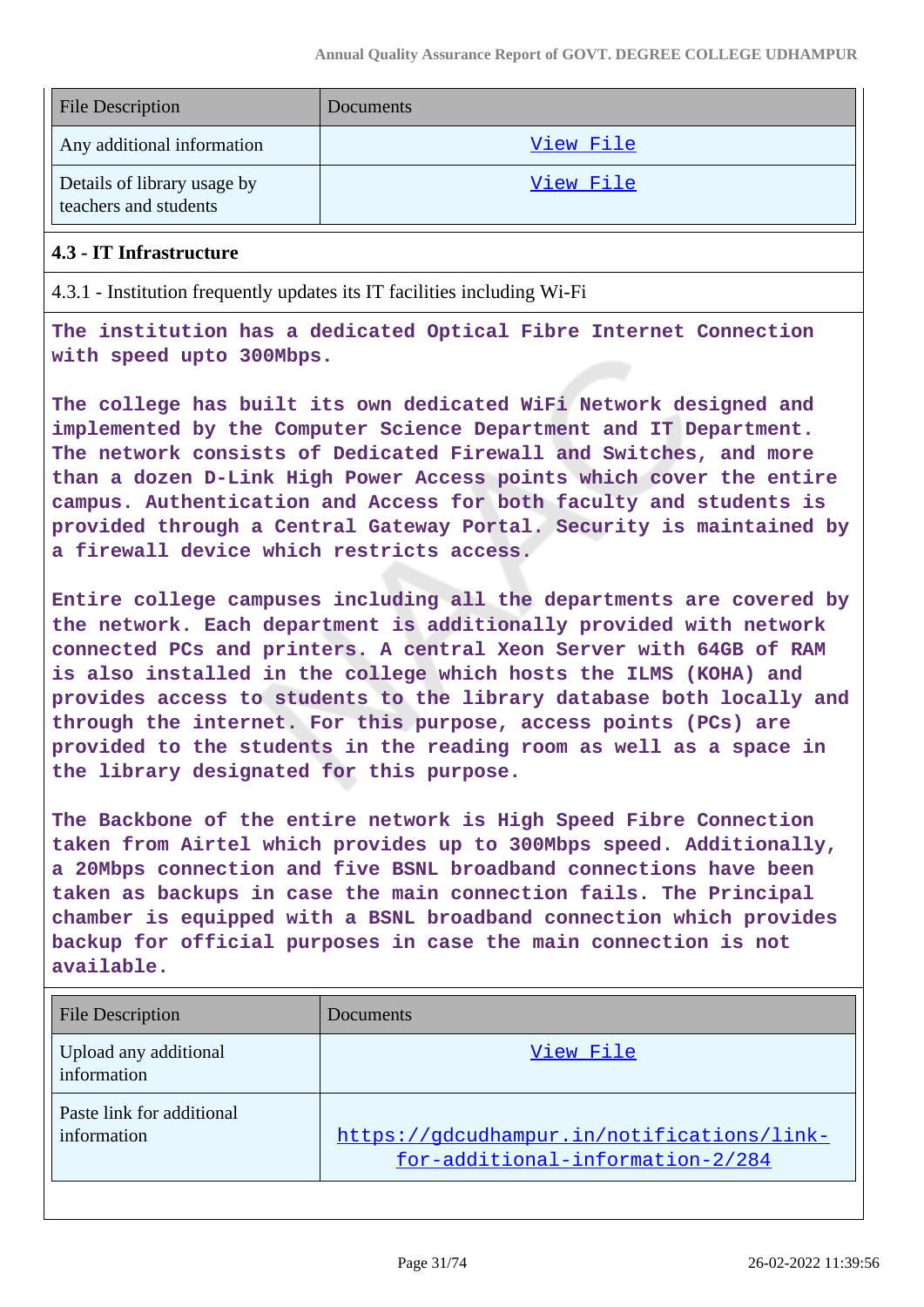| 4.3.2 - Number of Computers                                                    |           |                  |  |
|--------------------------------------------------------------------------------|-----------|------------------|--|
| 129                                                                            |           |                  |  |
| <b>File Description</b>                                                        | Documents |                  |  |
| Upload any additional<br>information                                           |           | View File        |  |
| Student – computer ratio                                                       |           | <u>View File</u> |  |
| 4.3.3 - Bandwidth of internet connection in the<br><b>Institution</b>          |           | A. ? 50MBPS      |  |
| <b>File Description</b>                                                        | Documents |                  |  |
| Upload any additional<br>Information                                           |           | View File        |  |
| Details of available bandwidth of<br>internet connection in the<br>Institution |           | View File        |  |

#### **4.4 - Maintenance of Campus Infrastructure**

**4.4.1 - Expenditure incurred on maintenance of infrastructure (physical and academic support facilities) excluding salary component during the year (INR in Lakhs)**

**4.4.1.1 - Expenditure incurred on maintenance of infrastructure (physical facilities and academic support facilities) excluding salary component during the year (INR in lakhs)**

**24.176**

| File Description                                                                                                               | Documents |
|--------------------------------------------------------------------------------------------------------------------------------|-----------|
| Upload any additional<br>information                                                                                           | View File |
| Audited statements of accounts.                                                                                                | View File |
| Details about assigned budget<br>and expenditure on physical<br>facilities and academic support<br>facilities (Data Templates) | View File |

4.4.2 - There are established systems and procedures for maintaining and utilizing physical, academic and support facilities - laboratory, library, sports complex, computers, classrooms etc.

**All the affairs of the institute are managed by various committees headed by the Principal. The Principal of the college convenes meeting of IQAC Coordinator, convener of Advisory, Academic, Purchase and Development committees appraising the quorum about**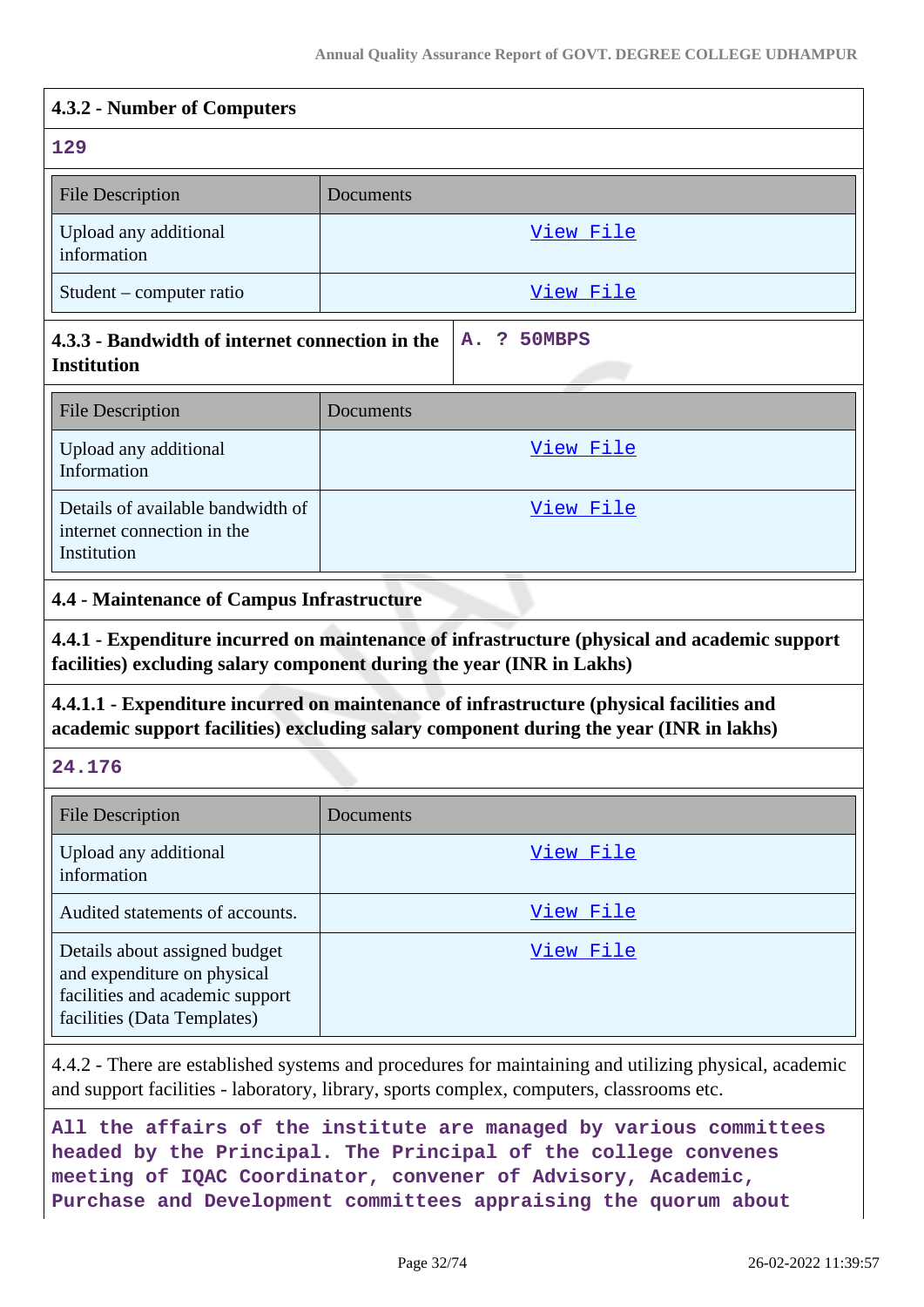**status of financial position of the institute. The college Development committee headed by the Principal monitor the civil works carried in the institute and is entrusted with maintenance, upkeep and upgradation of infrastructure. Funds are sought from Administrative Department for the same. The convener Development committee conducts periodic checks to ensure the maintenance of the infrastructure. All HODS and conveners of different committee are informed to submit requisition for items required for smooth conduct of affairs of the institute for the academic year. After thorough deliberations, budget is prepared and funds received are allocated keeping in view students' strength of each department. Purchase is done through proper tendering or on GEM portal following all codal formalities. The HODS are accountable to the Principal who organize efficiently workforce, maintaining duty files containing details about their individual fixed responsibilities etc. Every department maintains. Every department maintains a stock register of the available equipment. Annual verification of the stock is carried out at the end of year. The Lab. Assistants under the supervision of concerned HODS maintain the efficiency of the college computers, accessories and other lab. equipment. In order to maintain the hygiene, adequate in-house staff is employed so as to provide a congenial learning environment. Daily cleaning and maintenance of classrooms, laboratories, staffrooms, and washrooms is assigned to supporting staffdesignated for each floor. Two full time gardeners assisted by groundstaff maintains the green cover of campus. The campus is monitored through CCTV surveillance cameras. Every year the Department of Physical education prepares a yearly calendar of the sports activities to be held in the college and tries to meet the set target in line with the sports calendar prepared by the University of Jammu. Our College has a well-furnished library accessible to the students and the staff throughout the year. The staff deployed for its maintenance is well trained and the functioning is coordinated by a professional Librarian.**

| <b>File Description</b>                  | <b>Documents</b>                                                     |
|------------------------------------------|----------------------------------------------------------------------|
| Upload any additional<br>information     | No File Uploaded                                                     |
| Paste link for additional<br>information | https://gdcudhampur.in/notifications/systems-<br>and-procedures-/281 |
| CTURRY CURROL AND BROCHECION             |                                                                      |

### **STUDENT SUPPORT AND PROGRESSION**

#### **5.1 - Student Support**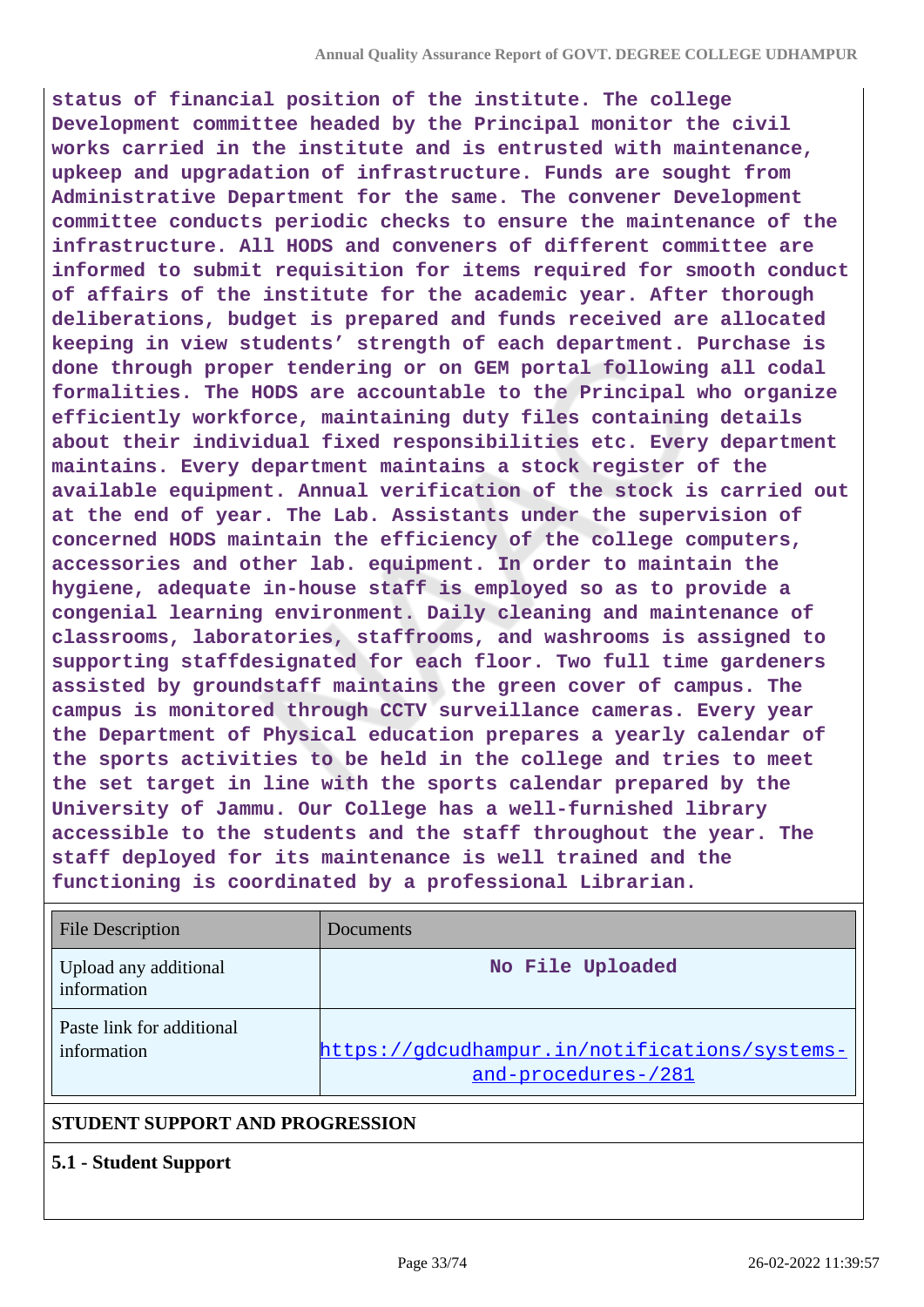# **5.1.1 - Number of students benefited by scholarships and free ships provided by the Government during the year**

# **5.1.1.1 - Number of students benefited by scholarships and free ships provided by the Government during the year**

#### **188**

| <b>File Description</b>                                                                                                         | Documents |
|---------------------------------------------------------------------------------------------------------------------------------|-----------|
| Upload self attested letter with<br>the list of students sanctioned<br>scholarship                                              | View File |
| Upload any additional<br>information                                                                                            | View File |
| Number of students benefited by<br>scholarships and free ships<br>provided by the Government<br>during the year (Data Template) | View File |

**5.1.2 - Number of students benefitted by scholarships, free ships etc. provided by the institution / non- government agencies during the year**

# **5.1.2.1 - Total number of students benefited by scholarships, free ships, etc provided by the institution / non- government agencies during the year**

| <b>File Description</b>                                                                                                                                                                                                                                        | Documents |                   |
|----------------------------------------------------------------------------------------------------------------------------------------------------------------------------------------------------------------------------------------------------------------|-----------|-------------------|
| Upload any additional<br>information                                                                                                                                                                                                                           |           | View File         |
| Number of students benefited by<br>scholarships and free ships<br>institution / non-government<br>agencies in last 5 years (Date<br>Template)                                                                                                                  |           | View File         |
| 5.1.3 - Capacity building and skills<br>enhancement initiatives taken by the<br>institution include the following: Soft skills<br>Language and communication skills Life skills<br>(Yoga, physical fitness, health and hygiene)<br><b>ICT/computing skills</b> |           | D. 1 of the above |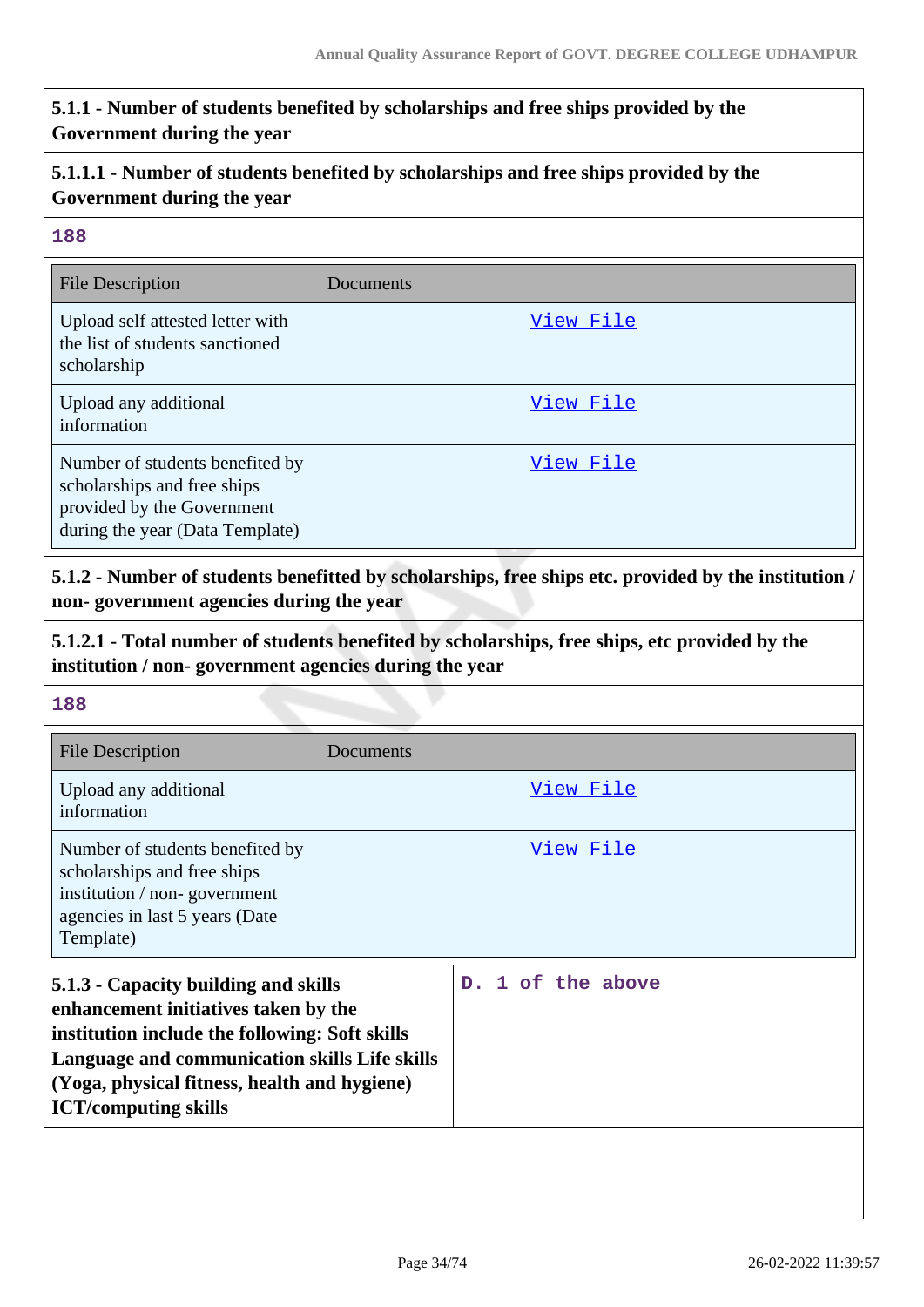| <b>File Description</b>                                                                 | Documents          |
|-----------------------------------------------------------------------------------------|--------------------|
| Link to institutional website                                                           | www.gdcudhampur.in |
| Any additional information                                                              | No File Uploaded   |
| Details of capability building and<br>skills enhancement initiatives<br>(Data Template) | View File          |

**5.1.4 - Number of students benefitted by guidance for competitive examinations and career counseling offered by the institution during the year**

**0**

**5.1.4.1 - Number of students benefitted by guidance for competitive examinations and career counseling offered by the institution during the year**

| <b>File Description</b>                                                                                                                 | Documents |
|-----------------------------------------------------------------------------------------------------------------------------------------|-----------|
| Any additional information                                                                                                              | View File |
| Number of students benefited by<br>guidance for competitive<br>examinations and career<br>counseling during the year (Data<br>Template) | View File |

| 5.1.5 - The Institution has a transparent<br>mechanism for timely redressal of student<br>grievances including sexual harassment and<br>ragging cases Implementation of guidelines of<br>statutory/regulatory bodies Organization wide<br>awareness and undertakings on policies with<br>zero tolerance Mechanisms for submission of<br>online/offline students' grievances Timely<br>redressal of the grievances through<br>appropriate committees |  |  |  |  | A. All of the above |  |  |  |
|-----------------------------------------------------------------------------------------------------------------------------------------------------------------------------------------------------------------------------------------------------------------------------------------------------------------------------------------------------------------------------------------------------------------------------------------------------|--|--|--|--|---------------------|--|--|--|
|-----------------------------------------------------------------------------------------------------------------------------------------------------------------------------------------------------------------------------------------------------------------------------------------------------------------------------------------------------------------------------------------------------------------------------------------------------|--|--|--|--|---------------------|--|--|--|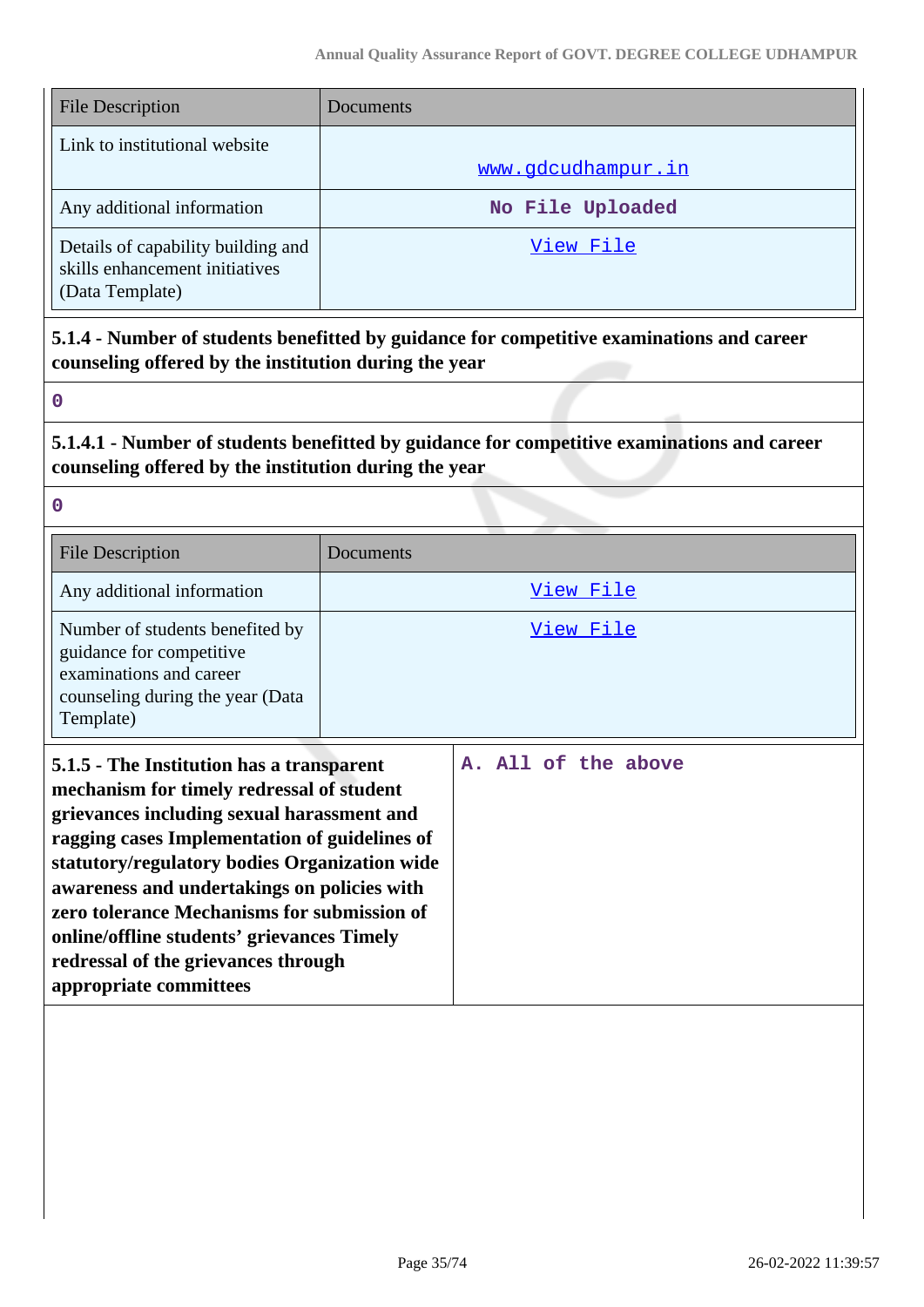| <b>File Description</b>                                                                                                                  | Documents        |  |  |  |  |  |
|------------------------------------------------------------------------------------------------------------------------------------------|------------------|--|--|--|--|--|
| Minutes of the meetings of<br>student redressal committee,<br>prevention of sexual harassment<br>committee and Anti Ragging<br>committee | <u>View File</u> |  |  |  |  |  |
| Upload any additional<br>information                                                                                                     | View File        |  |  |  |  |  |
| Details of student grievances<br>including sexual harassment and<br>ragging cases                                                        | <u>View File</u> |  |  |  |  |  |
| <b>5.2 - Student Progression</b>                                                                                                         |                  |  |  |  |  |  |
| 5.2.1 - Number of placement of outgoing students during the year                                                                         |                  |  |  |  |  |  |
| 5.2.1.1 - Number of outgoing students placed during the year                                                                             |                  |  |  |  |  |  |
| $\mathbf 0$                                                                                                                              |                  |  |  |  |  |  |
| <b>File Description</b>                                                                                                                  | Documents        |  |  |  |  |  |
| Self-attested list of students<br>placed                                                                                                 | No File Uploaded |  |  |  |  |  |
| Upload any additional<br>information                                                                                                     | No File Uploaded |  |  |  |  |  |
| 5.2.2 - Number of students progressing to higher education during the year                                                               |                  |  |  |  |  |  |
| 5.2.2.1 - Number of outgoing student progression to higher education                                                                     |                  |  |  |  |  |  |
| 42                                                                                                                                       |                  |  |  |  |  |  |
| <b>File Description</b>                                                                                                                  | Documents        |  |  |  |  |  |
| Upload supporting data for<br>student/alumni                                                                                             | View File        |  |  |  |  |  |
| Any additional information                                                                                                               | View File        |  |  |  |  |  |
| Details of student progression to<br>higher education                                                                                    | <u>View File</u> |  |  |  |  |  |

# **5.2.3 - Number of students qualifying in state/national/ international level examinations during the year (eg: JAM/CLAT/GATE/ GMAT/CAT/GRE/ TOEFL/ Civil Services/State government examinations)**

**5.2.3.1 - Number of students qualifying in state/ national/ international level examinations (eg: JAM/CLAT/NET/ SLET/ GATE/ GMAT/CAT/GRE/ TOEFL/ Civil Services/ State government**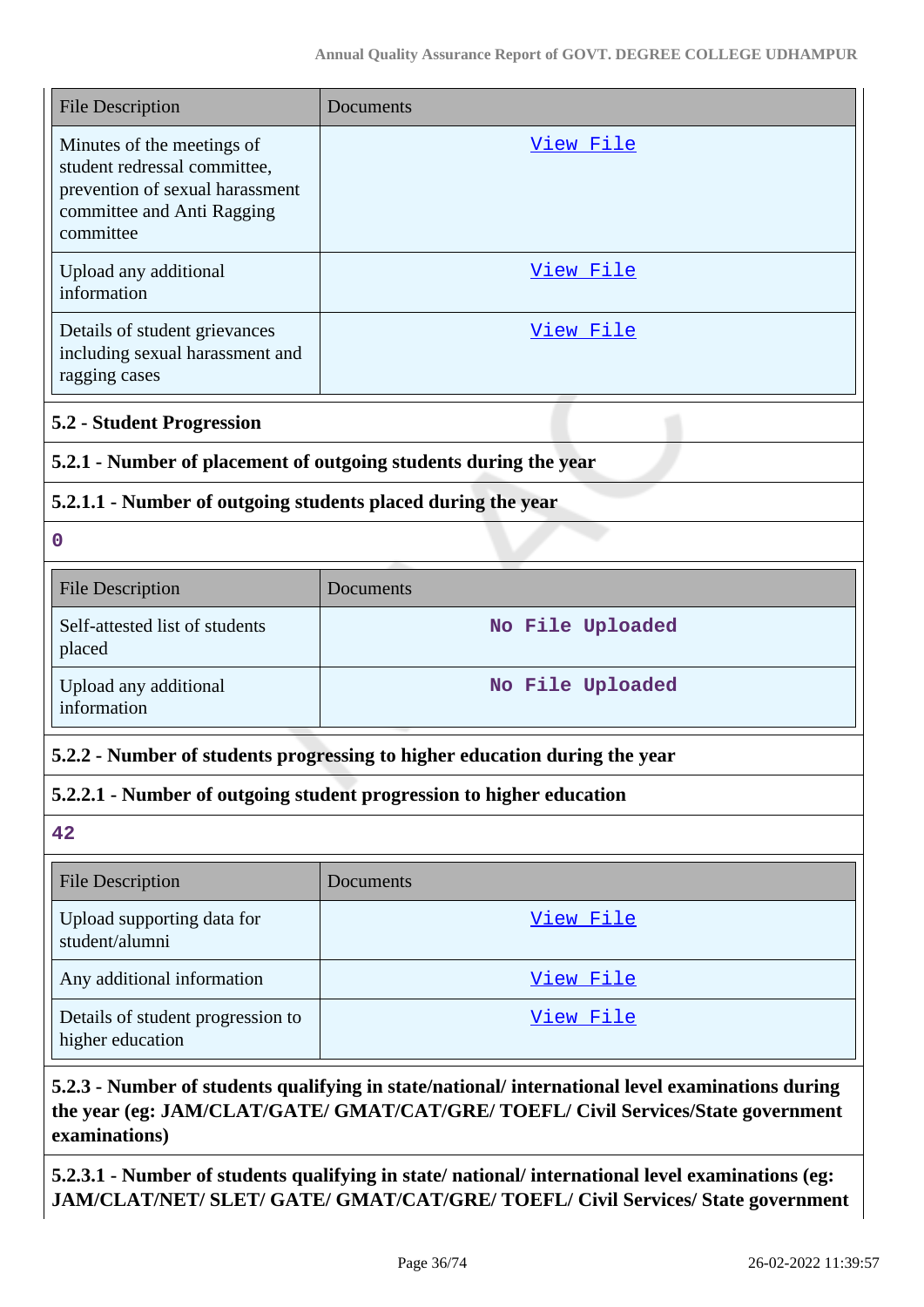#### **examinations) during the year**

**0**

| <b>File Description</b>                | Documents        |
|----------------------------------------|------------------|
| Upload supporting data for the<br>same | No File Uploaded |
| Any additional information             | No File Uploaded |

## **5.3 - Student Participation and Activities**

**5.3.1 - Number of awards/medals for outstanding performance in sports/cultural activities at university/state/national / international level (award for a team event should be counted as one) during the year**

**5.3.1.1 - Number of awards/medals for outstanding performance in sports/cultural activities at university/state/ national / international level (award for a team event should be counted as one) during the year.**

**16**

| <b>File Description</b>                                                                                                                                                              | Documents |
|--------------------------------------------------------------------------------------------------------------------------------------------------------------------------------------|-----------|
| e-copies of award letters and<br>certificates                                                                                                                                        | View File |
| Any additional information                                                                                                                                                           | View File |
| Number of awards/medals for<br>outstanding performance in<br>sports/cultural activities at univer<br>sity/state/national/international<br>level (During the year) (Data<br>Template) | View File |

5.3.2 - Institution facilitates students' representation and engagement in various administrative, cocurricular and extracurricular activities (student council/ students representation on various bodies as per established processes and norms )

**The participation of the students in the all round development of the institution is always remain integrel and paramount. The student council is a regular feature of the institution. The College student council consist of nominated as well as elected members from the existing student strength. The aim of student council is to provide a platform to the student community to particiapte in the allround development of the institution. The main purpose of the student council is to develped leader ship as well as administrative qualities in the student. It also helpful for College authority to know about various difficulities that faced by student and also**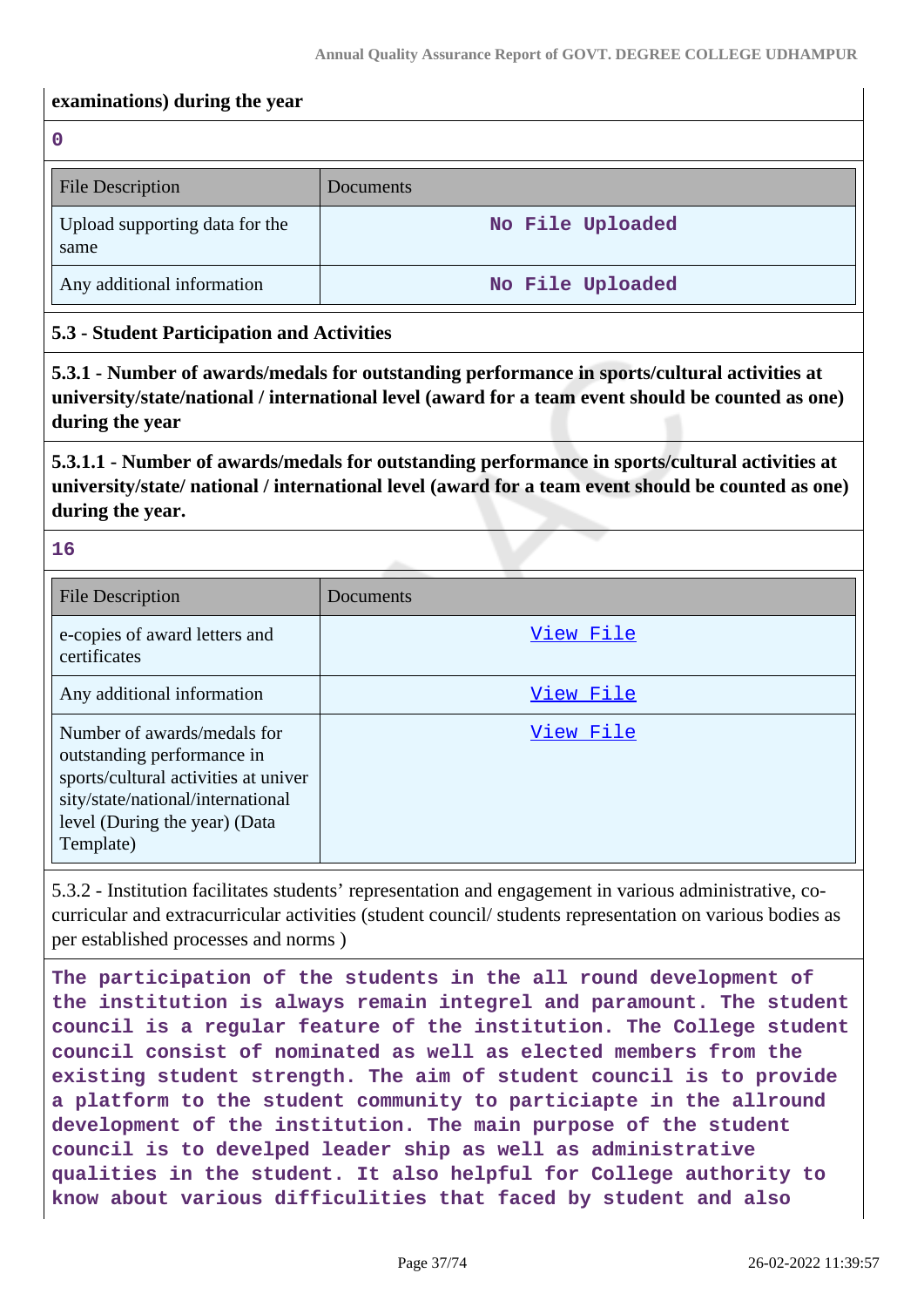**putforth different types of solution that the concerned authorities can do to redress the problem of student community. The council also involve in various inititative for the enhancement of student personality and organizational skills throgh co-curricular and extra curricular activites, workships, seminar and conferences in the college. Students of this institution are also represented in various academic bodies of the institute too. The institue also suppliment the curriculum with incoporating content beyond the syllabus and add on courses. Students through the student coucil play significant role in this. Student participate in various seminars and inter Collegiate competition like other cultural activites, NSS, NCC etc for allround development. The women's development cell look after the grievences and well being of the women students of the college. The library commitee looks into the library requirements. The students coucil also celebrate various national and other cultural festivals like Gandhi Jayanti, Teacher's Dad and Budh Purnima. The Council also played an important role in the organizing various sports events. The sutdent councila has the significent role to play in ademic and administrative working of an institution. The college has a student council which is actively involved in setting academic and adminstrative culture of intitution. The whole body of council has been constitued on form of the basis of election. The student has been choosed class reprentatative and class representtative choose their secretary. In this way, the institute follows the democratic procedure. the council member has been actively involed of the self study of the institute hosting various social cultureal events in the premises. Apart from it the student council has registered a number of innovative suggestion form a smooth day today administrative system.**

| <b>File Description</b>                  | Documents                                                                              |
|------------------------------------------|----------------------------------------------------------------------------------------|
| Paste link for additional<br>information | https://drive.google.com/file/d/1Epv_HVOln_c<br>NBvXmdXjdbdUdN7TONS7B/view?usp=sharinq |
| Upload any additional<br>information     | View File                                                                              |

**5.3.3 - Number of sports and cultural events/competitions in which students of the Institution participated during the year (organized by the institution/other institutions)**

**5.3.3.1 - Number of sports and cultural events/competitions in which students of the Institution participated during the year**

**110**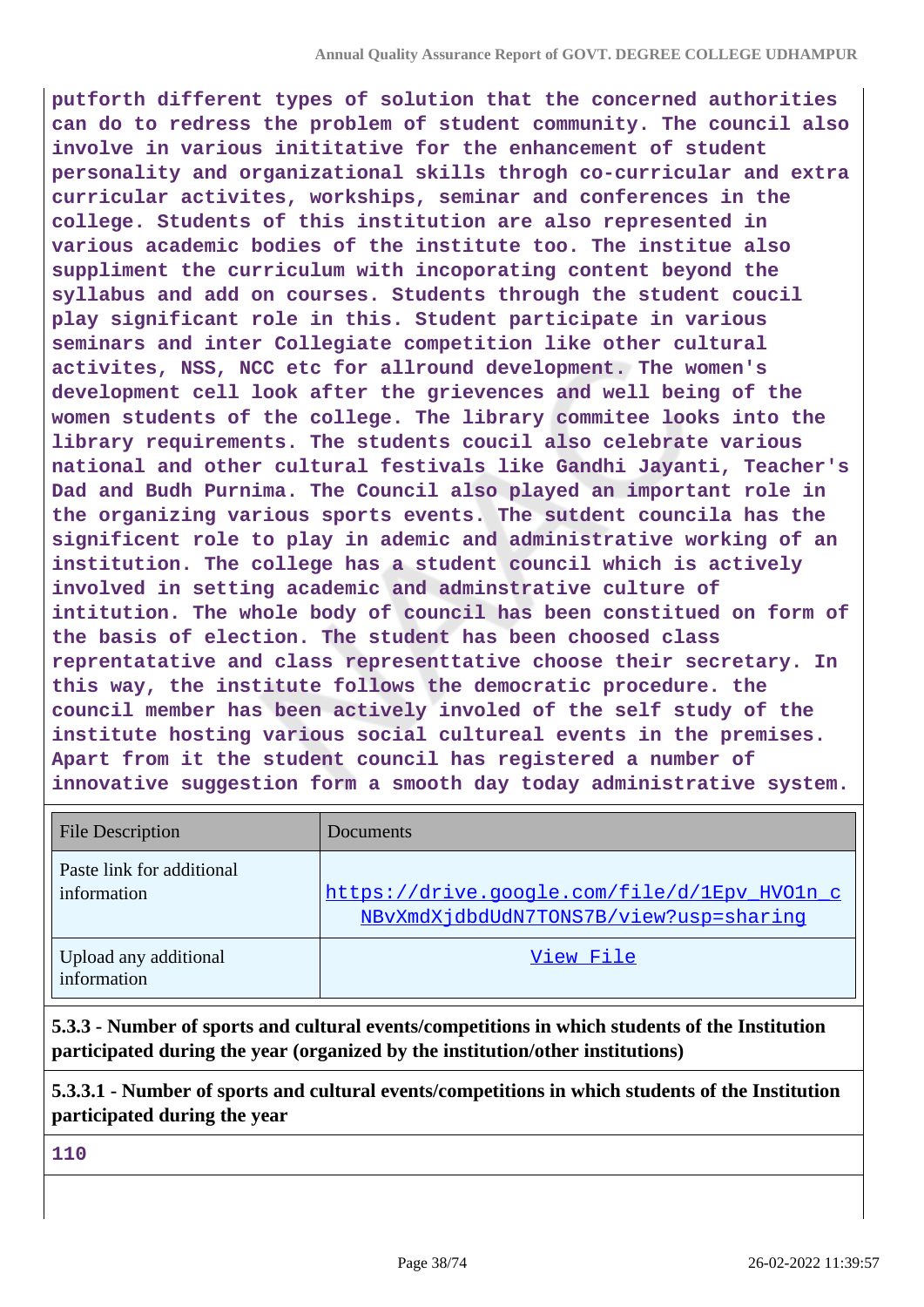| <b>File Description</b>                                                                                                                                                                                | Documents |
|--------------------------------------------------------------------------------------------------------------------------------------------------------------------------------------------------------|-----------|
| Report of the event                                                                                                                                                                                    | View File |
| Upload any additional<br>information                                                                                                                                                                   | View File |
| Number of sports and cultural<br>events/competitions in which<br>students of the Institution<br>participated during the year<br>(organized by the<br>institution/other institutions<br>(Data Template) | View File |

#### **5.4 - Alumni Engagement**

5.4.1 - There is a registered Alumni Association that contributes significantly to the development of the institution through financial and/or other support services

**The college has an Alumni Association with Sh. Balwant Singh Mankotia Ex MLA Udhampuras its President. The association is yet to register. The college has a number of alumni who have excelled in many fields. The college arrange alumni meeting once in a year but this year we could not arrange such meeting due to Covid 19 pandemic.**

| <b>File Description</b>                  | Documents        |
|------------------------------------------|------------------|
| Paste link for additional<br>information | nil              |
| Upload any additional<br>information     | No File Uploaded |

## **5.4.2 - Alumni contribution during the year (INR in Lakhs)**

| <b>File Description</b>              | Documents        |
|--------------------------------------|------------------|
| Upload any additional<br>information | No File Uploaded |

# **GOVERNANCE, LEADERSHIP AND MANAGEMENT**

# **6.1 - Institutional Vision and Leadership**

6.1.1 - The governance of the institution is reflective of and in tune with the vision and mission of the institution

**Objective and Approach:The objective of the institution is to have a**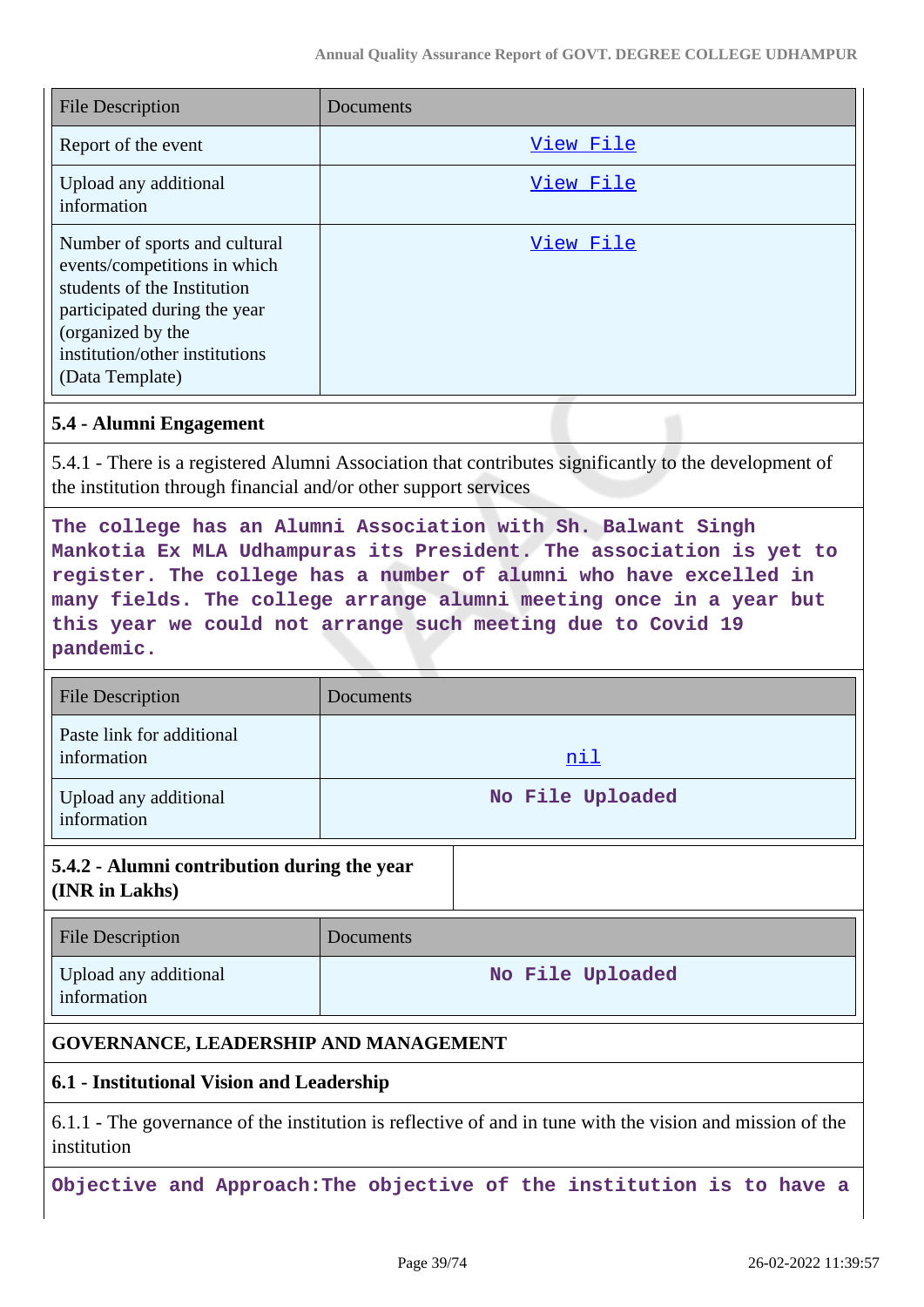**proactive approach and be ready for every situation. To have ready action plans to establish the institute as a center of excellence and have a proper platform for students as well as faculty to achieve the institutional goals. To raise educational aspirations of the students, the College operates extensive programs related to academics and overall development of the students and society. It includes number of programmes for students as well as teachers like, visits of students from different educational institutions in the campus for exchange of knowledge, workshops, training programs etc.The aim of all activities mentioned earlier is to produce such human resource who is not only educated but civilized as well as skillful asset for the society. Major focus for achieving the excellence in governance revolves around administration, discipline, punctuality,different facilities for students and teachers, hostel facility, welfare schemes, financial management, campus enrichment and many more. For achieving the said goals different committees are constituted every year in the beginning and are assigned with different assignments for achieving the desired goals.The institution stresses upon the professional skills of teaching and non-teaching staff and grooming of the students keeping in view qualitative improvement rather than quantitative aspect. Every set of resources are utilized optimally like human resources, financial resources, infrastructure etc. in a transparent manner. Necessary steps are always taken to improve and maintain the efficiency and effectiveness of the whole system.**

#### **Strategic implementation**

**Every year the blueprint of strategic plan is documented in advance which isimplemented and executed for the achievement of organizational objectives as per its requirement. The focus remain on various aspects like**

- **UGC/NAAC guidelines are implemented properly.**
- **Introduction of vocational as well as skill enhancement**  $\bullet$ **courses which can benefit the society at large.**
- **To start post graduate courses in major subjects in phases.**
- **To focus and accord greater importance on information**  $\bullet$ **technology and library sectors to foster students capability.**
- **To create a benchmark by maintaining quality in every academic activity.**
- **To maintain the wellbeing of faculty, staff and students through the provision of adequate sources of recreation for students/teachers etc.**
- **To provide improved hostel facilities, sanitation/toilet etc. to the students.**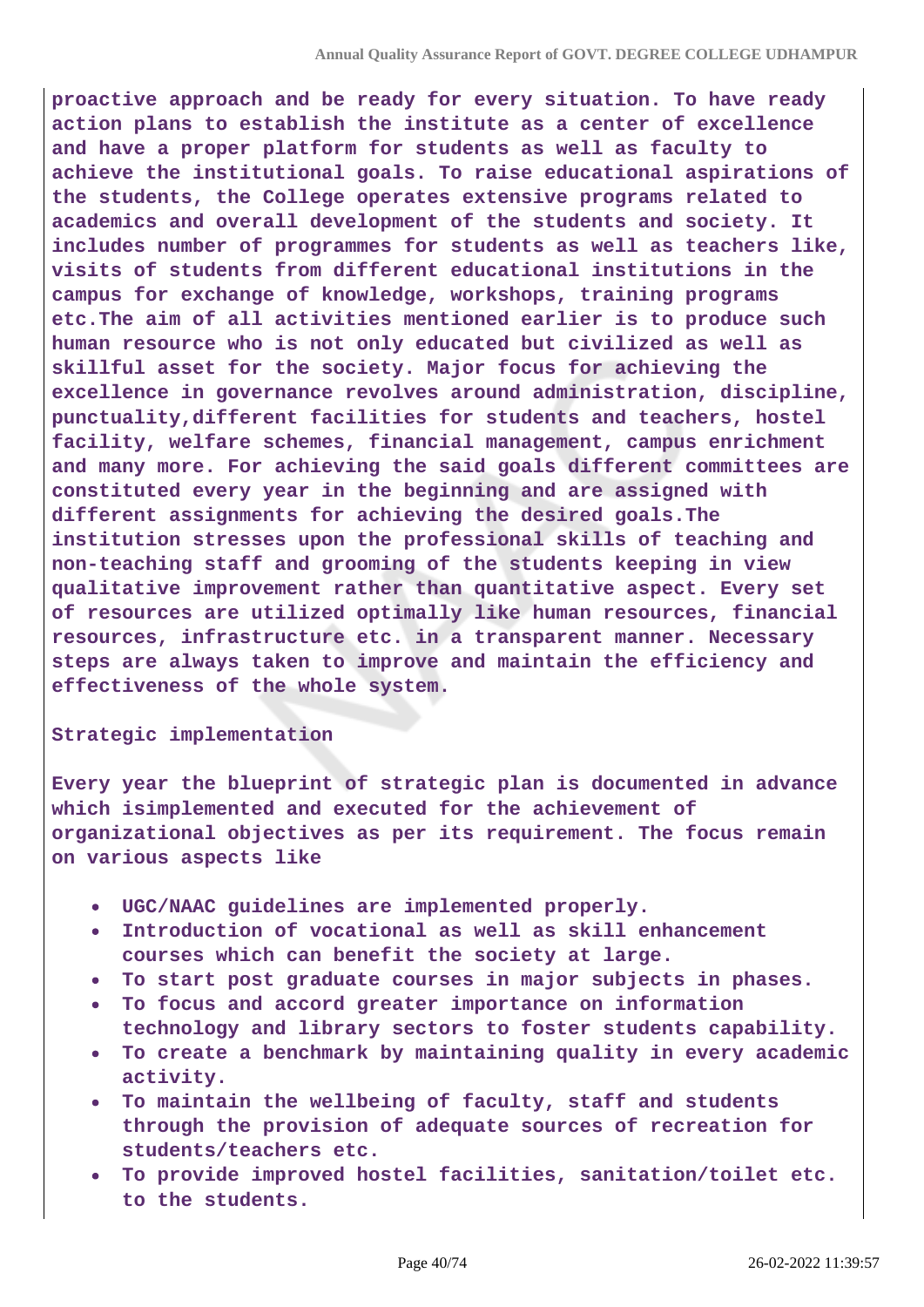- **To maintain the campus cleanliness and beautification through ban on plastics in the campus premises.**
- **Proper mobilization of additional resources.**

**The vision of the Institute:**

**Govt. Degree College, Udhampur envisions to commit itself as a dynamic institution of Higher learning for the intellectual enrichment of minds to produce valuable and harmonious human resource suitable to serve the community.**

### **The mission of the Institute:**

**To grow as a centre of generating intellectual wealth by offering high quality, varied and relevant academic programs that foster critical thinking among the youth to create a knowledge society.**

**To promote and instill the ethics of social, cultural, national and global significance among the youth through higher social interactions and extension programs that make them enlightened and responsible citizens.**

**To ceaselessly audit, introspect and evaluate the existing mechanisms, upgrade them to make them relevant and innovating to achieve educational excellence.**

| <b>File Description</b>                  | Documents                                                                    |
|------------------------------------------|------------------------------------------------------------------------------|
| Paste link for additional<br>information | https://gdcudhampur.in/notifications/link-<br>for-additional-information/283 |
| Upload any additional<br>information     | View File                                                                    |

6.1.2 - The effective leadership is visible in various institutional practices such as decentralization and participative management.

**Leaders and well trained trainers are the primary need of the society. Long-term leadership is essential and emphasis is being laid on human values to produce leaders with understanding of the society. The concept of worker participation as well as employee empowerment is of prime importance in the institution. Interaction with faculty and students took place periodically throughout the year to understand their issues. Decentralization and participative management in academics and in administration is imperative for overall development of any Institution and our institution is**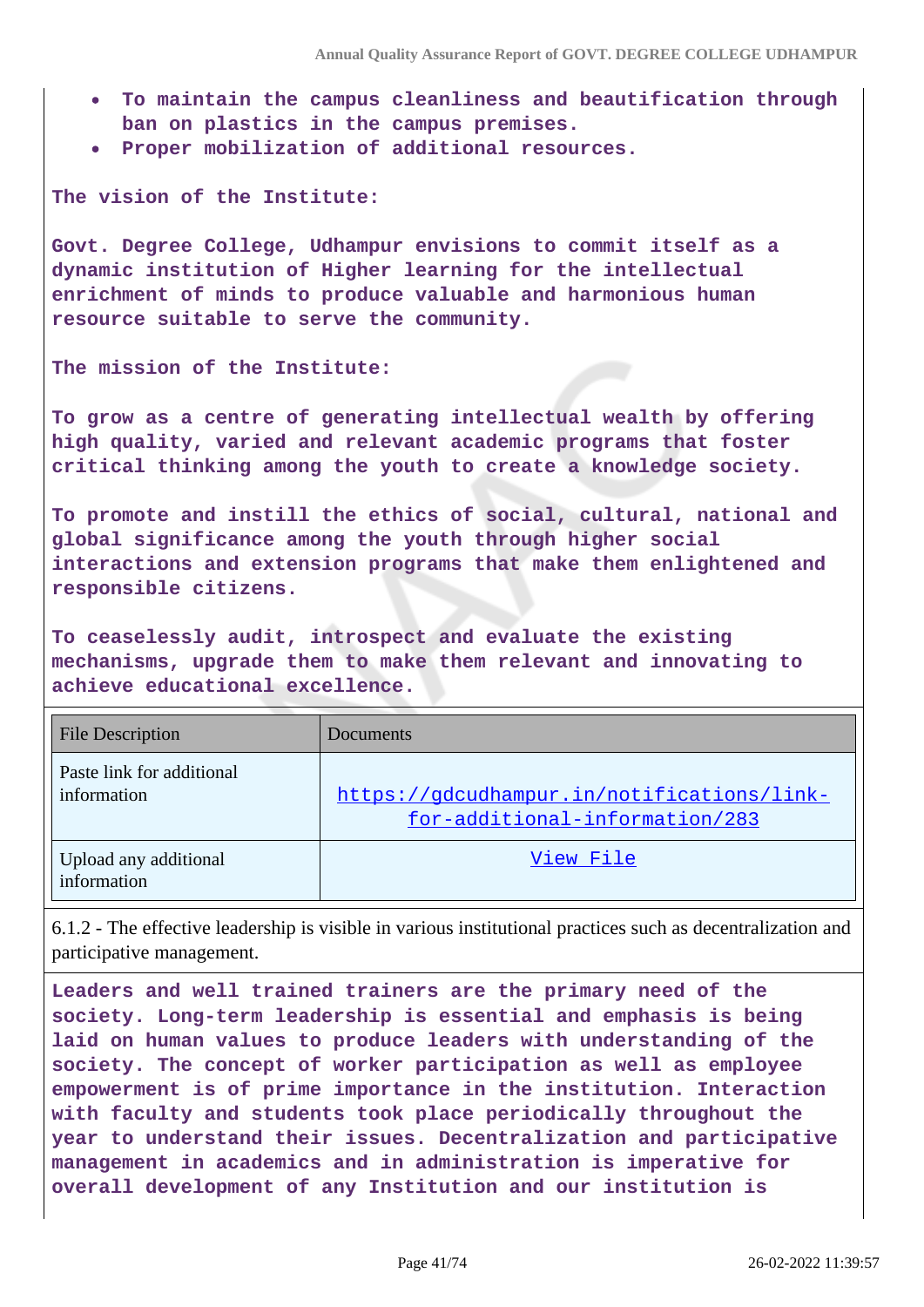**practicing the same. The institution promotes the culture of participative management in policy-making, framing guidelines, rules and regulations. The Principal, HODs and staff members actively follow the policies and procedures already framed regarding the smooth functioning of institution in various areas, it may pertain to admission, discipline, grievances, counseling, training & development, and library services etc. Staff members are also involved in deciding curricular and co-curricular activities to be conducted at institutional level.**

**At functional level the faculty members participate in sharing the knowledge by discussing on latest trends/technology during faculty meeting. At operational level all the staff members actively participate in implementing the policies, procedures, and framework designed by the management in order to maintain and achieve the quality standards and achieve vision and mission of the institution. Office staff is involved in executing day to day support services for students and faculty. Also, interactions with parents took placeat the start of the session through different electronics platforms keeping in view the Covid-19 crisis. Alumni are actively involved in several aspects periodically. Industry interactions happen through specific events as well as engagements. The institution tries to strive towards excellence in teaching, research, and outreach to various sections.Various activities like evaluations, reviews, and planning efforts took place periodically to ensure organizational needs and fulfilling of the same accordingly.Inputs of students through HOD's and teachers are taken into consideration while framing any developmental policy for the institution to meet the standards of quality education at par with any National level institution. To execute the plans during the academic session the Principal in consultation with staff council appoints various committee members and conveners for planning, implementation and review of decisions taken towards the academic and administrative development of the college. Thus, the decentralization practice of the college has a significant impact in academics and overall development of the student's to attain the motto of the College i.e. to provide quality education and overall grooming of the students.Ultimately based on the Vision and Mission of the Institution, Quality Policies are framed and driven by the needs of the stakeholders.**

**The staff council meets frequently and the deliberations are kept on records by the Secretary of the Staff Council. The institution has various committees with specific functions to facilitate participative management. The composition of the different committees is changed every year in order to provide equal**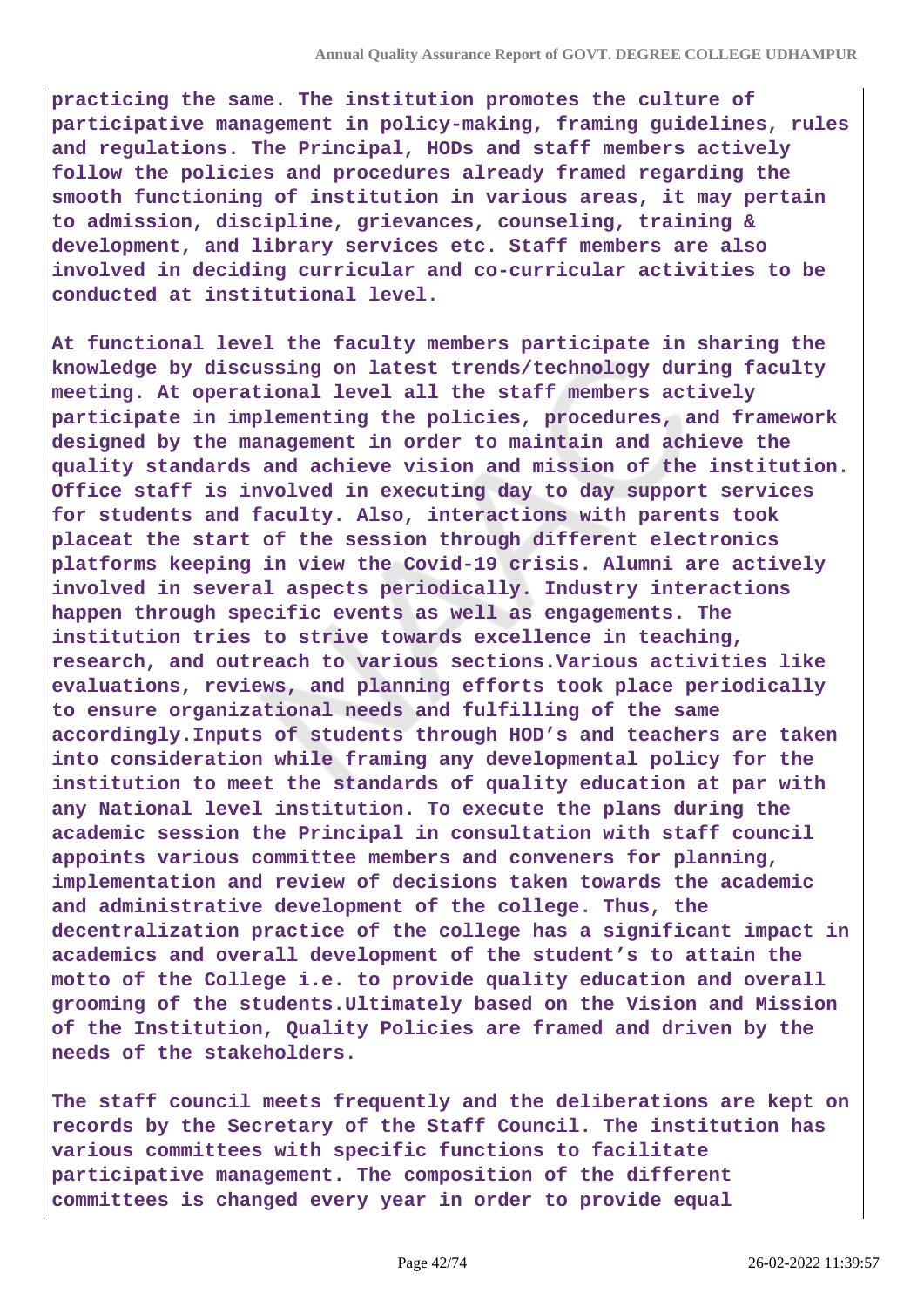**opportunities towards academic and professional development of all faculty members. The College has the following functional committees during the year 2020-21: 1. College Advisory Committee 2. College Development Committee 3. College Purchase Committee 4. Academic Arrangement /Local Fund/Daily Wagers Committee 5. RUSA Committee 6. Discipline/ Anti-Ragging Committee 7. UGC/DBT Committee 8. Picnic/Tour Committee 9. Printing of Magazine /Prospectus /Newsletter etc. Committee 10. Examination/Award Roll Committee 11. Transport & Gen Set Committee 12. Scholarship Committee 13. Library Committee 14. Hospitality & Protocol Committee 15. Conference Hall/Smart Classes /Edu –Sat /Virtual classroom 16. Hostel Committee 17. Sports/Gym Committee 18. Red Ribbon Club 19. College Beautification/ Green Audit Committee 20. Self- Defense / Disaster Management Committee 21. Women Empowerment /Development Cell**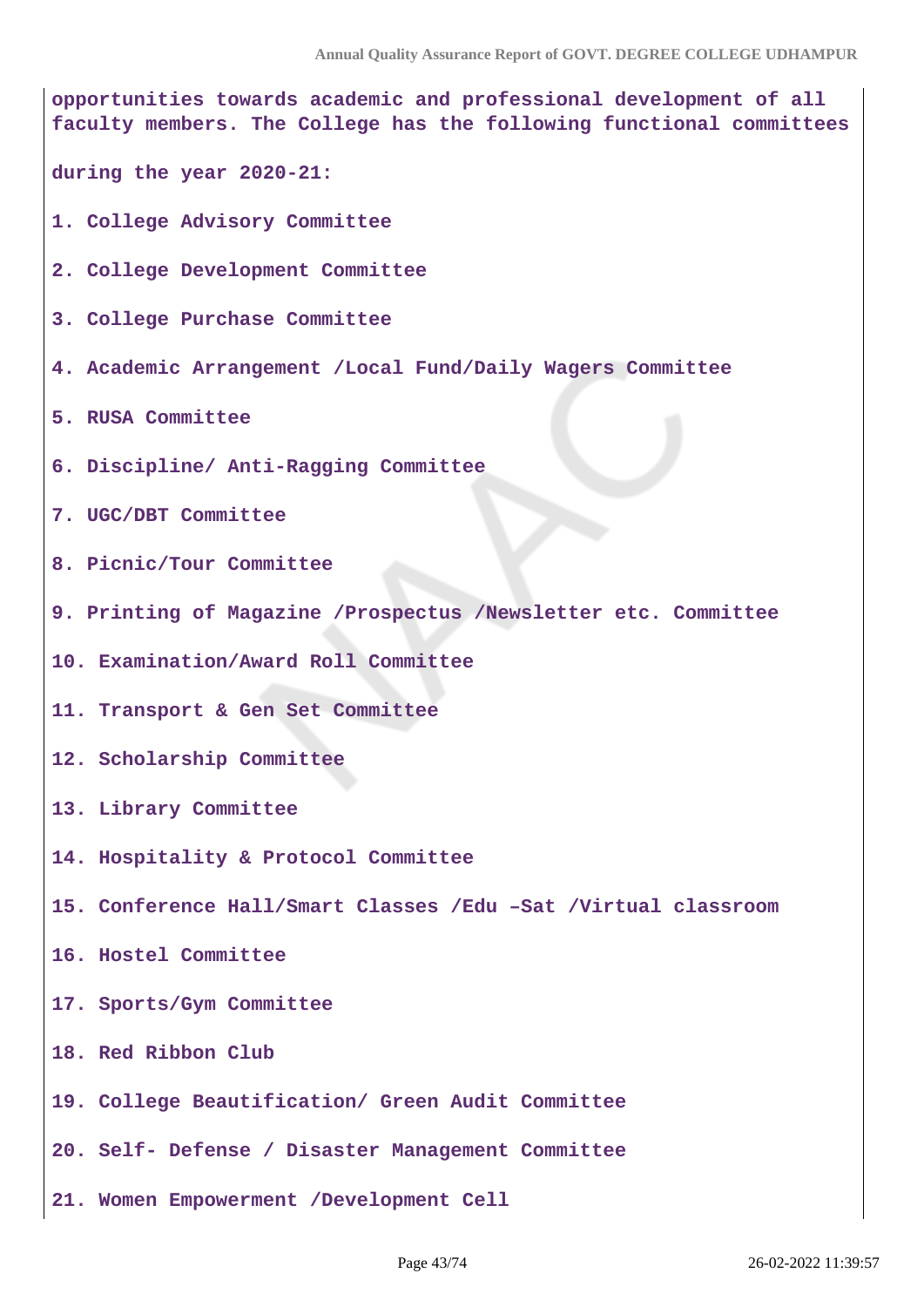**22. Career Counseling Committee 23. College Canteen Committee 24. Heritage Club 25. Medical Aid Committee 26. Nature Club 27. Science Club 28. Cultural Committee/ Display Your Talent 29. NSS/NCC Advisory Committee 30. Committee against sexual Harassment (CASH) and Equal Opportunity Cell 31. Media Cell 32. Counseling Centre for Drug De-addiction 33. Admission/Time Table Committee 34. Committee for Skill Development 35. Committee for Counseling of students 36. College of IQAC Committee 37. Science Material Purchase Committee 38. Debate /Symposium Committee 39. AatamNirbhar Bharat Abhiyan Committee 40. PMSSS Committee 41. Financial Aid Committee 42. College Placement Cell 43. AISHE/ NRF (N-LIST Officer ) Committee 44. Stock Verification Committee**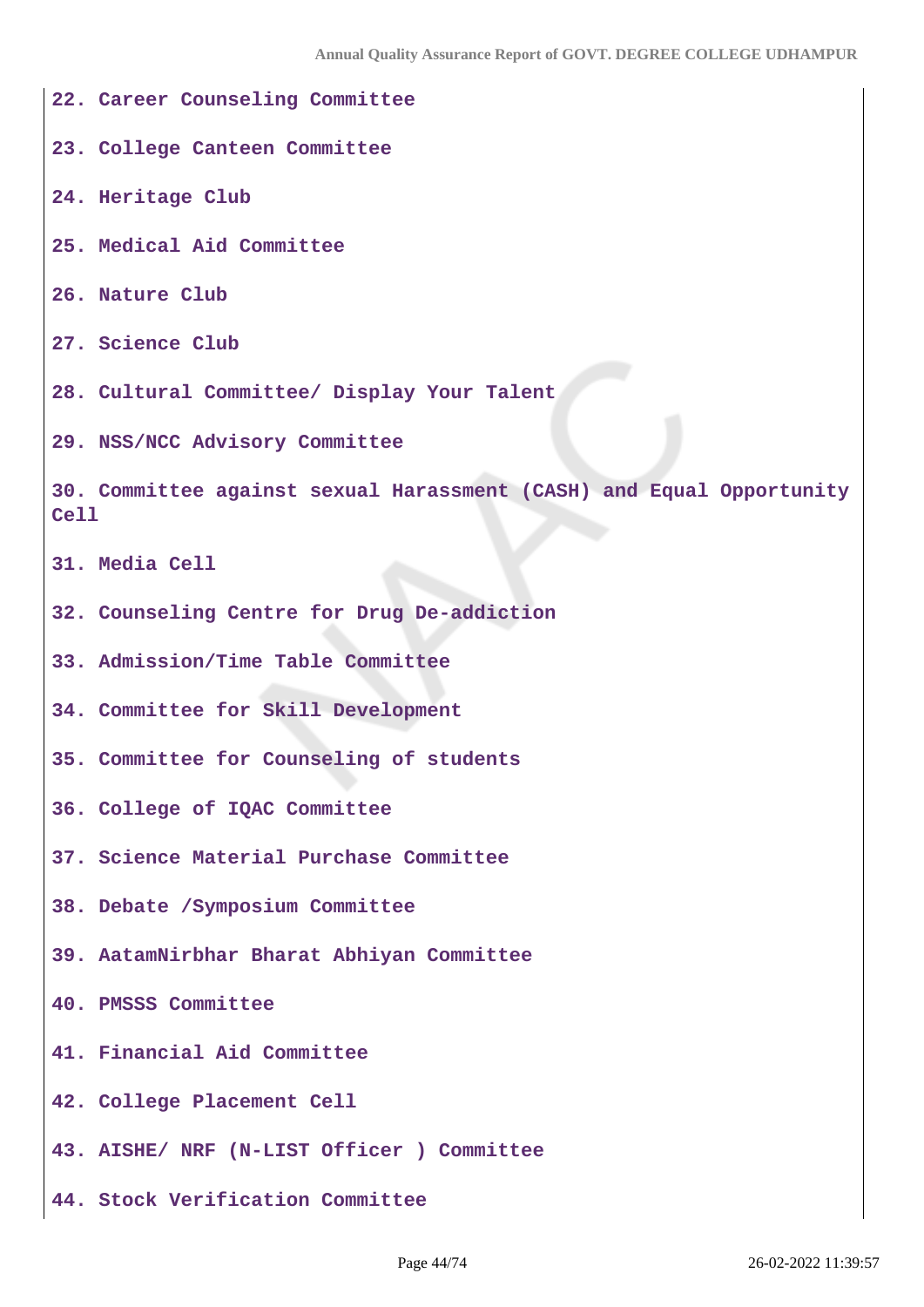**45. Website/ Internet Maintenance Committee**

**46. Literary Club**

**47. SWAYAM Committee**

**48. SWEEP Nodal Officer**

**49. Students Welfare Committee**

**50. Committee to monitor the observance of SOPs for COVID-19 by students**

**The institution has a conducive environment among various constituted committees for achieving the goal of excellence. Monitoring by IQAC for ensuring the implementation of prioritized areas regularly required for the betterment of the Institution and also suggestions to different committees and department for improving their related fields is a regular feature. For ensuring the systematic growth of the institute decentralization practices and participative management at various level is a regular feature as explained above. Vision and mission of the Institute which is futuristic in nature is translated into action at different level under the suggestions and guidance of IQAC. This approach is need of the hour to satisfy the needs of society through involvement of each one in the process. Student's surveys and feedback from all the stakeholders plays vital role in framing and revising policies.**

| <b>File Description</b>                  | Documents                                                                                             |
|------------------------------------------|-------------------------------------------------------------------------------------------------------|
| Paste link for additional<br>information | https://gdcudhampur.in/notifications/list-of<br>-college-committees-for-the-<br>session-2021-2022/249 |
| Upload any additional<br>information     | No File Uploaded                                                                                      |

### **6.2 - Strategy Development and Deployment**

6.2.1 - The institutional Strategic/ perspective plan is effectively deployed

**The Govt. Degree College, Udhampur has a well prepared strategic plan to fulfill the infrastructure of college, academic development, extra curriculum activities, sports, NCC, NSS and other academic developments. The targets have been set up with the extensive consultation with all the stakeholders including, faculty, alumni, industry etc. The development plans have resulted into the creation**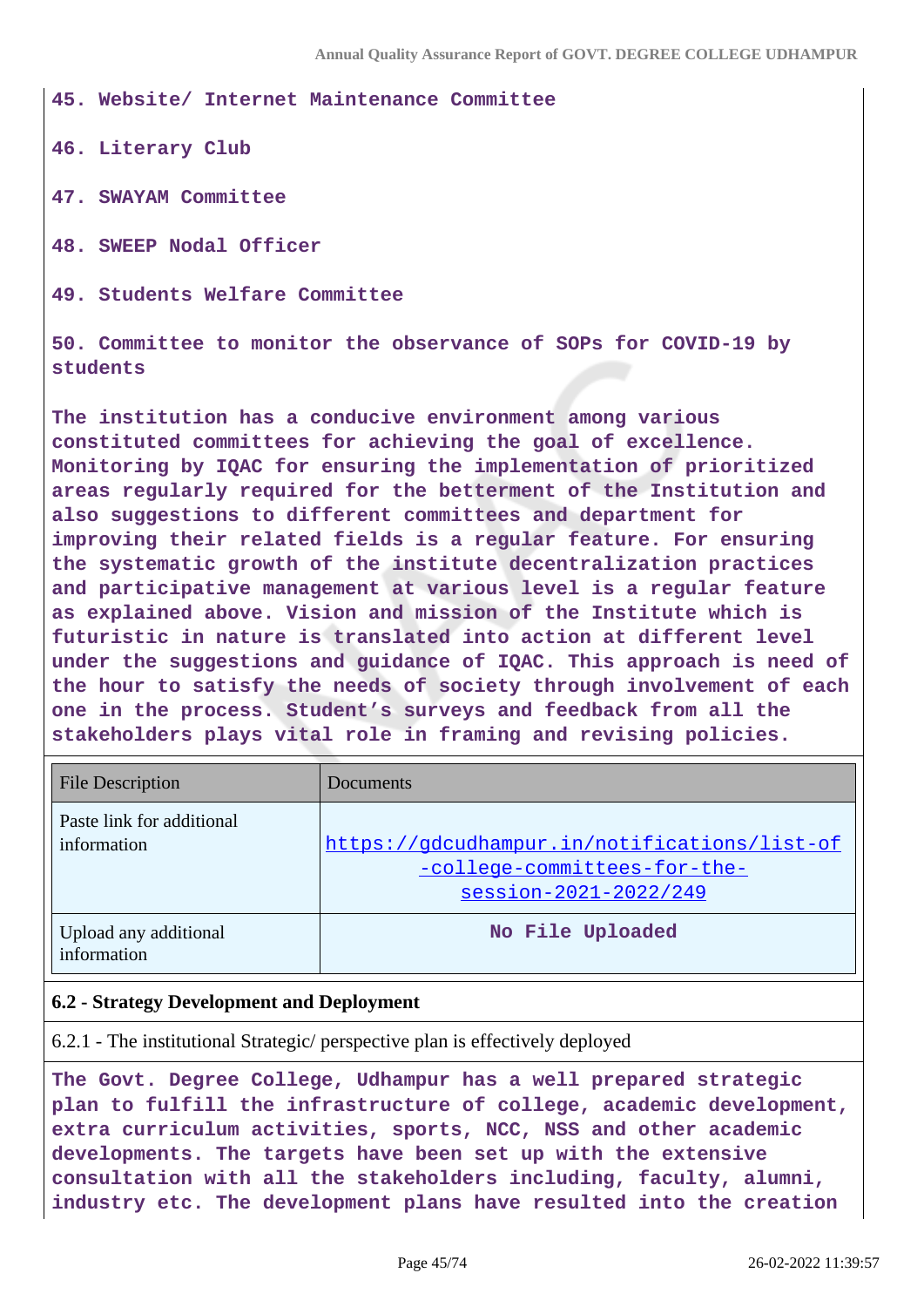**of smart class rooms, up-gradation of all the class-rooms, creation of a spacious and well-furnished auditorium/ multipurpose hall, internet facility to all the departments, well-maintained central park dedicated for girl students and a very rich botanical garden. The up-gradation and improvement of Laboratories, departmental infrastructure, hostel facility, College canteen, College landscape and other developmental activities are carried out regularly in consultation with different committees as per their domain. The library and reading room facility with rich collection of books along with internet facility has been kept at the disposal of students where the students can have access to different study material. Availability of Journals, Magazines and Newspapers in the library is also ensured for overall grooming of the students. The NSS and NCC Units of the College play a crucial role in community outreach programs. Keeping in view their importance institutional level help is always extended to the students for better outcome.**

**The College has started an English Language Lab,although with a small infrastructure but is likely to be developed into a complete Lab. very shortly. The College has a comprehensive IQAC, student counseling cell, Incubation center, Women Cell for redressal of the day to day problems of the girl students as well as female staff members and an Anti-Ragging Committee to put a check on the obnoxious cult of ragging the students. For ensuring the discipline and overall monitoring of the students college has enriched the CCTV facility during the year. Different type of facilities required by the students and staff are also prioritized during the reported period.**

**The institute has set a strategic plan to make it as one of the top institutes globally.**

**The vision and mission of this institute focuses on high impact and excellence.**

**? Teaching and learning: Keeping in view the emerging trends in education, student teacher ratio and trained faculty is always prioritized and this remain an integral part of developmental plan. Teaching training is always prioritized and this routine exercise helped the student community during regular class work as well as during Covid-19 pandemic in the form of online classes.**

**?Community engagement: NCC and NSS has great social impact on the society by working with other colleges, schools and different government agencies. The volunteers of NCC and NSS are always on forefront during any volunteer activity required by society.**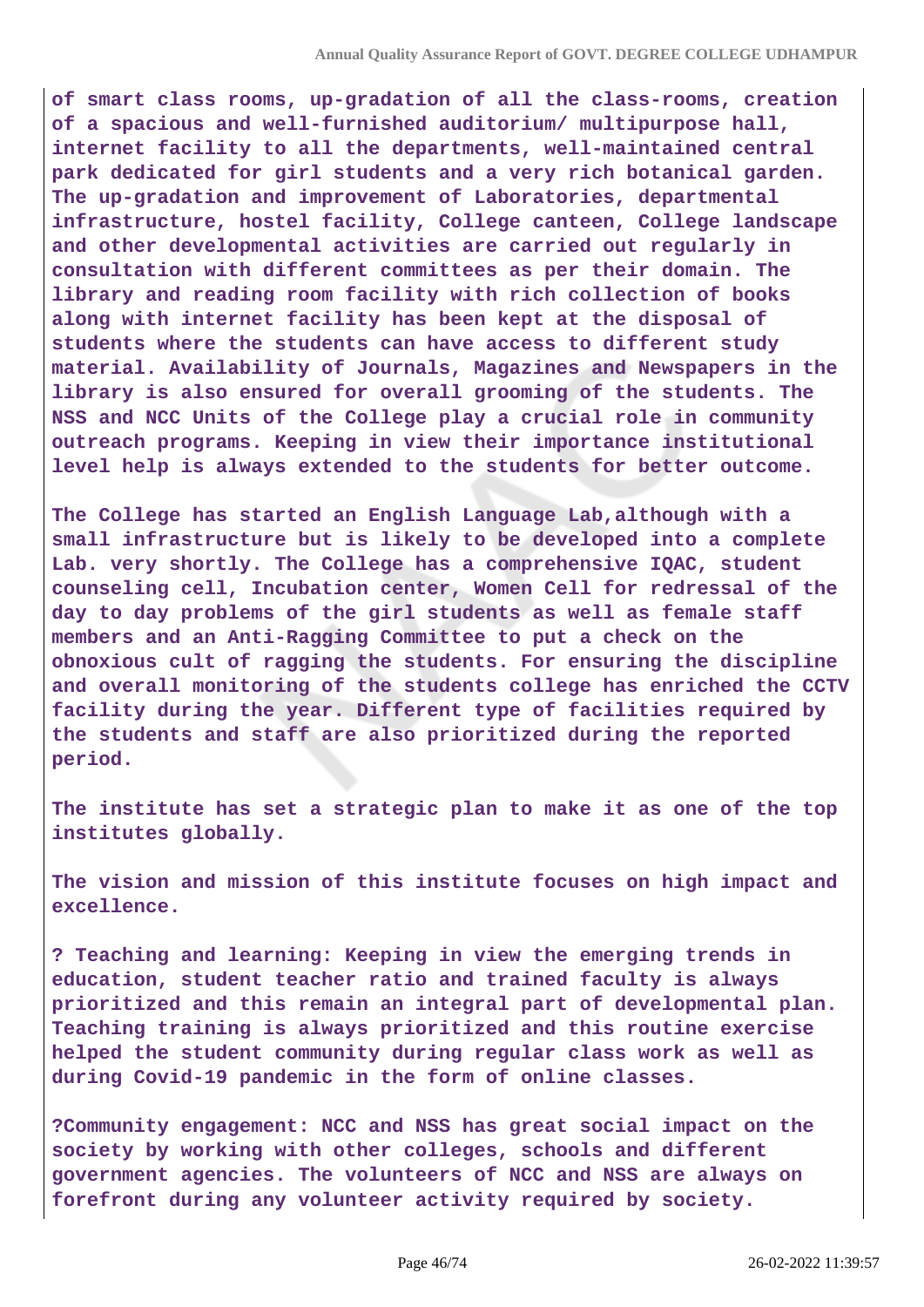**? Human resource planning and development: Well-trained faculty is a great asset for the institute in particular and society in general. Faculty training inside the institute and outside the institute both online and offline mode is always prioritized for better results and institute has a proper mechanism for the same.**

**Industry interaction: The institute has industry interaction in some streams, but have plans to make them deeper in specific areas like computer science, electronics, Environmental Science, Chemistry, Sericulture, Applied Zoology and Botany etc. in coming years which is going to make biggest impact through different products that are adapted quickly by diverse users. Ideas regarding some startups will be also worked out in near future.**

| File Description                                          | Documents                                                          |
|-----------------------------------------------------------|--------------------------------------------------------------------|
| Strategic Plan and deployment<br>documents on the website | View File                                                          |
| Paste link for additional<br>information                  | (http://jkhighereducation.nic.in/)(https://w<br>ww.gdcudhampur.in) |
| Upload any additional<br>information                      | No File Uploaded                                                   |

6.2.2 - The functioning of the institutional bodies is effective and efficient as visible from policies, administrative setup, appointment and service rules, procedures, etc.

**Quality and excellence are constant endeavors at the institute. There are robust steps that ensure high quality in teaching, research, and governance at the institute. These are reviewed periodically by different bodies. Course feedback, annual appraisals, etc., are some of the formal mechanisms to ensure quality.**

**The hierarchy of organizational structure: The Higher Education Department of Jammu and Kashmir is headed by Commissioner/Secretary to Government Higher Education Department, who is supported by Special Secretary, Additional Secretary, Financial Advisor, Joint Director, Director Colleges and Law Officer, which are further subordinated with Under Secretaries. The Principal works under the supervision of Higher Education Department. The work of Principal is to administer the college who is further assisted by Teaching staff, Non-teaching staff, Library staff and Hostel staff. The teaching staff in each department is headed by the senior most faculty member. Besides, the college has constituted many committees to support the college operations. There are many committees headed by**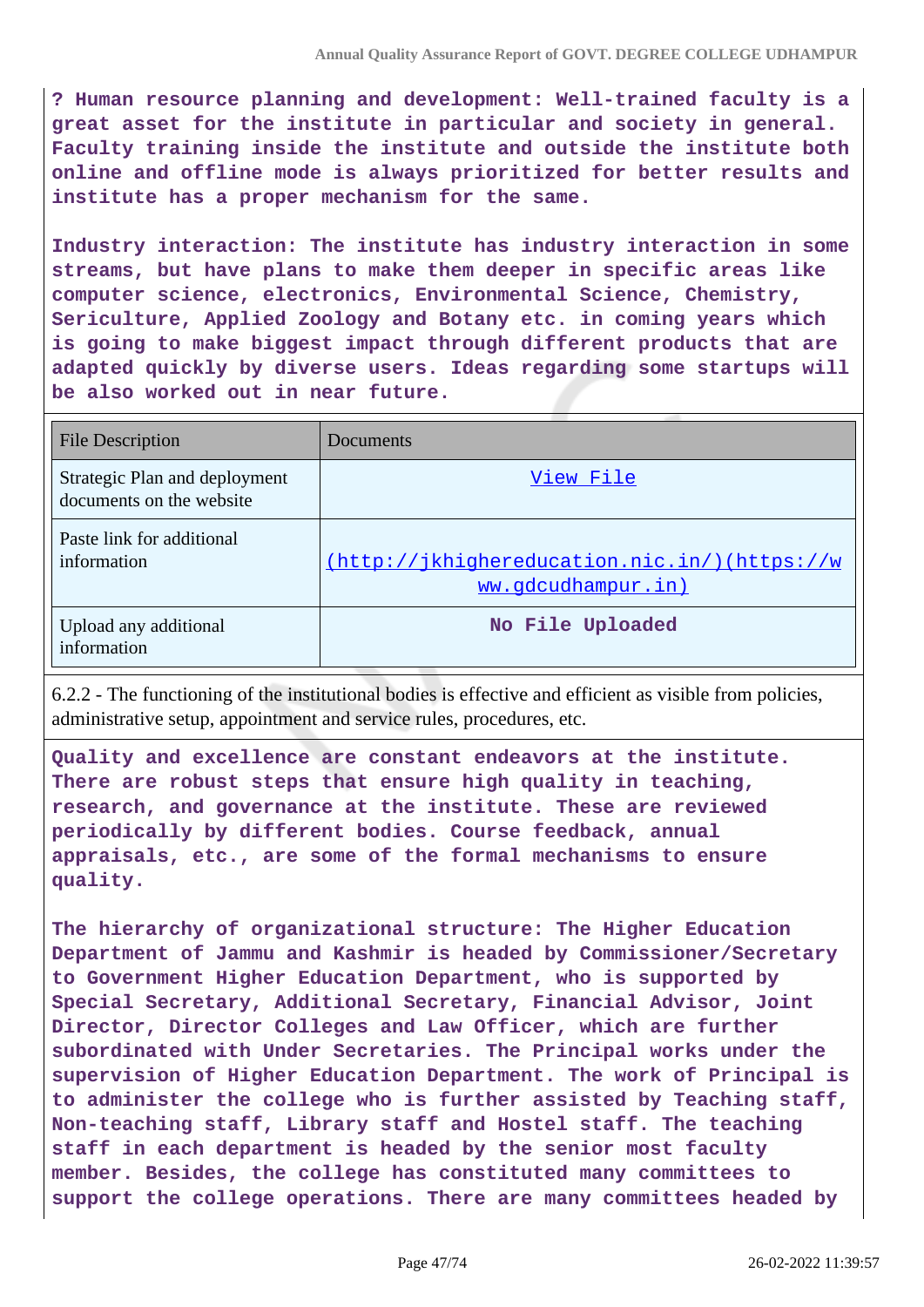**a convener/ coordinator who can delegate decisions in its standing committee with an overall supervision of the chair. These functionaries include number of committees which are responsible for ensuring smooth functioning of the college.**

**The institute pays attention to:**

- **Impart education in such a way which enlightens the students like the rising Sun, protects and grooms as the Banyan Tree and provides vast knowledge like the infinite sky.**
- **Inculcate self-confidence, which when combined with disciplined study, leads to faith in one's strength and conviction.**
- **Develop talent for sustainable growth in academics, administration, business and research by laying emphasis on organised thought, self-discipline and discriminative faculty.**
- **Encourage inter-disciplinary focus, and also collaborative research with leading Institutions aimed at the optimum development of human resource and integration of new ideas and innovations.**
- **Provide a modern, environmentally sustainable, healthy and vibrant Campus in consonance with the principles of the Green Technology.**
- **Play participatory role in the affairs of the people of surrounding areas in particular and civil society in general.**

**Following is the list of committees formed in the year 2020-21 which worked well to maintain Institutional strategic /perspective plan:**

**College Advisory Committee**

- **2. College Development Committee**
- **3. College Purchase Committee**
- **4. Academic Arrangement /Local Fund/Daily Wagers Committee**
- **5. RUSA Committee**
- **6. Discipline/ Anti-Ragging Committee**
- **7. UGC/DBT Committee**
- **8. Picnic/Tour Committee**
- **9. Printing of Magazine /Prospectus /Newsletter etc. Committee**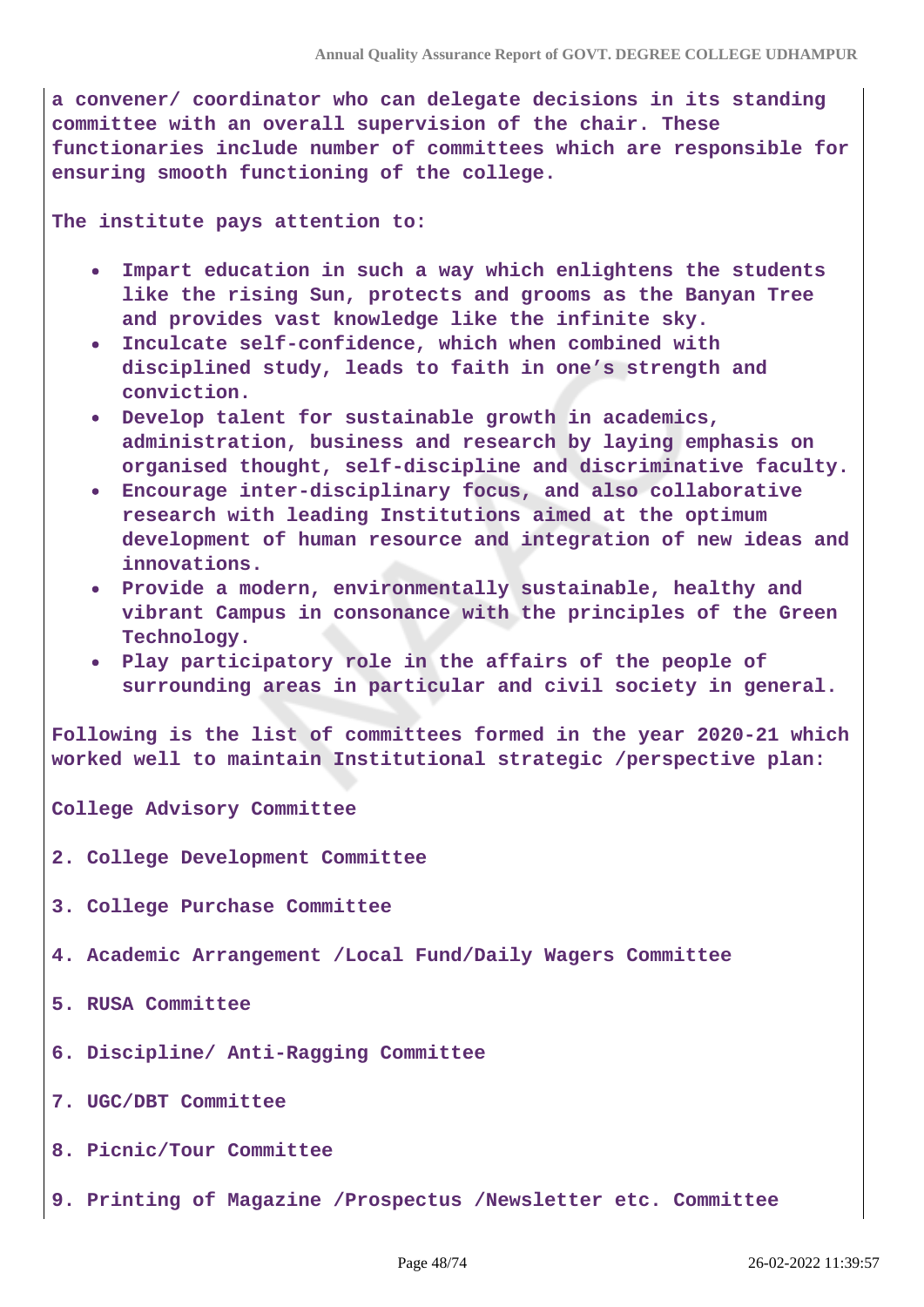| 10. Examination/Award Roll Committee                                                |
|-------------------------------------------------------------------------------------|
| 11. Transport & Gen Set Committee                                                   |
| 12. Scholarship Committee                                                           |
| 13. Library Committee                                                               |
| 14. Hospitality & Protocol Committee                                                |
| 15. Conference Hall/Smart Classes /Edu -Sat /Virtual classroom                      |
| 16. Hostel Committee                                                                |
| 17. Sports/Gym Committee                                                            |
| 18. Red Ribbon Club                                                                 |
| 19. College Beautification/ Green Audit Committee                                   |
| 20. Self- Defense / Disaster Management Committee                                   |
| 21. Women Empowerment /Development Cell                                             |
| 22. Career Counseling Committee                                                     |
| 23. College Canteen Committee                                                       |
| 24. Heritage club                                                                   |
| 25. Medical Aid Committee                                                           |
| 26. Nature Club                                                                     |
| 27. Science club                                                                    |
| 28. Cultural Committee/ Display Your Talent                                         |
| 29. NSS/NCC Advisory Committee                                                      |
| 30. Committee against sexual Harassment (CASH) and Equal Opportunity<br><b>Cell</b> |
| 31. Media Cell                                                                      |
| 32. Counseling Centre for Drug De-addiction                                         |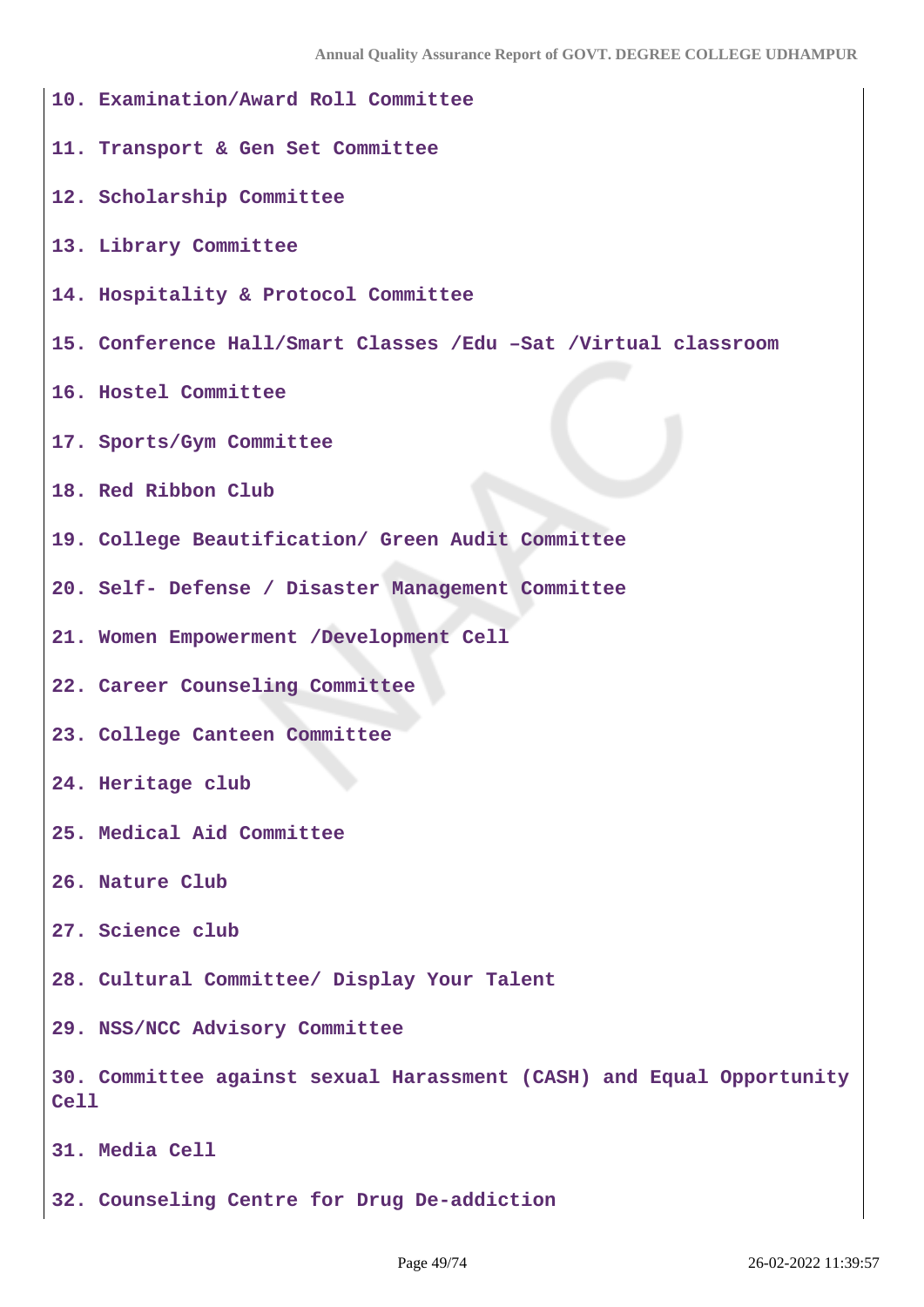- **33. Admission/Time Table Committee**
- **34. Committee for Skill Development**
- **35. Committee for Counseling of students**
- **36. College of IQAC Committee**
- **37. Science Material Purchase Committee**
- **38. Debate /Symposium Committee**
- **39. AatamNirbhar Bharat Abhiyan Committee**
- **40. PMSSS Committee**
- **41. Financial Aid Committee**
- **42. College Placement Cell**
- **43. AISHE/ NRF (N-LIST Officer ) Committee**
- **44. Stock Verification Committee**
- **45. Website/ Internet Maintenance Committee**
- **46. Literary Club**
- **47. SWAYAM Committee**
- **48. SWEEP Nodal Officer**
- **49. Students Welfare Committee**

**50. Committee to monitor the observance of SOPs for COVID-19 by students**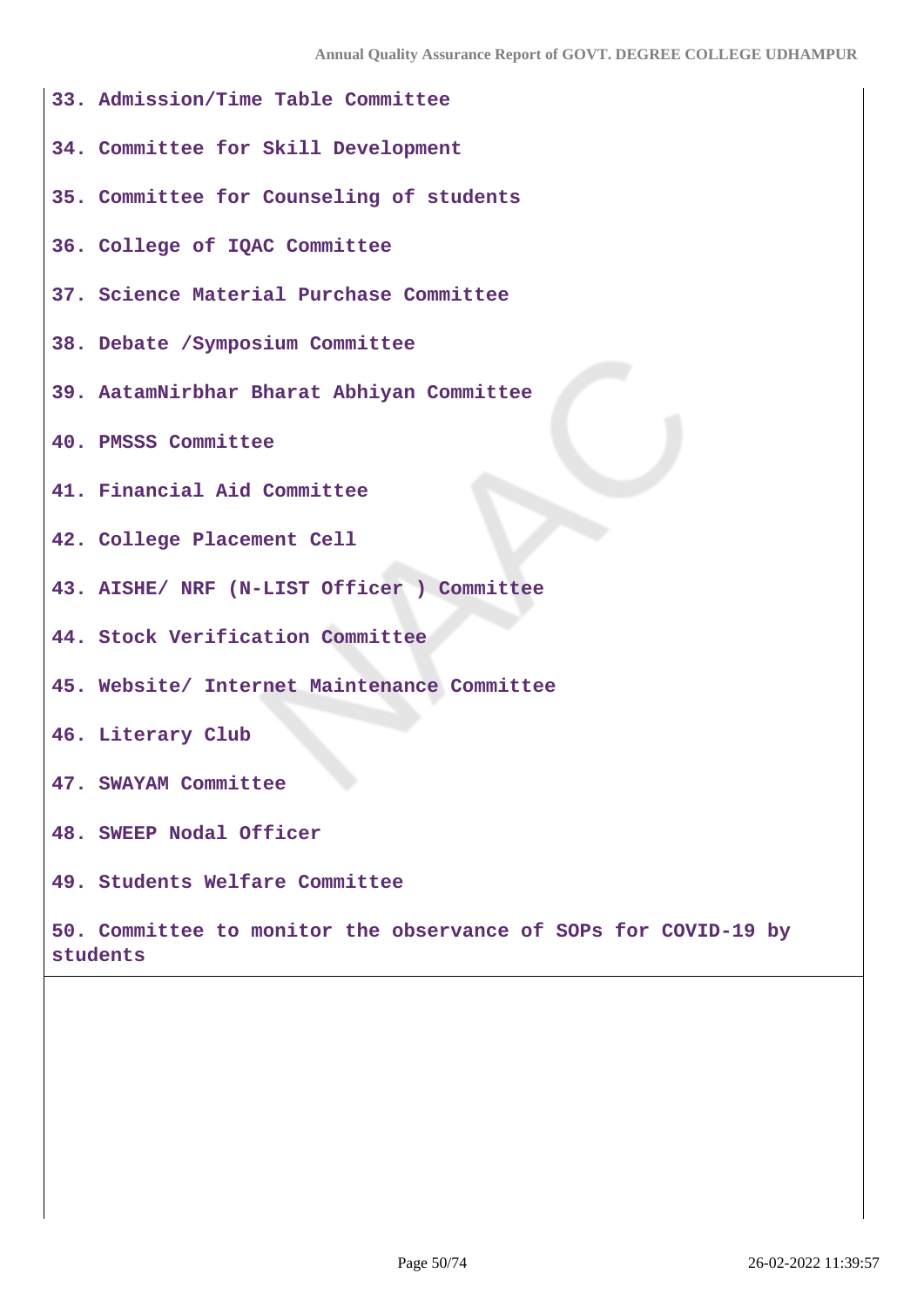| <b>File Description</b>                                                                                                                                           | Documents                                                                                                                                   |
|-------------------------------------------------------------------------------------------------------------------------------------------------------------------|---------------------------------------------------------------------------------------------------------------------------------------------|
| Paste link for additional<br>information                                                                                                                          | <u>nil</u>                                                                                                                                  |
| Link to Organogram of the<br>Institution webpage                                                                                                                  | https://docs.google.com/document/d/11ZVWj9iX<br>ZYQGWQctHHvQCE0MUx-yTPWC/edit?usp=sharing&ou<br>id=109580591993094236518&rtpof=true&sd=true |
| Upload any additional<br>information                                                                                                                              | No File Uploaded                                                                                                                            |
| 6.2.3 - Implementation of e-governance in<br>areas of operation Administration Finance and<br><b>Accounts Student Admission and Support</b><br><b>Examination</b> | A. All of the above                                                                                                                         |
| <b>File Description</b>                                                                                                                                           | <b>Documents</b>                                                                                                                            |
| <b>ERP</b> (Enterprise Resource<br>Planning)Document                                                                                                              | View File                                                                                                                                   |
| Screen shots of user interfaces                                                                                                                                   | View File                                                                                                                                   |
| Any additional information                                                                                                                                        | View File                                                                                                                                   |
| Details of implementation of e-<br>governance in areas of operation,<br>Administration etc (Data<br>Template)                                                     | View File                                                                                                                                   |

## **6.3 - Faculty Empowerment Strategies**

6.3.1 - The institution has effective welfare measures for teaching and non- teaching staff

**There are some welfare schemes in the Institute for teaching and nonteaching staff as per Govt. guidelines applicable for the staff through controlling department, it includes medical reimbursement provided to employee and his/ her dependents, provision of withdrawing GPF whenever required, medical and health care facility covered under any Govt. scheme, teacher welfare schemes introduced by the University of Jammu for the welfare of needy teachers, different types of leaves etc. Besides, the College has in-campus residential facility for Principal, hostel warden as well as to limited number of teaching and non-teaching staff. Gym facility along with indoor games and outdoor games facility is also kept at the disposal of college staff and students. Multipurpose hall is also kept at the disposal of teaching and non-teaching staff for organizing different types of activities related to them.Women**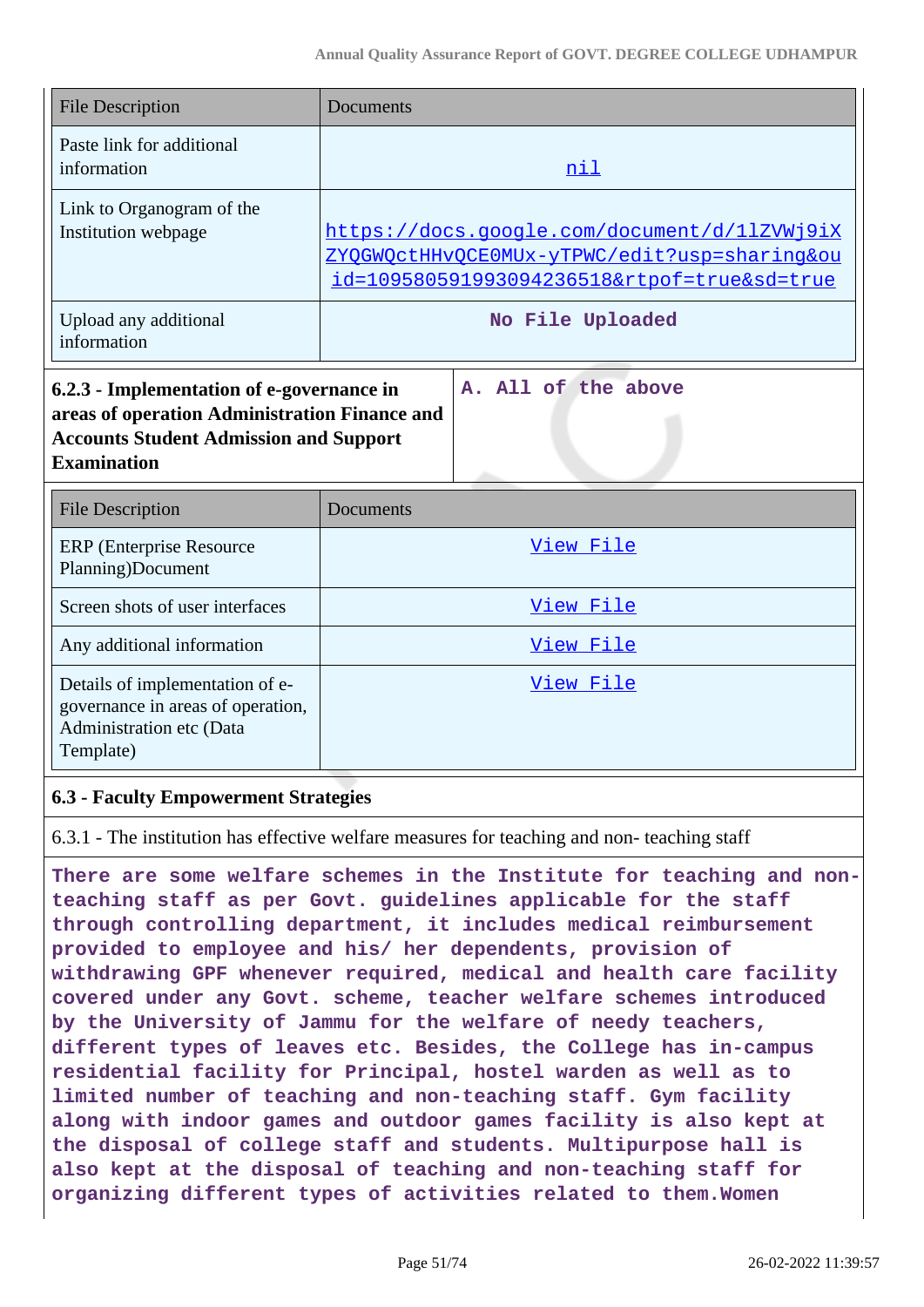**Empowerment Cell meant for redressal of grievances and other needs of girl students and female staff members is functional for any type of grievance.**

| <b>File Description</b>                  | Documents                                                    |
|------------------------------------------|--------------------------------------------------------------|
| Paste link for additional<br>information | https://gdcudhampur.in/documents.php?page=br<br>owsingcenter |
| Upload any additional<br>information     | No File Uploaded                                             |

**6.3.2 - Number of teachers provided with financial support to attend conferences/ workshops and towards membership fee of professional bodies during the year**

**6.3.2.1 - Number of teachers provided with financial support to attend conferences/workshops and towards membership fee of professional bodies during the year**

**0**

| <b>File Description</b>                                                                                                          | Documents        |
|----------------------------------------------------------------------------------------------------------------------------------|------------------|
| Upload any additional<br>information                                                                                             | No File Uploaded |
| Details of teachers provided with<br>financial support to attend<br>conference, workshops etc during<br>the year (Data Template) | No File Uploaded |

**6.3.3 - Number of professional development /administrative training programs organized by the institution for teaching and non-teaching staff during the year**

**6.3.3.1 - Total number of professional development /administrative training Programmes organized by the institution for teaching and non teaching staff during the year**

**02**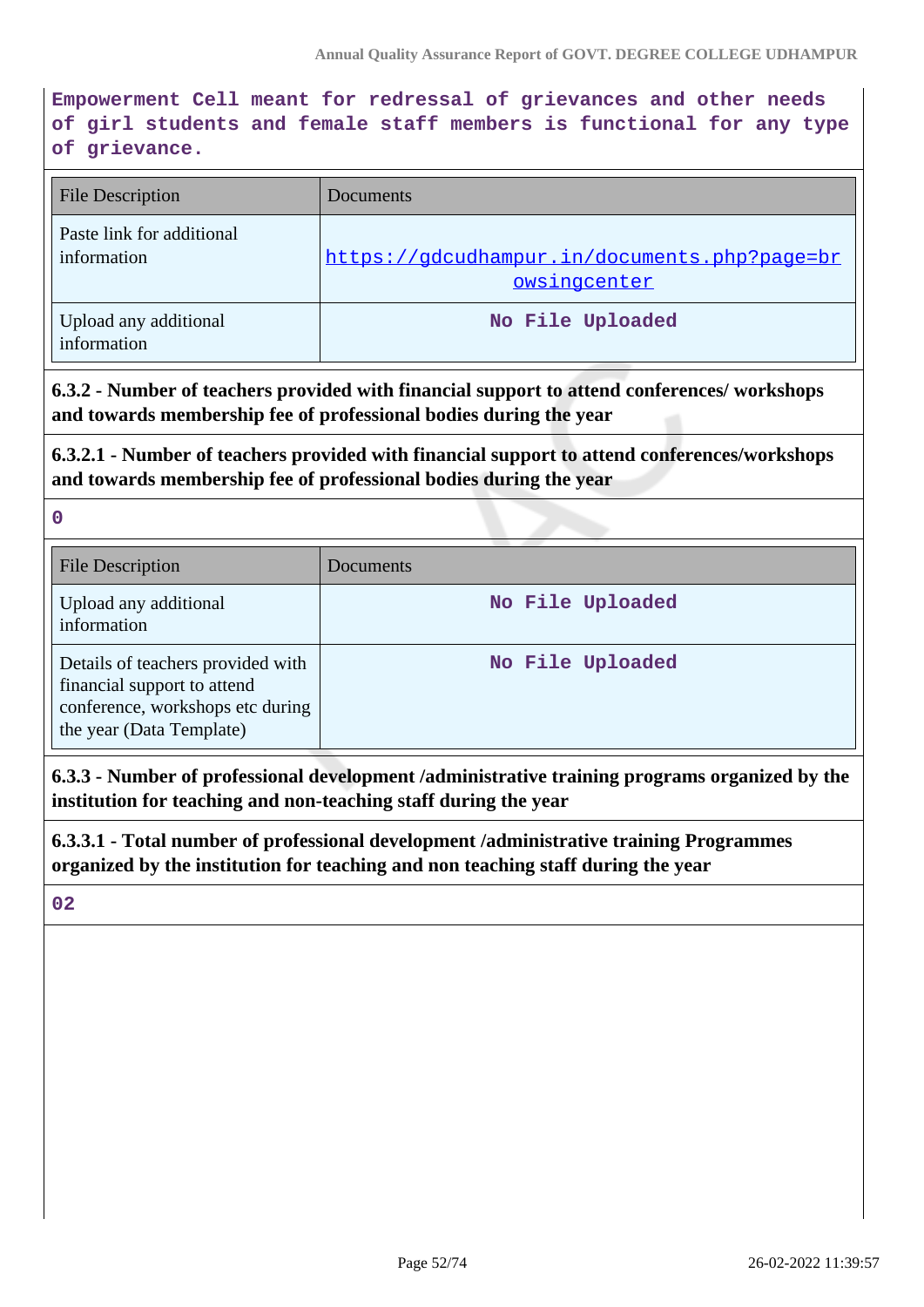| <b>File Description</b>                                                                                                                                                 | Documents        |
|-------------------------------------------------------------------------------------------------------------------------------------------------------------------------|------------------|
| Reports of the Human Resource<br>Development Centres (UGCASC<br>or other relevant centres).                                                                             | No File Uploaded |
| <b>Reports of Academic Staff</b><br>College or similar centers                                                                                                          | View File        |
| Upload any additional<br>information                                                                                                                                    | View File        |
| Details of professional<br>development / administrative<br>training Programmes organized<br>by the University for teaching<br>and non teaching staff (Data<br>Template) | View File        |

**6.3.4 - Number of teachers undergoing online/face-to-face Faculty development Programmes (FDP) during the year (Professional Development Programmes, Orientation / Induction Programmes, Refresher Course, Short Term Course etc.)**

**6.3.4.1 - Total number of teachers attending professional development Programmes viz., Orientation / Induction Programme, Refresher Course, Short Term Course during the year**

**The faculty has undergone for different development Programmes viz., Orientation / Induction Programme, Refresher Course, Short Term Course during the year as per the detail enclosed.**

| <b>File Description</b>                                                                                    | Documents        |
|------------------------------------------------------------------------------------------------------------|------------------|
| <b>IQAC</b> report summary                                                                                 | No File Uploaded |
| Reports of the Human Resource<br>Development Centres (UGCASC<br>or other relevant centers)                 | View File        |
| Upload any additional<br>information                                                                       | View File        |
| Details of teachers attending<br>professional development<br>programmes during the year<br>(Data Template) | View File        |

6.3.5 - Institutions Performance Appraisal System for teaching and non- teaching staff

**Self-appraisal: The faculty submits self-appraisal report in the form of Annual Performance Report (APR's) in the prescribed Performa at the end of every academic year which is evaluated by the Principal of the College and lateron the same is reviewed by the**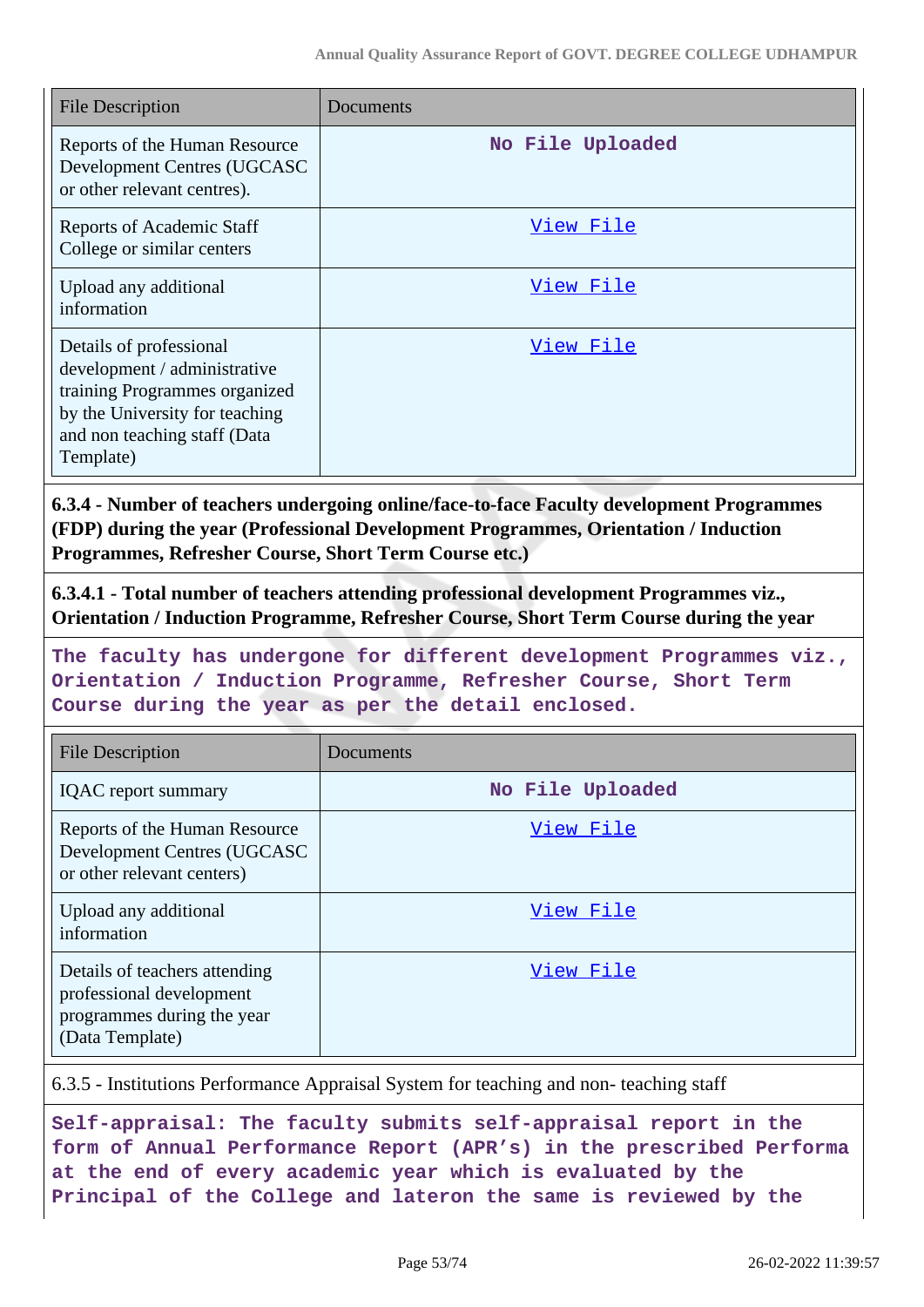**higher authorities.The teacher maintains records of teaching,examination and evaluation,record of different committees of the college in which he/she is member,research and publications if any during the reported period to calculate API scores and the same is then filled in the APR's/API. These APR's/API are considered for clearing probation as well as for next placement of the faculty. These APR's/API are forwarded to J and K Higher Education Department for further analysis as per required parameters for determining the level of satisfaction for that particular post. Overall performance of non-teaching staff is also forwarded to J & K Higher Education Department as per required formatonce submitted by concerned official. However, Principal of the college collect the feedback from HOD's of different departments before forwarding the selfappraisal report of the concerned employee.**

**Student feedback on teaching and overall functioning of the college: At the end of every semester students give feedback/suggestionson different parameters required under quality assurance like, teaching methodologies by their subject in-charge, infrastructure required for teaching, and overall exposure in curricular and extracurricular activities, which are later on analyzed by the IQAC and report is prepared accordingly on different parameters and submitted to the Principal for further action wherever required.**

| <b>File Description</b>                  | <b>Documents</b>                                                             |
|------------------------------------------|------------------------------------------------------------------------------|
| Paste link for additional<br>information | https://gdcudhampur.in/notifications/link-<br>for-additional-information/283 |
| Upload any additional<br>information     | View File                                                                    |

## **6.4 - Financial Management and Resource Mobilization**

6.4.1 - Institution conducts internal and external financial audits regularly Enumerate the various internal and external financial audits carried out during the year with the mechanism for settling audit objections within a maximum of 200 words

**The college has constituted different committees to monitor and utilize different types of funds received under different grants/schemes. The college receive various grants from UT Govt. or any other Govt. agency under different heads/schemes/grants to develop the infrastructure and to meet the college expenses. The utilization of the same is ensured in a transparent manner as per laid down procedures, such expenditures are subjected to verification by auditing agency of the UT. The university grants commission also releases funds under different developmental grants,**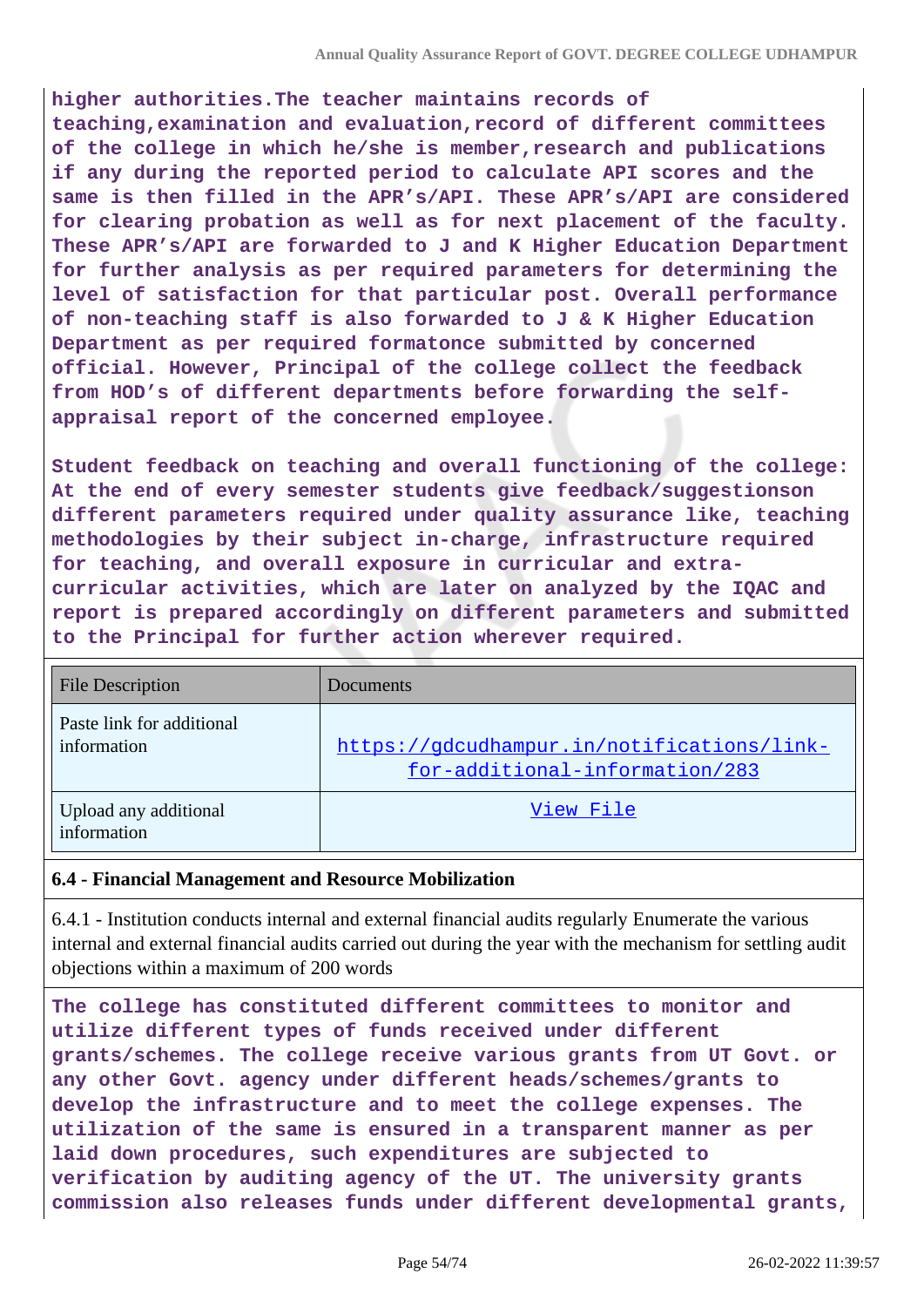**as the college is recognized under section 2(f) and 12(B) of UGC. The funds released are utilized in the College through different committees under the supervision of Principal who is the Drawing and Disbursing Officer. College duly submit the utilization certificates after utilizing any such grant released by UGC as per required format. The Audit and Finance department of the UT Government audits the accounts regularly, If any discrepancy is found, the explanation for the same is asked by auditing agency and the clarifications if any is required, the same is submitted as per laid down procedures. The latest audit report is enclosed herewith.**

| <b>File Description</b>                  | Documents                                                                              |
|------------------------------------------|----------------------------------------------------------------------------------------|
| Paste link for additional<br>information | https://drive.google.com/file/d/11zBuK14RuWA<br>JOSyYzY6 U8CZpcMfyJpA/view?usp=sharing |
| Upload any additional<br>information     | No File Uploaded                                                                       |

**6.4.2 - Funds / Grants received from non-government bodies, individuals, philanthropers during the year (not covered in Criterion III)**

**6.4.2.1 - Total Grants received from non-government bodies, individuals, Philanthropers during the year (INR in Lakhs)**

**0**

| <b>File Description</b>                                                                                                                        | Documents        |
|------------------------------------------------------------------------------------------------------------------------------------------------|------------------|
| Annual statements of accounts                                                                                                                  | No File Uploaded |
| Any additional information                                                                                                                     | No File Uploaded |
| Details of Funds / Grants<br>received from of the non-<br>government bodies, individuals,<br>Philanthropers during the year<br>(Data Template) | No File Uploaded |

6.4.3 - Institutional strategies for mobilization of funds and the optimal utilization of resources

**Efforts are being made to generate the funds by conducting seminars, conferences, workshops, short term courses etc. for fulfilling the different requirements of the college. Other sources of funds generation includes, building usage charges from IGNOU, Examination being conducted by agencies other than College or university examinations. Funds are also generated by auctioning of dead stock if any during the year.The other sources of income generation includes payment seats of P.G. Courses, admissions in different**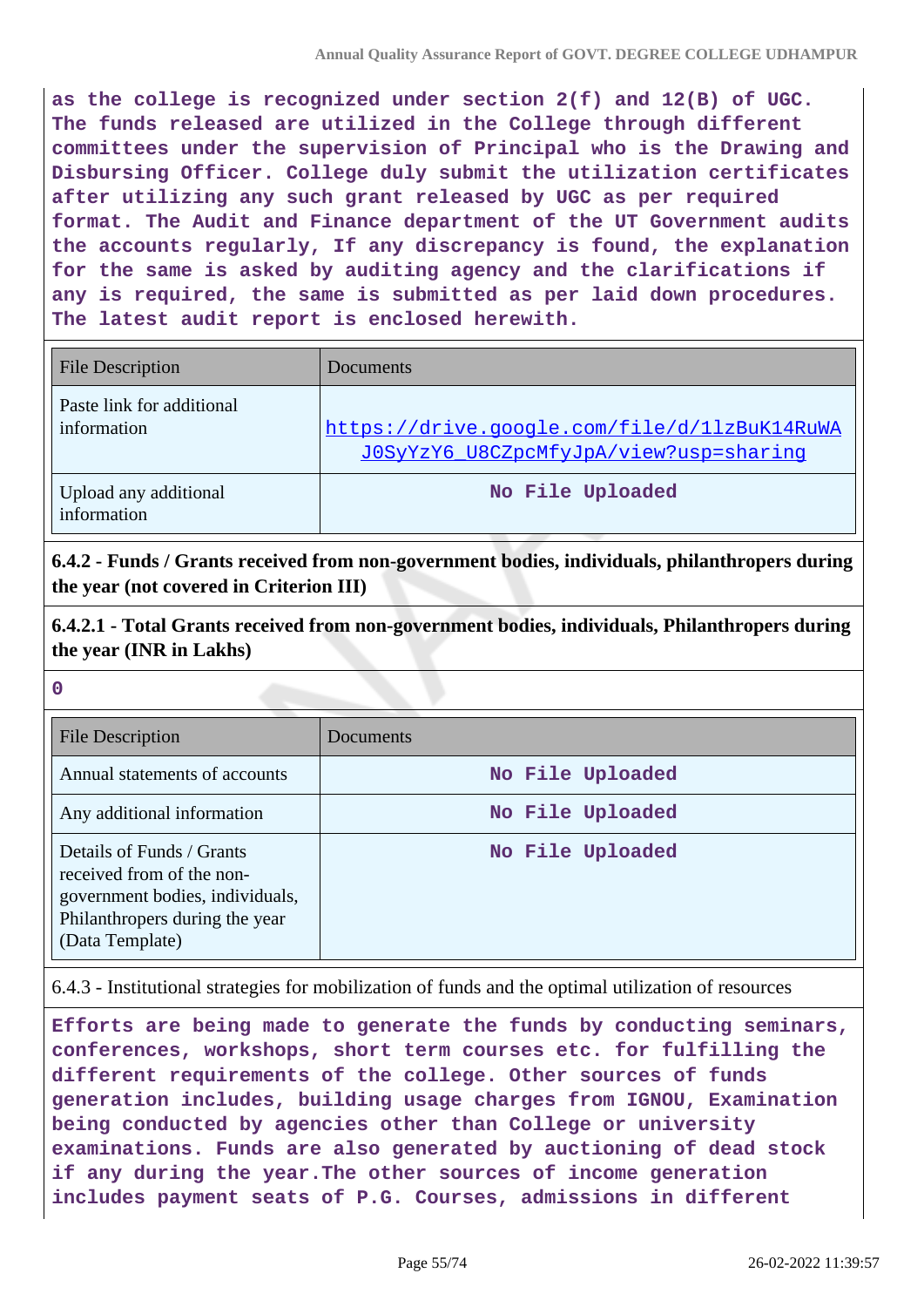**classes which are the main sources of collecting local funds for the college, funding from the Higher Education Department, Govt. of J&K and University Grants Commission New Delhi play an important role in the smooth functioning of the college.**

| <b>File Description</b>                  | Documents                                                                              |
|------------------------------------------|----------------------------------------------------------------------------------------|
| Paste link for additional<br>information | https://drive.google.com/file/d/1f-7tLzsXkM6<br>gJn0ZHnEfhRcKjo1C1Y37/view?usp=sharing |
| Upload any additional<br>information     | View File                                                                              |

## **6.5 - Internal Quality Assurance System**

6.5.1 - Internal Quality Assurance Cell (IQAC) has contributed significantly for institutionalizing the quality assurance strategies and processes

**The Internal Quality Assurance Cell of the college tries to improve the teaching learning environment along with overall grooming of students by taking new initiatives as well as refining the existing practices. This whole process involves chalking out of new goals for any academic session in the beginning and effective implementation of the same in rest of the session. IQAC ensure all such efforts by following a well-defined mechanism to promote all academic and administrative aspects. The important initiatives includes:**

**Enrichment of ICT infrastructure for improving the Academics: The use of ICT tools has become an integral part in teaching learning process. Govt. Degree College Udhampur is quite committed to maintain quality of teaching learning process. Apart from that it focuses on the personality development of the students through skill development, different training programmes, mutual interactions, cultural exchange as well as certain other curricular and extracurricular activities that expand the horizon of the knowledge, wisdom and experience of the students. IQAC always encourage teachers to utilize these tools in class room teaching and laboratories. IQAC prepare the plan to include the use and enrichment of ICT infrastructure expecting from each department. The IQAC has advised the administration to enrich the ICT infrastructure by purchasing and installing advance ICT tools, broadband internet, Wi-Fi facility etc. This initiative results in creation of Virtual class room, creation of more smart class rooms and enrichment of existing ICT tools. Periodically teaching and Non-teaching staff are trained to use these tools. The educational use of social media has also been utilized to establish communication with the students and peers. In teaching and learning the feedback system is implemented**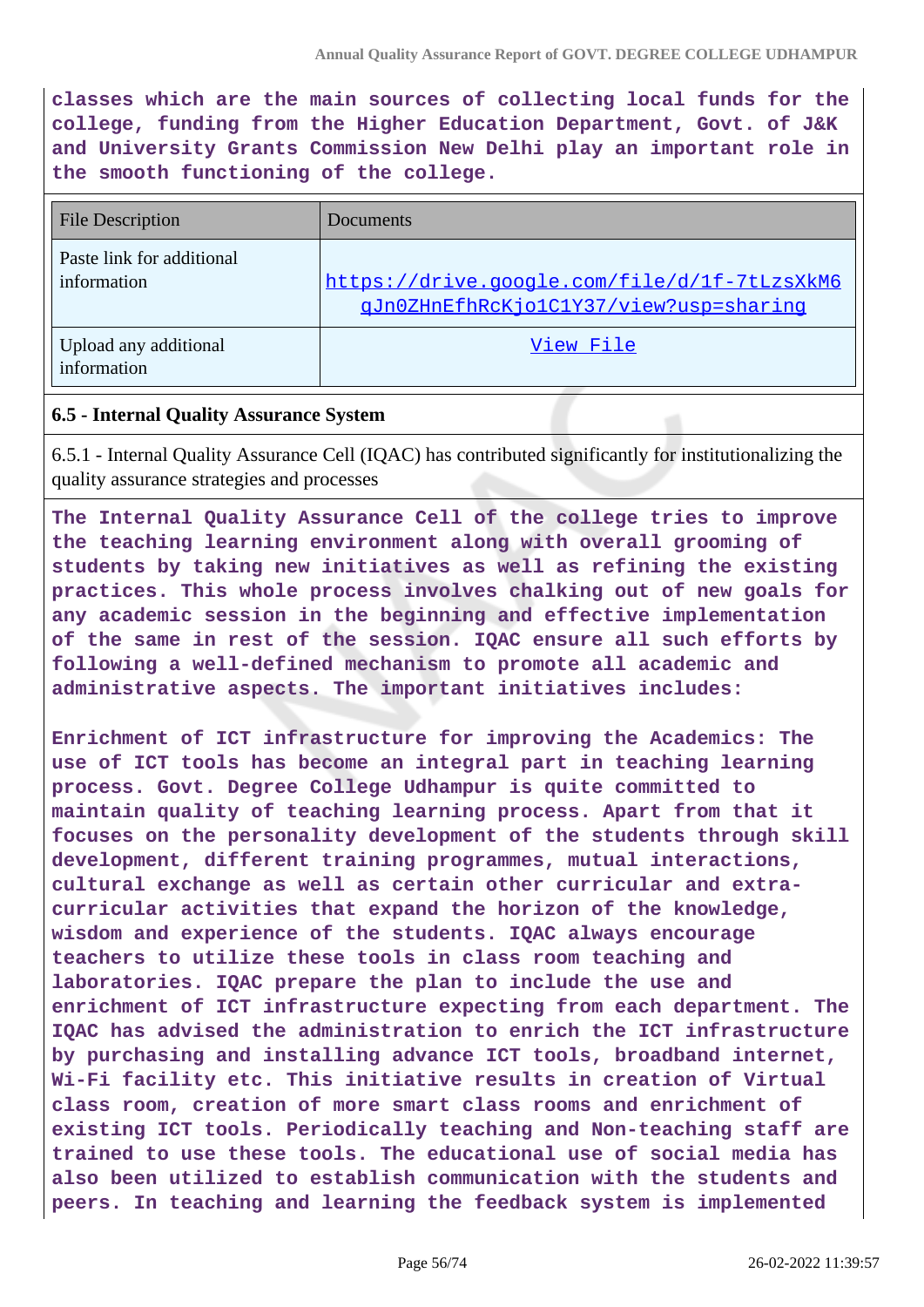| to take the review of reliability and uses of ICT facilities.                                  |  |  |  |  |
|------------------------------------------------------------------------------------------------|--|--|--|--|
| CONTRIBUTIONS OF IQAC TO IMPROVE TEACHING LEARNING PROCESS:                                    |  |  |  |  |
| Some of the major contributions of IQAC to improve teaching learning<br>process are as under:- |  |  |  |  |
| 1. Addition of more Smart class-rooms equipped with modern<br>technology.                      |  |  |  |  |
| 2. Use of Advance Teaching Ideas and brain storming sessions for<br>students and teachers.     |  |  |  |  |
| 3. Periodic/time bound Assignments                                                             |  |  |  |  |
| 4. Review of Attendance                                                                        |  |  |  |  |
| 5. Counselling and Monitoring                                                                  |  |  |  |  |
| 6. Motivational lectures for competitive examination.                                          |  |  |  |  |
| 7. CCTV monitoring.                                                                            |  |  |  |  |
| 8. Regularity, Punctuality and Accountability                                                  |  |  |  |  |
| 9. Students Feedback                                                                           |  |  |  |  |
| 10. Addition of more Skill programmes.                                                         |  |  |  |  |
| 11. Frequent interaction with the students by faculty members.                                 |  |  |  |  |
| 12. Focus on enrichment of Library by addition of more books.                                  |  |  |  |  |
| 13. Well-equipped Library with Wi-Fi facility and speeding up of                               |  |  |  |  |
| automation process                                                                             |  |  |  |  |
| 14. Internet facility to the students in the campus                                            |  |  |  |  |
| 15. Regular Faculty Meetings                                                                   |  |  |  |  |
| 16. Appraisal of class-room situation                                                          |  |  |  |  |
| Redressal of student grievances on regular basis                                               |  |  |  |  |

| <b>File Description</b>                  | <b>Documents</b>                                                             |
|------------------------------------------|------------------------------------------------------------------------------|
| Paste link for additional<br>information | https://gdcudhampur.in/notifications/link-<br>for-additional-information/283 |
| Upload any additional<br>information     | View File                                                                    |

6.5.2 - The institution reviews its teaching learning process, structures & methodologies of operations and learning outcomes at periodic intervals through IQAC set up as per norms and recorded the incremental improvement in various activities

**1. Quality of Teaching Learning process along with grooming of the students: In order to ensure quality education and proper grooming of the students IQAC ensure effective teaching learning mechanism by following the monitoring of teaching**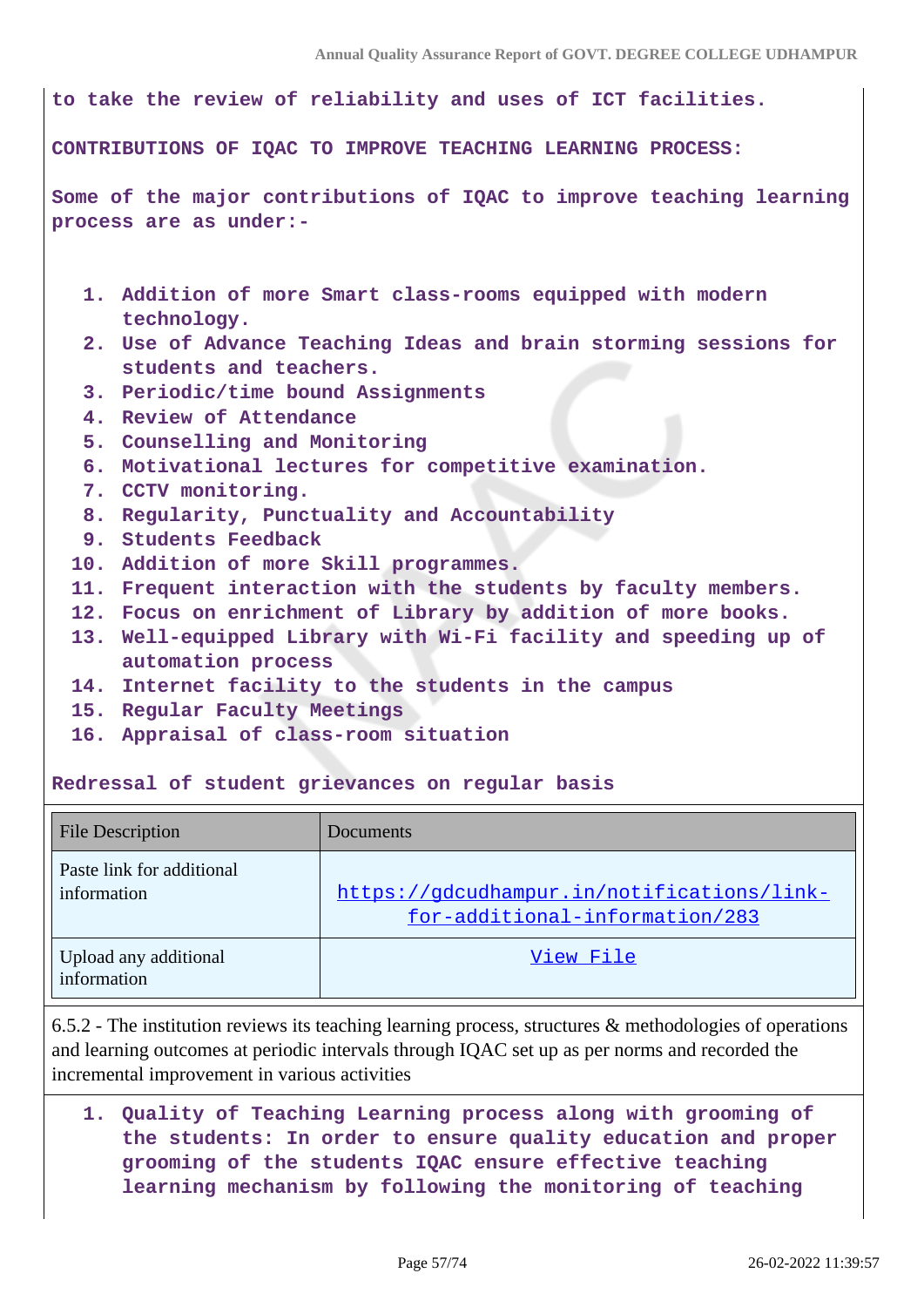**process as well as examination process in a centralized manner in consultation with different Departments. IQAC ensure organization of different programmes for the students in consultation with different departments and committees. Regular exposure visits and organization of informative programmes in the college as well as outside the college is ensured. The role of NSS, NCC, cultural committees, career counselling cell and number of other committees is very important in achieving the goal of overall development of the students. In this regard academic calendar is prepared in consultation with different departments in the beginning of the session and later on the same is followed during rest of the period. Minor changes are incorporated in the schedule of different activates as and when required. Periodic feed- back is routine practice. All newly admitted students have to attend compulsorilyorientation programme in whichmade them aware of the philosophy, the uniqueness of the education system, the teaching learning process, the system of continuous evaluation, curricular and co-curricular activities, discipline and culture of the Institute. All students are also given a guided tour of the campus and the various facilities available in the college.Further students are also appraised of the time table, programme structure, syllabi of the courses and mode of evaluation before the commencement of the semester.**

**2. Feedback from students on Teachers efficiency:**

**IQAC ensure the quality of teaching through feedback from students. Monitoring as well as evaluation of class teaching is a regular practice of this Institution. In order to ensure promising learning output, the IQAC regularly collects feedback from the students on teachers' performance and methodology of teaching. IQAC after receiving feedback data, analyses it and interprets the same. IQAC suggest the Head of the Institution to takes necessary action if it identifies any dissatisfaction from the students on any aspect of teaching efficiency. The Principal discusses the report with the teachers concerned and all possible efforts are made to resolve the problems.**

| <b>File Description</b>                  | <b>Documents</b>                                                             |
|------------------------------------------|------------------------------------------------------------------------------|
| Paste link for additional<br>information | https://gdcudhampur.in/notifications/link-<br>for-additional-information/283 |
| Upload any additional<br>information     | View File                                                                    |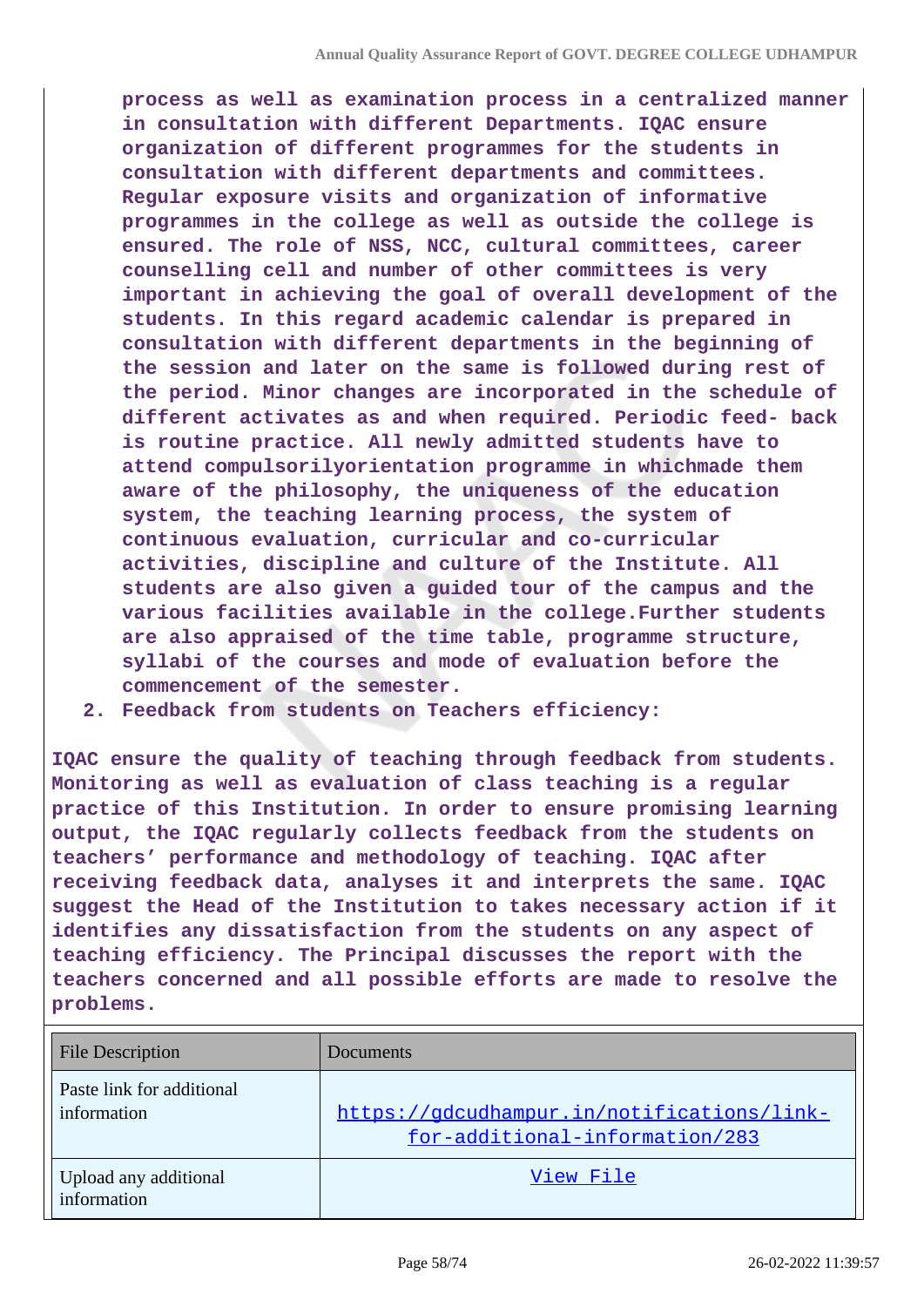| 6.5.3 - Quality assurance initiatives of the    |  |  | C. Any 2 of the above |
|-------------------------------------------------|--|--|-----------------------|
| institution include: Regular meeting of         |  |  |                       |
|                                                 |  |  |                       |
| <b>Internal Quality Assurance Cell (IQAC);</b>  |  |  |                       |
| Feedback collected, analyzed and used for       |  |  |                       |
| improvements Collaborative quality initiatives  |  |  |                       |
| with other institution(s) Participation in NIRF |  |  |                       |
| any other quality audit recognized by state,    |  |  |                       |
| national or international agencies (ISO         |  |  |                       |
| <b>Certification, NBA)</b>                      |  |  |                       |
|                                                 |  |  |                       |

| <b>File Description</b>                                                                         | Documents  |
|-------------------------------------------------------------------------------------------------|------------|
| Paste web link of Annual reports<br>of Institution                                              | <u>nil</u> |
| Upload e-copies of the<br>accreditations and certifications                                     | View File  |
| Upload any additional<br>information                                                            | View File  |
| <b>Upload details of Quality</b><br>assurance initiatives of the<br>institution (Data Template) | View File  |

### **INSTITUTIONAL VALUES AND BEST PRACTICES**

### **7.1 - Institutional Values and Social Responsibilities**

7.1.1 - Measures initiated by the Institution for the promotion of gender equity during the year

**Institution shows gender sensitivity in providing facilities such as:**

**1.Safety and Security**

**Safety and security Women development cell is led by a senior, confident and caring female teaching member. It is a good and healthy sign of academic work place that no pronounced complaint has been lodged by any girl student. Various moral and religious lectures from time to time, by scholars play a pivotal role in controlling any type of deviant behaviour. . A Gender sensitization course is offered in the college. Counselling:**

**The female teaching faculty in particular are advised to counsel girl students in class, parks, library, common room (wherever it suits) to educate about sexual harassment either collectively or individually, as suits the situation. The teachers are further instructed to counsel in cordial and cooperative manner so that**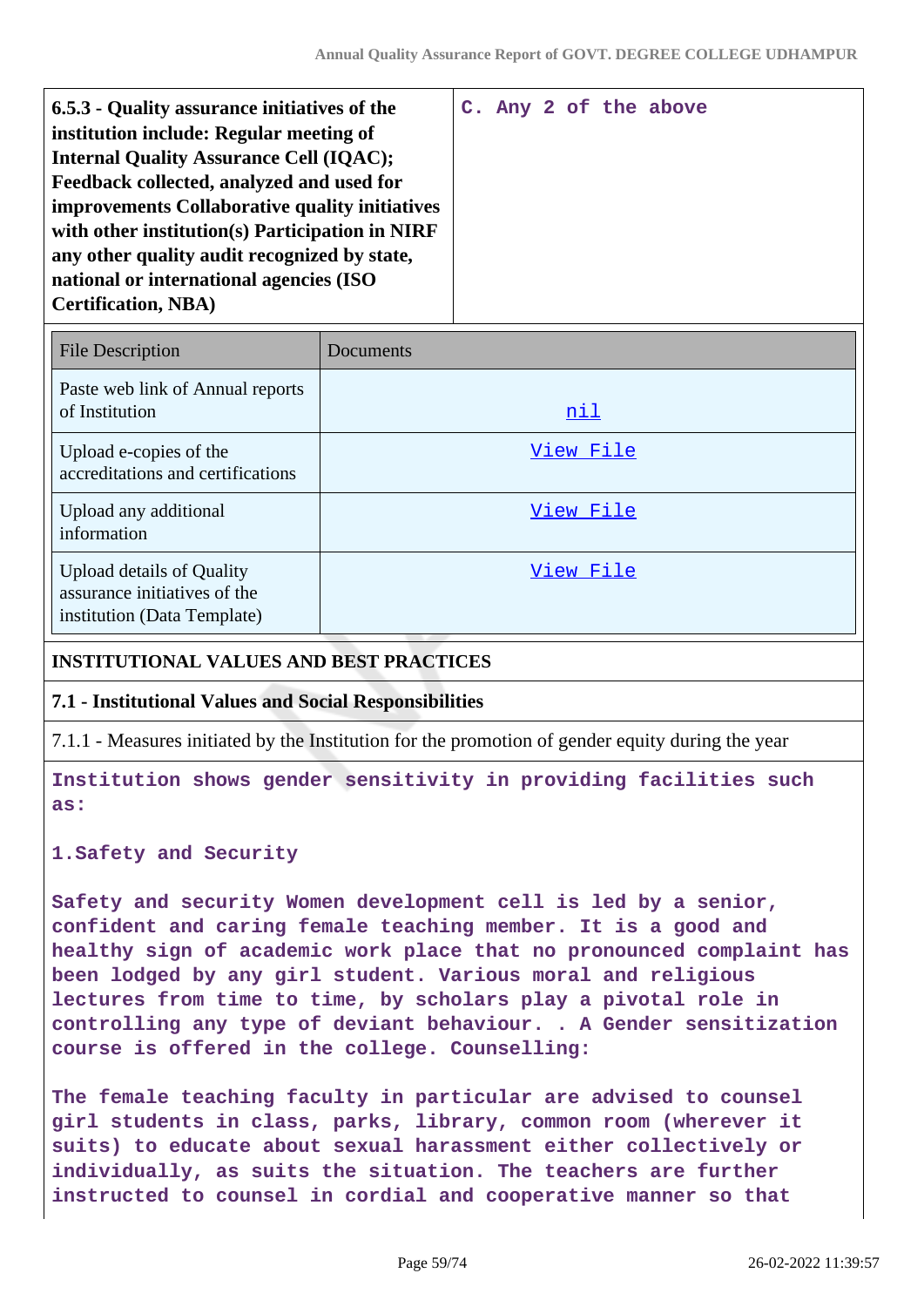**senses of belonging and loving care prevail among the student community. For personal hygiene awareness, medical lady doctors, gynaecologist are often invited to interact with students in assembly, where only female faculty members remain present. A good result of one to one talk, questioning, discussing comes to surface, demystifying the doubts in mental horizon of girl students. There is no report of ragging in the campus as it seems that the concept of ragging is completely erased from the minds of students. The ragging now is deemed historical and archived practice.**

**Common Room: The college has a common room where first aid facility is provided at hand. The college provides basic medical aid, necessary for girl students. Medical aid is provided free of cost.**

| <b>File Description</b>                                                                                                                                                                                                                                                                                                                                                                                                                                | <b>Documents</b>                                                                                                                                                                                                                                                                                                                                                                                                                                            |
|--------------------------------------------------------------------------------------------------------------------------------------------------------------------------------------------------------------------------------------------------------------------------------------------------------------------------------------------------------------------------------------------------------------------------------------------------------|-------------------------------------------------------------------------------------------------------------------------------------------------------------------------------------------------------------------------------------------------------------------------------------------------------------------------------------------------------------------------------------------------------------------------------------------------------------|
| Annual gender sensitization<br>action plan                                                                                                                                                                                                                                                                                                                                                                                                             | https://drive.google.com/drive/u/1/my-drive                                                                                                                                                                                                                                                                                                                                                                                                                 |
| Specific facilities provided for<br>women in terms of: a. Safety and<br>security b. Counseling c.<br>Common Rooms d. Day care<br>center for young children e. Any<br>other relevant information<br>7.1.2 - The Institution has facilities for<br>alternate sources of energy and energy<br>conservation measures Solar energy<br>Biogas plant Wheeling to the Grid Sensor-<br>based energy conservation Use of LED bulbs/<br>power efficient equipment | The female teaching faculty in particular<br>are advised to counsel girl students in<br>class, parks, library, common room (wherever<br>it suits) to educate about sexual harassment<br>either collectively or individually, The<br>college has a common room where first aid<br>facility is provided at hand. The college<br>provides basic medical aid, necessary for<br>girl students. Medical aid is provided free<br>of cost.<br>D. Any 1 of the above |
| <b>File Description</b>                                                                                                                                                                                                                                                                                                                                                                                                                                | Documents                                                                                                                                                                                                                                                                                                                                                                                                                                                   |
| Geo tagged Photographs                                                                                                                                                                                                                                                                                                                                                                                                                                 | View File                                                                                                                                                                                                                                                                                                                                                                                                                                                   |
| Any other relevant information                                                                                                                                                                                                                                                                                                                                                                                                                         | No File Uploaded                                                                                                                                                                                                                                                                                                                                                                                                                                            |
| 7.1.3 - Describe the facilities in the Institution for the management of the following types of<br>degradable and non-degradable waste (within 200 words) Solid waste management Liquid waste                                                                                                                                                                                                                                                          |                                                                                                                                                                                                                                                                                                                                                                                                                                                             |

management Biomedical waste management E-waste management Waste recycling system Hazardous chemicals and radioactive waste management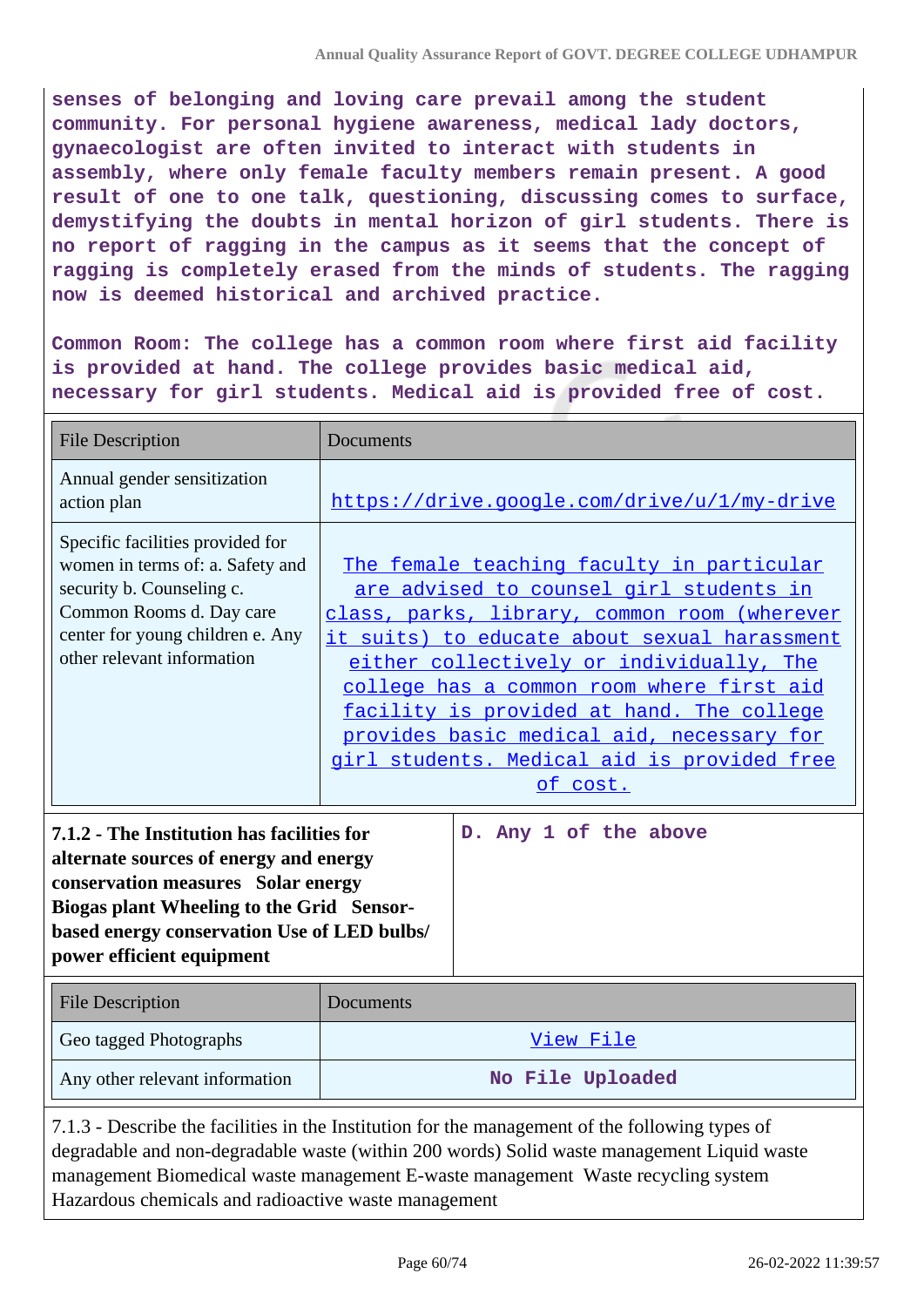**Solid waste management For collecting the solid waste from nook and corner of the campus substantial number of dustbins are installed. Most of the waste collected is biodegradable. The minimal amount of non biodegradable is mostly burnt in pits. The biodegradable portion too is dumped in pits for decomposition over time. The solid biodegradable waste collected from the parks, play field after use of lawn mower and bush cutter is collected and dumped for decomposition to be used as a source of bio fertilizer. During the autumn season a large quantity of fallen dry leaves are collected and dumped to decompose for manure. Liquid waste All the liquid waste from washroom, bathroom is collected into soakage pits through systematic drainage. Zero percent leakage of waste water is ensured. E- Waste management The college has minimum e-waste. The waste if any is sold to vendors for recycling**

| <b>File Description</b>                                                                                                                                                                                                                                        | Documents                                                                              |
|----------------------------------------------------------------------------------------------------------------------------------------------------------------------------------------------------------------------------------------------------------------|----------------------------------------------------------------------------------------|
| Relevant documents like<br>agreements/MoUs with<br>Government and other approved<br>agencies                                                                                                                                                                   | View File                                                                              |
| Geo tagged photographs of the<br>facilities                                                                                                                                                                                                                    | https://drive.google.com/file/d/1ebWHhrPuZOn<br>iCeHHfaMqrFIIMY5xwOBb/view?usp=sharinq |
| Any other relevant information                                                                                                                                                                                                                                 | View File                                                                              |
| 7.1.4 - Water conservation facilities available<br>in the Institution: Rain water harvesting Bore<br>well /Open well recharge Construction of tanks<br>and bunds Waste water recycling Maintenance<br>of water bodies and distribution system in the<br>campus | A. Any 4 or all of the above                                                           |
| <b>File Description</b>                                                                                                                                                                                                                                        | Documents                                                                              |
| Geo tagged photographs / videos<br>of the facilities                                                                                                                                                                                                           | View File                                                                              |
| Any other relevant information                                                                                                                                                                                                                                 | View File                                                                              |
| 7.1.5 - Green campus initiatives include                                                                                                                                                                                                                       |                                                                                        |
| 7.1.5.1 - The institutional initiatives for<br>greening the campus are as follows:                                                                                                                                                                             | A. Any 4 or All of the above                                                           |
| 1. Restricted entry of automobiles<br>2. Use of Bicycles/ Battery powered                                                                                                                                                                                      |                                                                                        |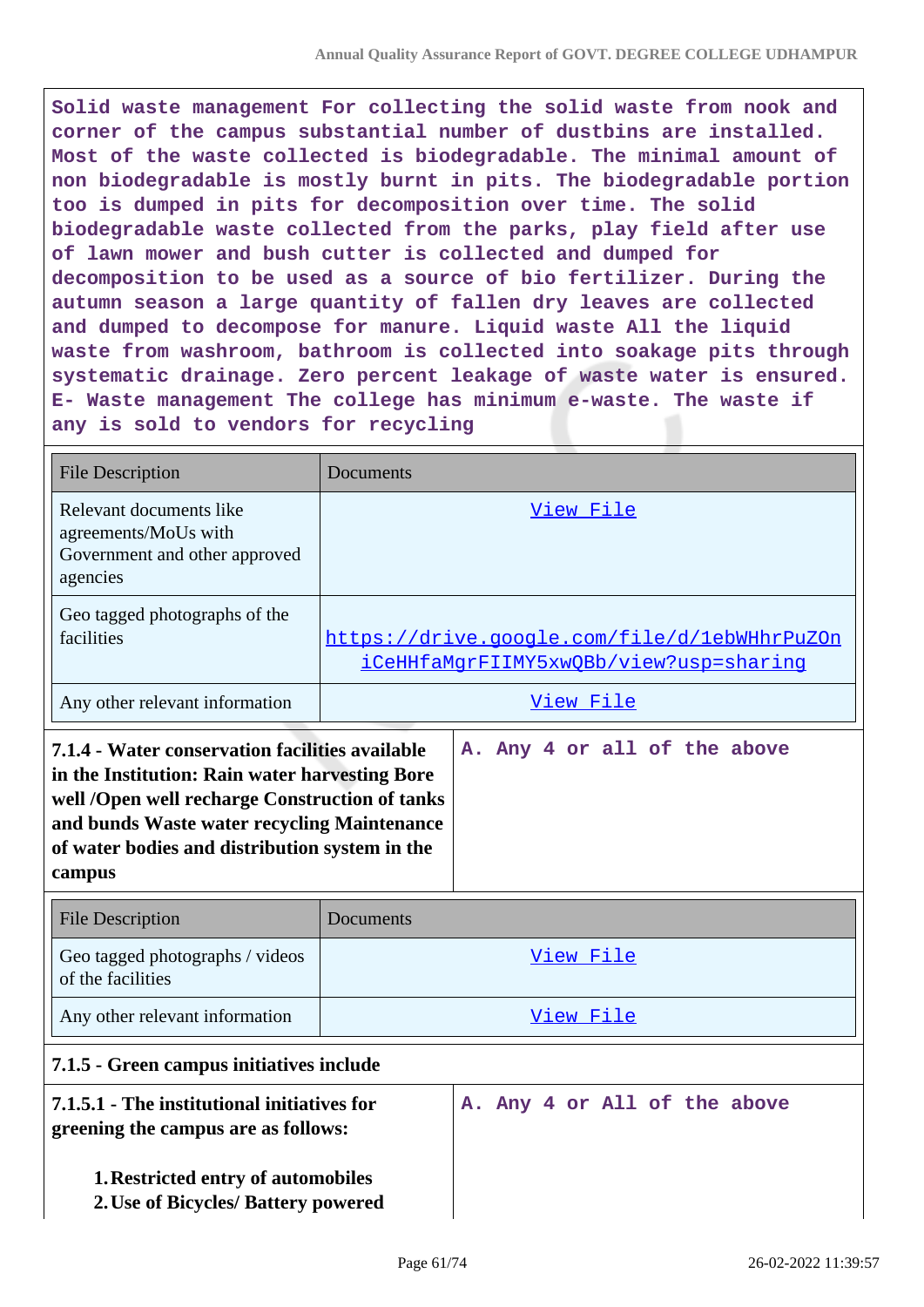| vehicles<br>3. Pedestrian Friendly pathways<br><b>4. Ban on use of Plastic</b><br>5.landscaping with trees and plants                                                                                                                                                                                                                                                                                                                                                                                                                                                                                  |                                                                                              |
|--------------------------------------------------------------------------------------------------------------------------------------------------------------------------------------------------------------------------------------------------------------------------------------------------------------------------------------------------------------------------------------------------------------------------------------------------------------------------------------------------------------------------------------------------------------------------------------------------------|----------------------------------------------------------------------------------------------|
| <b>File Description</b>                                                                                                                                                                                                                                                                                                                                                                                                                                                                                                                                                                                | Documents                                                                                    |
| Geo tagged photos / videos of the<br>facilities                                                                                                                                                                                                                                                                                                                                                                                                                                                                                                                                                        | View File                                                                                    |
| Any other relevant documents                                                                                                                                                                                                                                                                                                                                                                                                                                                                                                                                                                           | View File                                                                                    |
|                                                                                                                                                                                                                                                                                                                                                                                                                                                                                                                                                                                                        | 7.1.6 - Quality audits on environment and energy are regularly undertaken by the institution |
| 7.1.6.1 - The institutional environment and<br>energy initiatives are confirmed through the<br>following 1. Green audit 2. Energy audit<br>3. Environment audit 4. Clean and green<br>campus recognitions/awards 5. Beyond the<br>campus environmental promotional activities                                                                                                                                                                                                                                                                                                                          | C. Any 2 of the above                                                                        |
| <b>File Description</b>                                                                                                                                                                                                                                                                                                                                                                                                                                                                                                                                                                                | Documents                                                                                    |
| Reports on environment and<br>energy audits submitted by the<br>auditing agency                                                                                                                                                                                                                                                                                                                                                                                                                                                                                                                        | No File Uploaded                                                                             |
| Certification by the auditing<br>agency                                                                                                                                                                                                                                                                                                                                                                                                                                                                                                                                                                | View File                                                                                    |
| Certificates of the awards<br>received                                                                                                                                                                                                                                                                                                                                                                                                                                                                                                                                                                 | No File Uploaded                                                                             |
| Any other relevant information                                                                                                                                                                                                                                                                                                                                                                                                                                                                                                                                                                         | View File                                                                                    |
| 7.1.7 - The Institution has disabled-friendly,<br>B. Any 3 of the above<br>barrier free environment Built environment<br>with ramps/lifts for easy access to classrooms.<br><b>Disabled-friendly washrooms Signage</b><br>including tactile path, lights, display boards<br>and signposts Assistive technology and<br>facilities for persons with disabilities<br>(Divyangjan) accessible website, screen-<br>reading software, mechanized equipment<br>5.<br><b>Provision for enquiry and information:</b><br>Human assistance, reader, scribe, soft copies of<br>reading material, screen<br>reading |                                                                                              |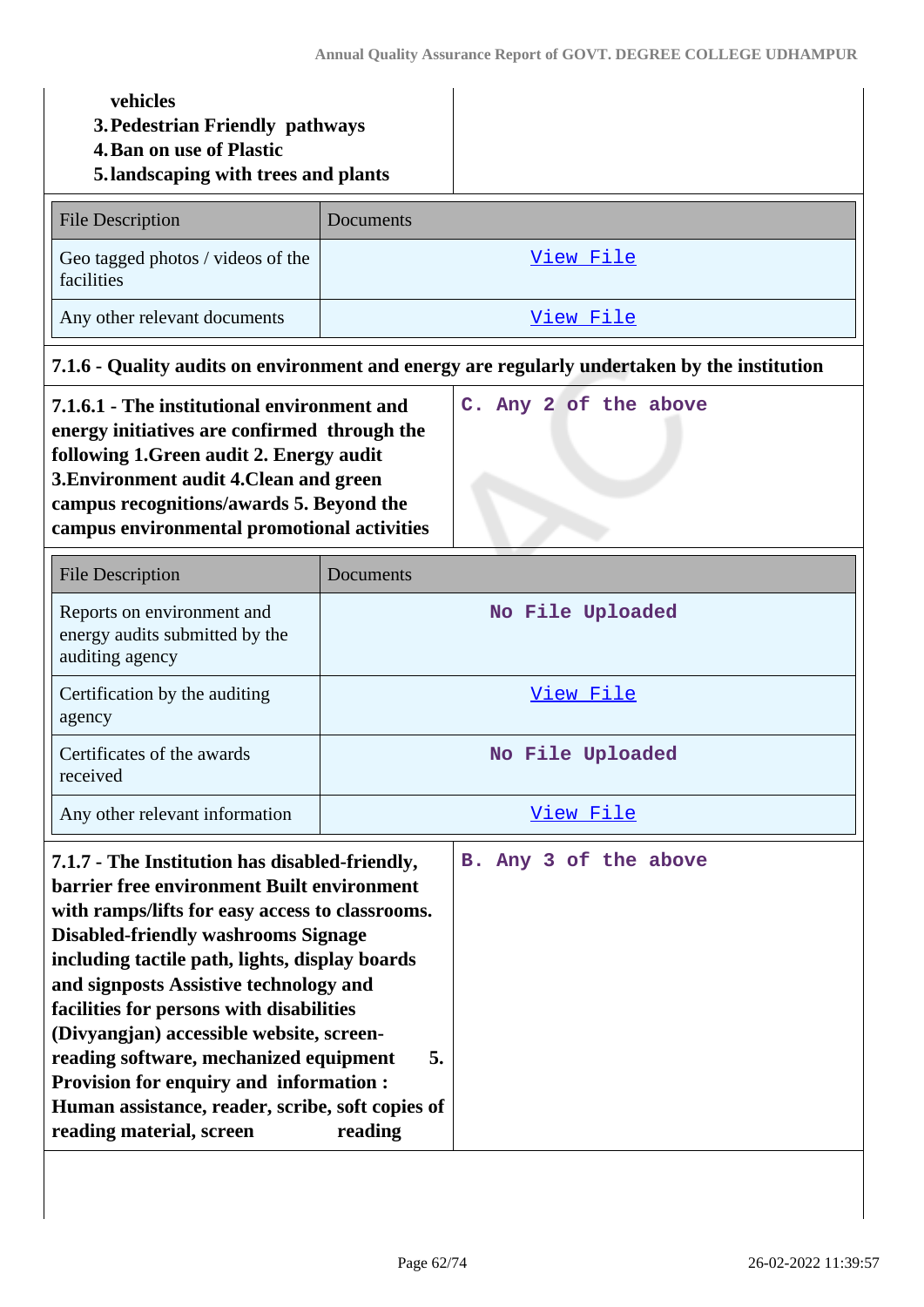| <b>File Description</b>                                                        | Documents        |
|--------------------------------------------------------------------------------|------------------|
| Geo tagged photographs / videos<br>of the facilities                           | View File        |
| Policy documents and<br>information brochures on the<br>support to be provided | View File        |
| Details of the Software procured<br>for providing the assistance               | No File Uploaded |
| Any other relevant information                                                 | View File        |

7.1.8 - Describe the Institutional efforts/initiatives in providing an inclusive environment i.e., tolerance and harmony towards cultural, regional, linguistic, communal socioeconomic and other diversities (within 200 words).

**Institution provides an inclusive environment for everyone with tolerance and harmony towards cultural, regional, linguistic, communal socio economic and other diversities. Different sports and cultural activities organized inside the college promote harmony towards each other. Commemorative days like Women's day, Yoga day also promote tolerance and hormaony. Institute has code of ethics for students and a separate code of ethics for teachers and other employees which has to be followed by each one of them irrespective of their cultural, regional, linguistic, communal socioeconomic and other diversities**

| <b>File Description</b>                                                                                                                      | Documents |
|----------------------------------------------------------------------------------------------------------------------------------------------|-----------|
| Supporting documents on the<br>information provided (as<br>reflected in the administrative<br>and academic activities of the<br>Institution) | View File |
| Any other relevant information                                                                                                               | View File |

7.1.9 - Sensitization of students and employees of the Institution to the constitutional obligations: values, rights, duties and responsibilities of citizens

**The students and employees are senitized about the constitutional obligations: values, rights, duties and responsibilities of citizens.**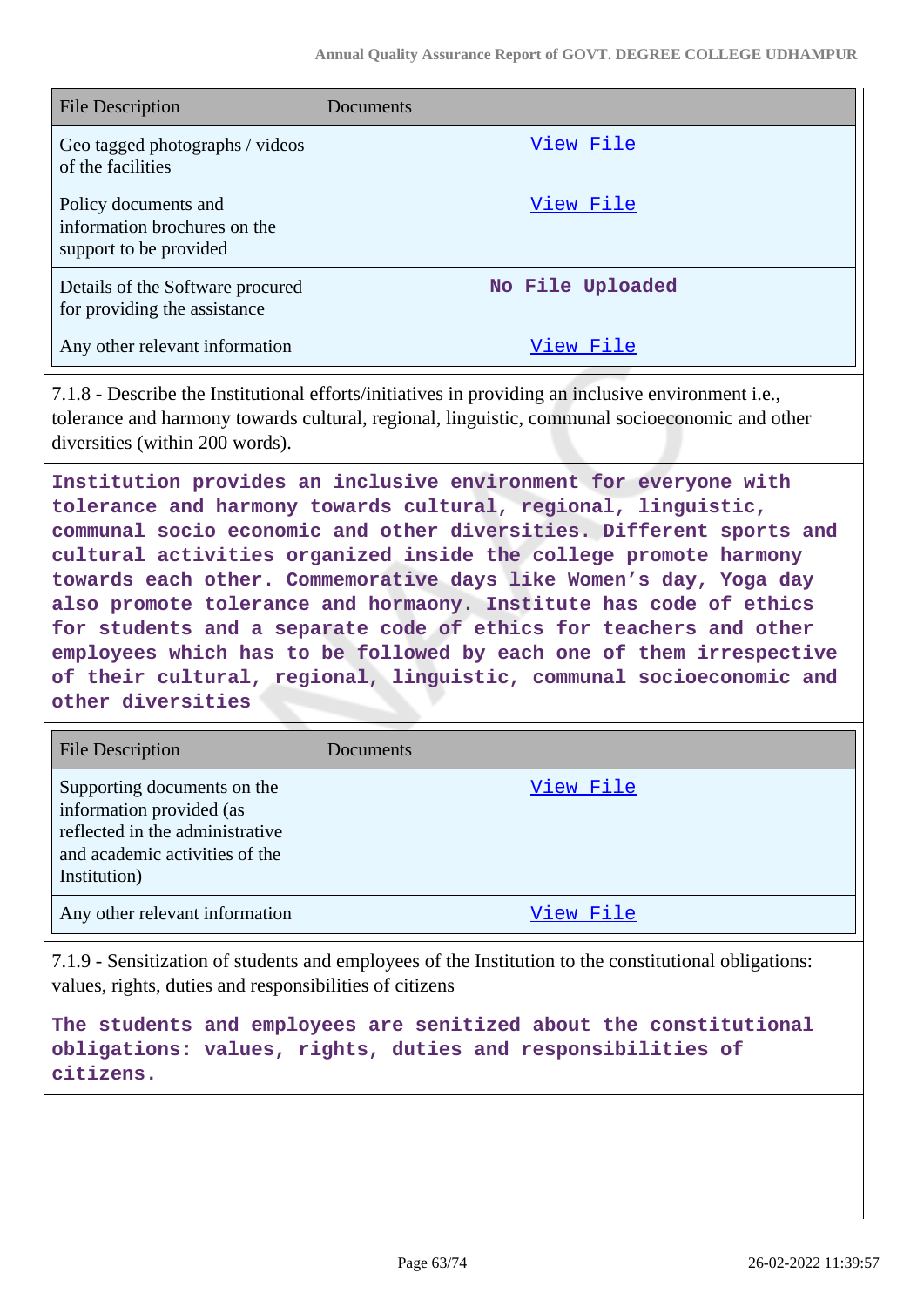| <b>File Description</b>                                                                                                                                                                                                                                                                                                                                                                                                                                                                          | Documents                                 |
|--------------------------------------------------------------------------------------------------------------------------------------------------------------------------------------------------------------------------------------------------------------------------------------------------------------------------------------------------------------------------------------------------------------------------------------------------------------------------------------------------|-------------------------------------------|
| Details of activities that inculcate<br>values; necessary to render<br>students in to responsible citizens                                                                                                                                                                                                                                                                                                                                                                                       | <u>View File</u>                          |
| Any other relevant information                                                                                                                                                                                                                                                                                                                                                                                                                                                                   | View File                                 |
| 7.1.10 - The Institution has a prescribed code<br>of conduct for students, teachers,<br>administrators and other staff and conducts<br>periodic programmes in this regard. The Code<br>of Conduct is displayed on the website There is<br>a committee to monitor adherence to the Code<br>of Conduct Institution organizes professional<br>ethics programmes for students,<br>teachers, administrators and other staff<br>Annual awareness programmes on Code of<br><b>Conduct are organized</b> | B. Any 3 of the above<br>$\overline{4}$ . |
| <b>File Description</b>                                                                                                                                                                                                                                                                                                                                                                                                                                                                          | Documents                                 |
| Code of ethics policy document                                                                                                                                                                                                                                                                                                                                                                                                                                                                   | View File                                 |
| Details of the monitoring<br>committee composition and<br>minutes of the committee<br>meeting, number of programmes<br>organized, reports on the various<br>programs etc., in support of the<br>claims                                                                                                                                                                                                                                                                                           | <u>View File</u>                          |
| Any other relevant information                                                                                                                                                                                                                                                                                                                                                                                                                                                                   | No File Uploaded                          |
| 7.1.11 - Institution celebrates / organizes national and international commemorative days, events and<br>festivals                                                                                                                                                                                                                                                                                                                                                                               |                                           |

**Institute celebrates all national commemorative days**

**National Unity Day,**

**Republic Day**

**Independance day.**

**World Environmental Day**

**Constitution Day**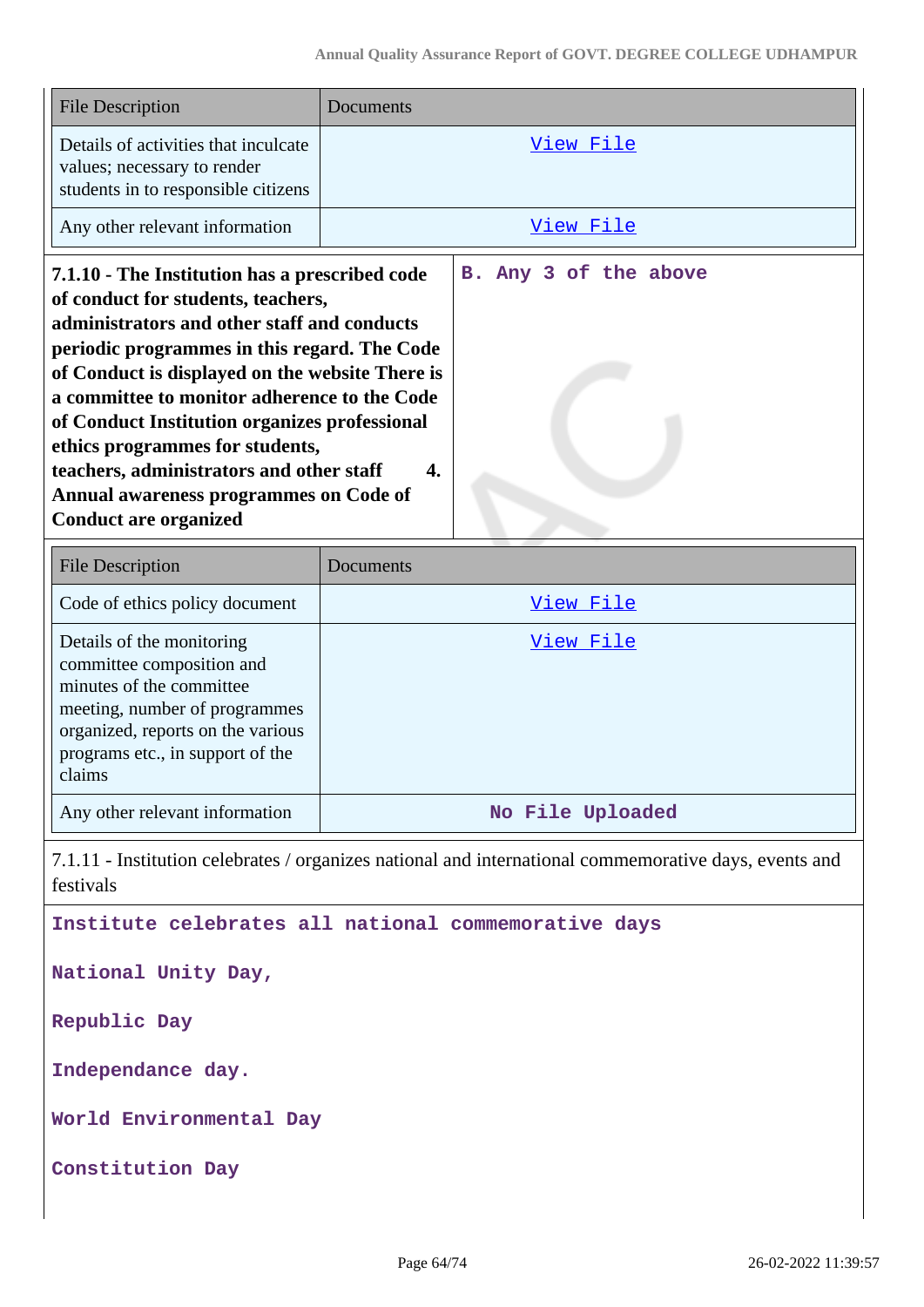| Diwali                                                                                          |           |  |
|-------------------------------------------------------------------------------------------------|-----------|--|
| Lohri                                                                                           |           |  |
| World AIDS Day                                                                                  |           |  |
| Unity Day                                                                                       |           |  |
|                                                                                                 |           |  |
|                                                                                                 |           |  |
| <b>File Description</b>                                                                         | Documents |  |
| Annual report of the celebrations<br>and commemorative events for<br>the last (During the year) | View File |  |
| Geo tagged photographs of some<br>of the events                                                 | View File |  |

# **7.2 - Best Practices**

7.2.1 - Describe two best practices successfully implemented by the Institution as per NAAC format provided in the Manual.

### **Online Examinations and Admissions**

**Due to the COVID-19 pandemic, Educational Institutions have had to make significant changes to the manner in which student interaction is undertaken. Teaching and learning has now shifted almost entirely to either a completely Online Mode, or Blended Learning with elements combined from Online and Traditional Teaching Learning paradigms. Other student related tasks such as Admissions, Examination and Evaluation have also been shifted to Online mode in order to reduce the person to person contact as well as in accordance with COVID-19 SOPs. The institution has attempted to provide students with the best possible education and administrative services in this regard, and in the process has created resources some of which are among the first of their kind in institutions of Higher Education in UT of J&K.**

**For conducting Internal Assessment Examinations as notified by the University of Jammu, the Website Committee designed and developed an Examination and Evaluation Portal for the Session 2020-21. To attempt the internal assignment examination, students logged into the portal on the designated time and date as per the notified date sheet, and uploaded photos or PDF of their answer sheet. A**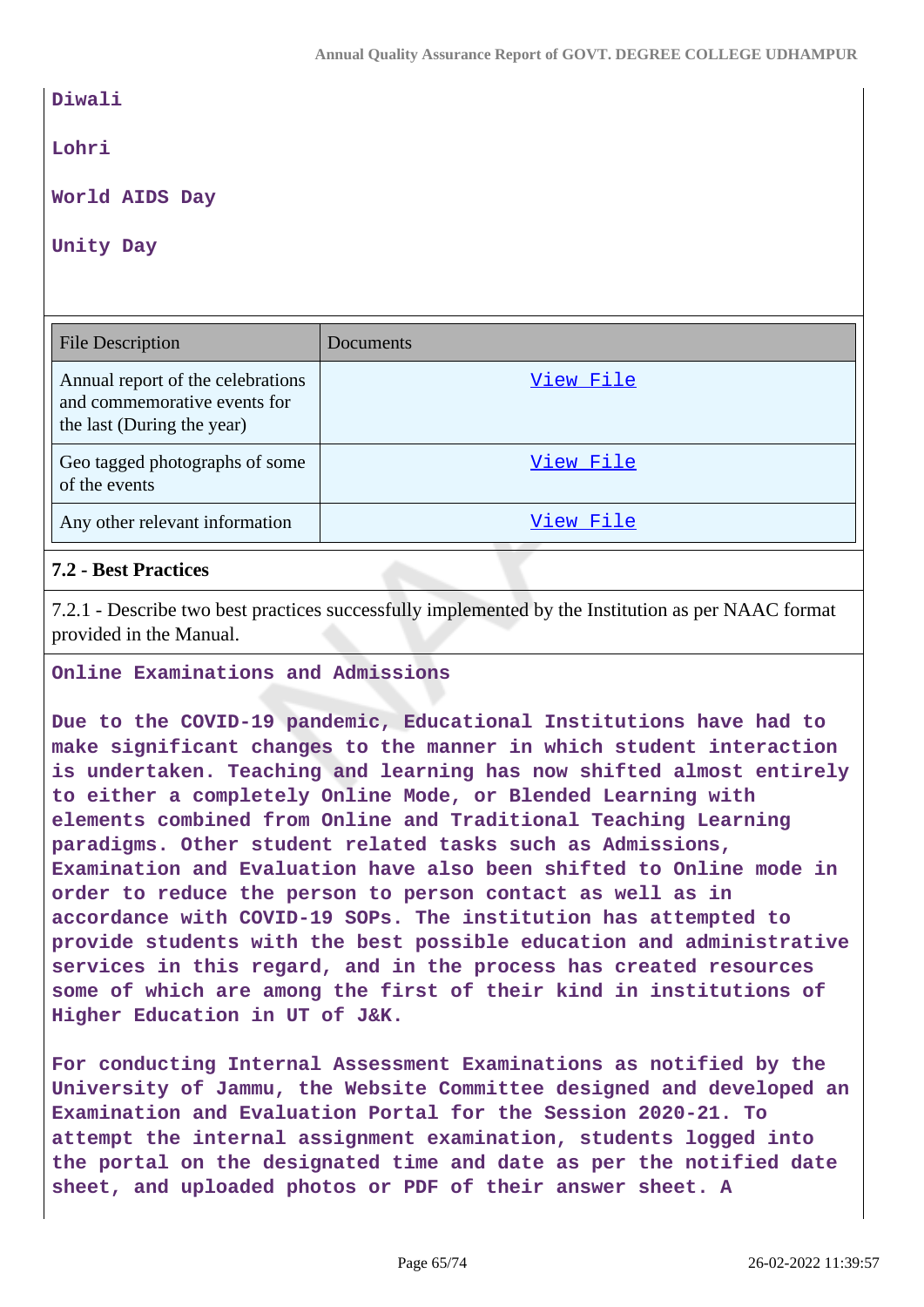**corresponding portal was also designed where teachers could remotely access student answer sheets and assign marks.**

**As the pandemic showed no signs of slowing down in the latter part of 2020, the admission to the next semesters was also conducted online. This was necessitated by the fact that the college had been designated as a COVID-19 Care Center and patients were kept for observation in the institution premises. For Admissions, a dedicated in-house portal was developed by the Department of Computer Applications. The entire process of admission was shifted to online mode, and helpline numbers were provided on the Institution Portal for addressing student queries. Provision was also made for students who were unable to fill the admission form online. Care was taken so that no student was excluded because of the digital divide.**

**Best Practices during COVID-19** 

**COVID-19 by definition is a deadly pandemic, and therefore necessitates great care and concern on the part of Educational Institutions regarding student interaction. During the latter part of 2020 and early 2021, when the pandemic was at its peak, the institution had been designated as a COVID-19 Care Center, and therefore students were asked not to come to the college except under very urgent and unavoidable circumstances. Regular Classwork, Examinations, Evaluation and Admissions to subsequent Semesters were shifted to completely online mode. For faculty members and students who came to the college, strict SOPs were followed and COVID-19 protocols were enforced across the college campus. No faculty member or student was allowed to enter the institution premises without wearing a mask. Masks were also distributed at the college gate. Sanitizer kiosks were placed at the entrance and other locations across the college campus. A Sanitization Booth was also installed by the district administration which was used for walk-in sanitization. Faculty members and students were strictly asked to follow social distancing, and two metre distance was strictly enforced at all times. Informative Posters were displayed at prominent locations across the college campus for awareness of the students. Online classes were conducted and study material was disseminated to the students. For this purpose, the college Learning Management System (https://devikacloud.in) was used, which is the first and only endeavour of its kind among institutions of Higher Education in UT of J&K.**

**Describe two best practices successfully implemented by the Institution as per NAAC format provided in the Manual. Best Practice 1**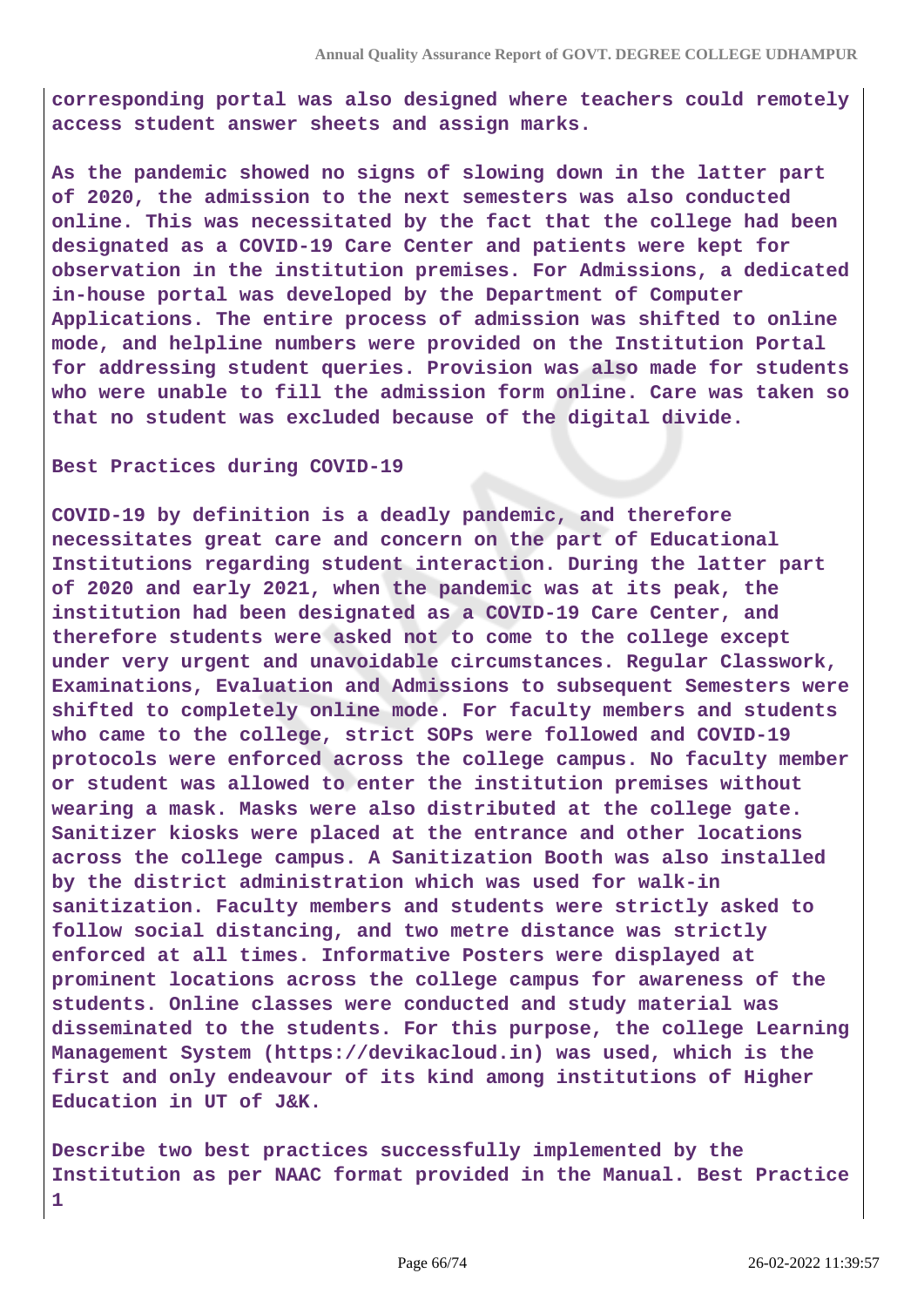**Title: Conduct of Online Examinations, Evaluation and Admission during the COVID-19 Pandemic**

**Objectives:**

- **To conduct Online Examinations in view of the COVID-19 pandemic, for which purpose to design and implement an easy to use portal for uploading of answer sheets by students, and to resolve their queries therein**
- **To conduct online evaluation of examinations by designing portal for downloading of answer sheets by faculty members and assigning marks**
- **To facilitate online admissions of students to subsequent semesters, and to make provisions for students facing difficulty in the same**

**Context:**

- **Inability of students to visit the college campus on account of COVID-19 pandemic**
- **Urgency of conducting time bound examination and evaluation of examination as per schedule notified by the University of Jammu**
- **Conduct of online admission as per notified schedule**
- **Following COVID-19 SOPs and associated precautions, minimizing contact and facilitating shift to online mode**

**Practice:**

**In view of the COVID-19, it was not possible to conduct examinations in the college premises as per traditional practice. Conduct of examinations online presented many issues, such as the technology to be used, the access of students to internet, the ability of students to use online portals for examination, and the feasibility of such practice considering the number of students enrolled in the college belonging to remote areas of Udhampur district. To facilitate the process, and to ensure maximum ease of access to students, it was decided to design and develop the examination portal in**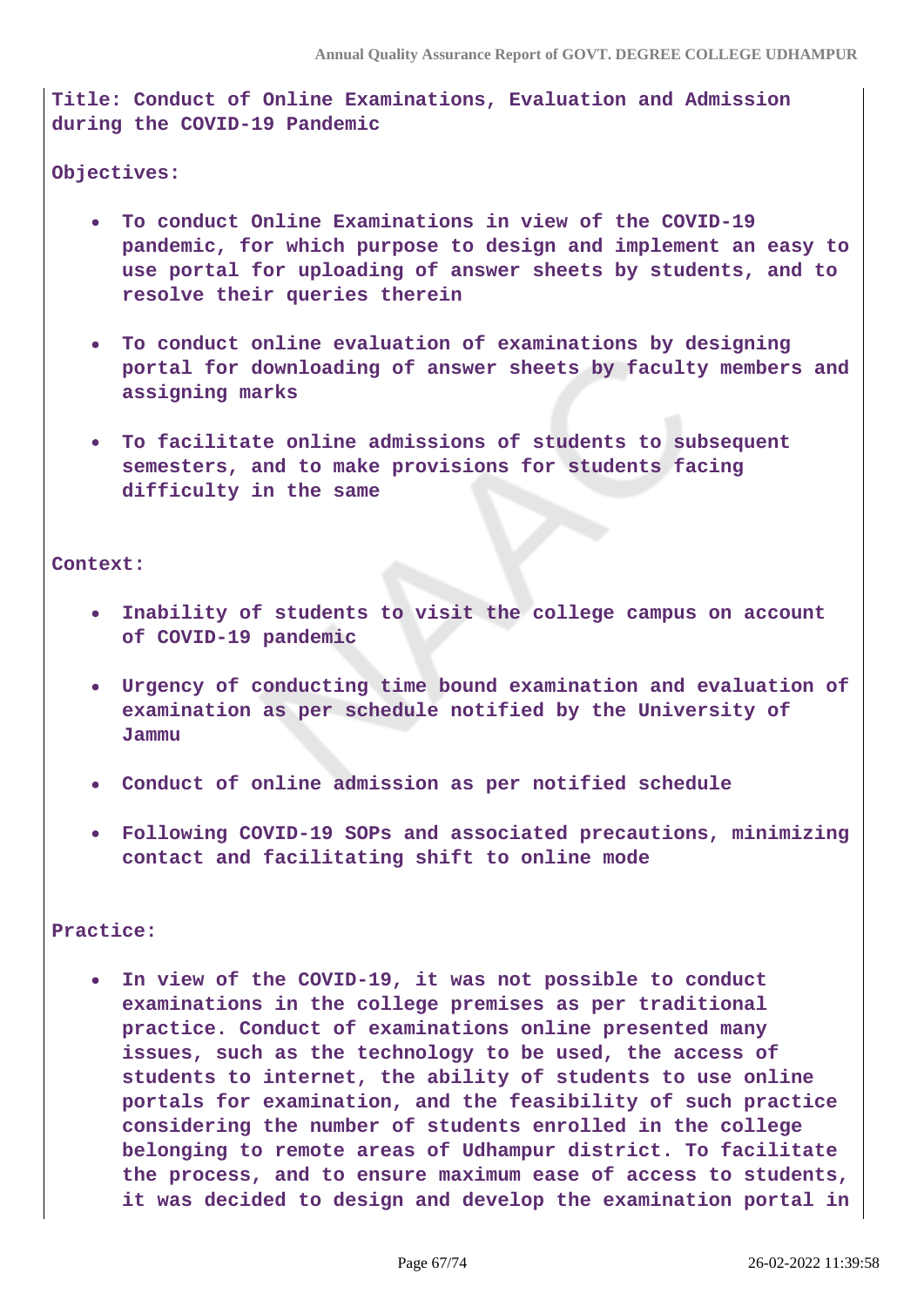**house, and the Website Committee in collaboration with the Department of Computer Applications took on the task at war footing. An Examination and Evaluation Portal was created for the Session 2020-21, wherein to attempt the internal assignment examination, students logged into the portal on the designated time and date as per the notified date sheet, and uploaded photos or PDF of their answer sheet. A corresponding portal was also designed where teachers could remotely access student answer sheets and assign marks. The task of conducting Private Examinations for Semesters 1, 3 and 5 for all colleges in Udhampur district was also allocated to the institution, which was also undertaken in a transparent and efficient manner. For evaluation of Private examinations, access to the portal was also provided to faculty from other colleges in the district. Phone numbers of faculty were provided to the students for resolving queries and difficulties of students, and efforts were made to prevent any exclusions because of the digital divide. Re-examination was conducted to accommodate students who were unable to upload their answer sheets to ensure no student was left behind.**

- **The institution conducted online classes using various**  $\bullet$ **platforms. To ensure access of students to study material and e-Content, the college developed its own Learning Management System titled as the Devika Cloud (https://devikacloud.in) which hosts e-Content of various subjects and courses being run in the college. The portal allows public access to the study material, so that students from any college in the UT of J&K (and anywhere in the world) can access it, the syllabus being same as designated by the University of Jammu. It is pertinent to mention here that the institution is the first and only college in UT of J&K which has developed and implemented an LMS.**
- **As the pandemic showed no signs of slowing down in the latter part of 2020, the admission to the next semesters was also conducted online. This was necessitated by the fact that the college had been designated as a COVID-19 Care Center and patients were kept for observation in the institution premises. For Admissions, a dedicated in-house portal was developed by the Website Committee and the Department of Computer Applications. The entire process of admission was shifted to online mode, and helpline numbers were provided on the Institution Portal for addressing student queries. Provision was also made for students who were unable to fill the admission form online. Care was taken so that no student**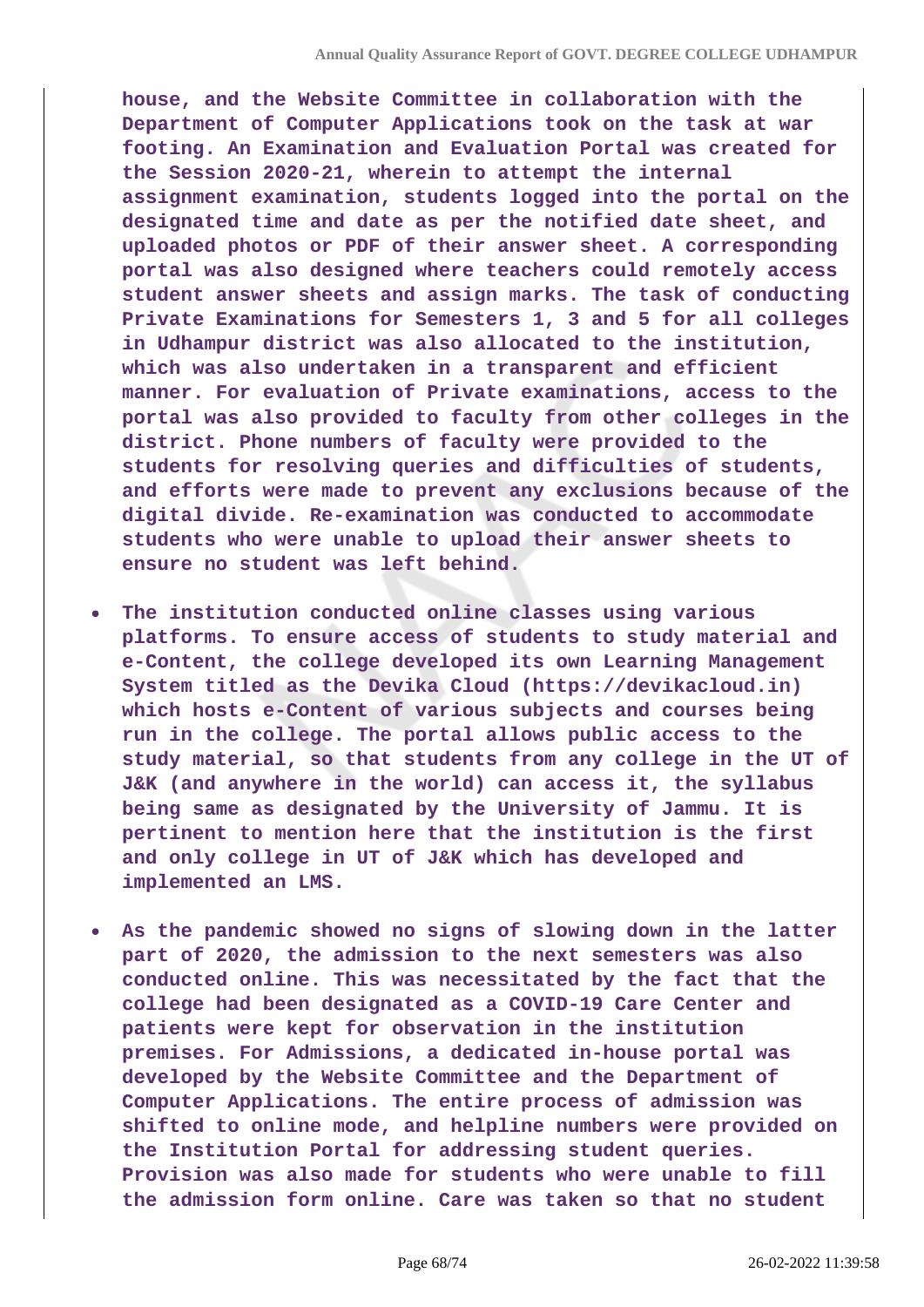**was excluded from the process.**

**Evidence of Success:**

- **The Examination, Evaluation and preparation of result was conducted in timely and transparent fashion. Provisions were made that no student was left behind and re-examination was conducted at the end of the examination schedule to accommodate students who were unable to upload answer sheets for valid reasons.**
- **Student awareness has increased regarding the use of online resources for access to study material and for taking examinations.**
- **The examination model and technology designed by the institution can be used in the future. The college encourages technology sharing, and welcomes invitations by other institutions to help them set up similar portals.**

**Problems Encountered:**

- **A large number of students of the college hail from remote areas of District Udhampur, and have limited access to Internet.**
- **Students who were unfamiliar with technology also found it difficult at first to use the portal to take examinations. To help such students Mock Tests were conducted to help students understand usage of the portal and to resolve their queries.**

**Resources Used while implementing the practice**

- **Programmers and System Administrators from the Website Committee and the Department of Computer Science**
- **Server and Dedicated Fiber Internet Connection**
- **Server Space purchased from DigitialOcean Service Provider**

**Best Practice 2**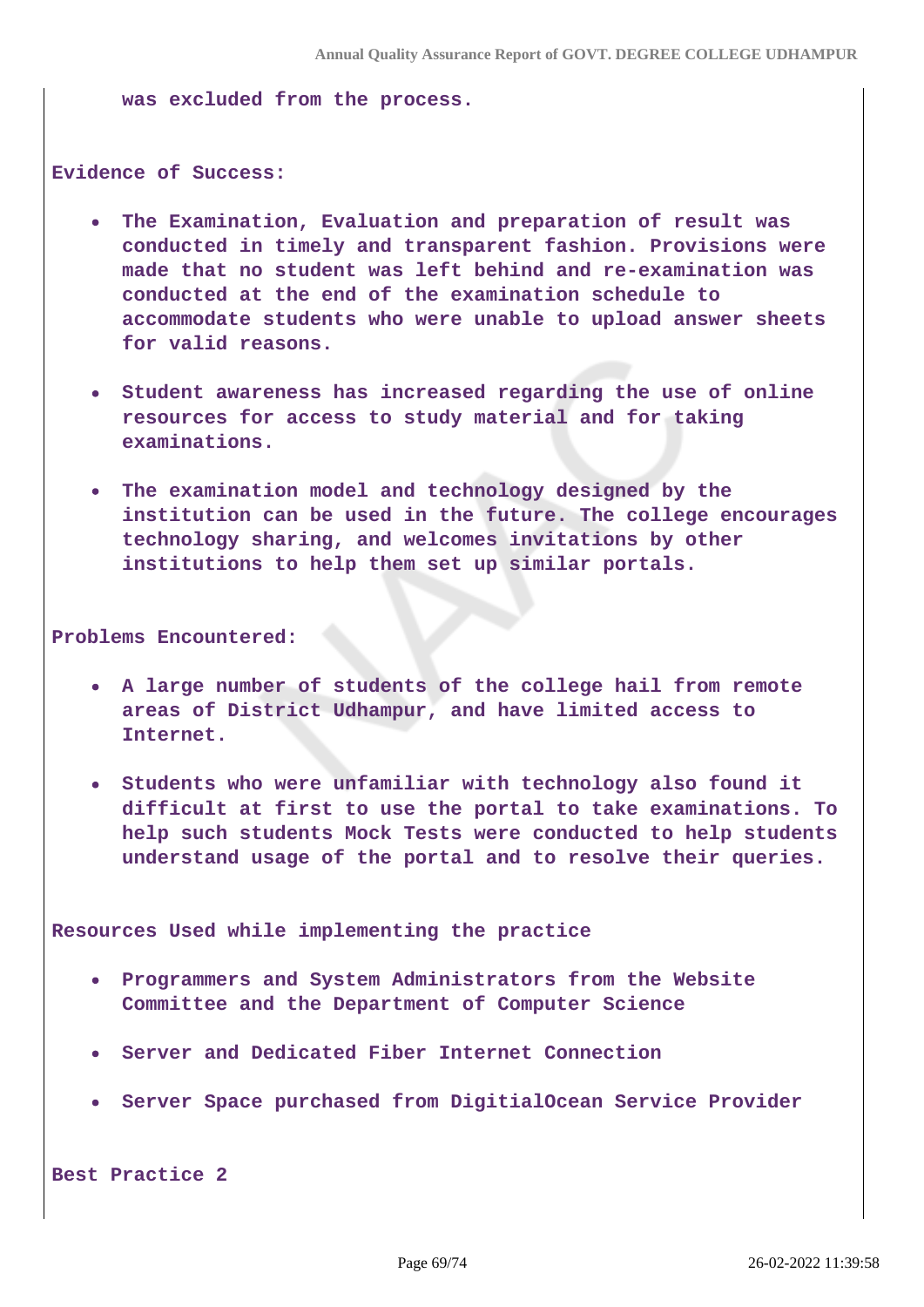### **Title:**

**COVID-19 precautions and preventive measures for safety of students and faculty members**

**Objectives:**

- **To prevent spread of COVID-19 among faculty and students**
- **To continue administrative and academic functioning of the**  $\bullet$ **institution amidst the COVID-19 pandemic**
- **To ease shift from Online to Offline mode of operation after decrease in COVID infections**
- **To maintain COVID-19 SOPs and Protocols after institution reopening for faculty and students**

#### **Context:**

**After the COVID-19 pandemic, the institution gradually opened for faculty members and students. Operation was resumed in Offline mode first for administrative functions and finally for academic functions. However, the pandemic is not yet over, and in view of newly emerging cases of infection, it became imperative that measures were needed to prevent the spread of COVID-19 in the institution, while maintaining the level of functionality needed for day to day routine operation of the institution. For this purpose, it was necessary to take steps and issue guidelines for the safety of all stakeholders thus involved.**

**Practice:**

**The institution made safety of students and faculty members a priority and took steps to ensure that operations were not hampered, while preventing safety hazards for all stakeholders. To begin with, the institution made it mandatory for everyone entering the college campus to be vaccinated. No student or faculty member was allowed to enter the college without being vaccinated. Vaccination certificates were checked at the college gate and students without certificates were barred from entering the college. Even after vaccination, strict measures were enforced to make sure that students remain safe inside the institution premises.**

**To promote hygiene among the faculty and students, sanitizer kiosks**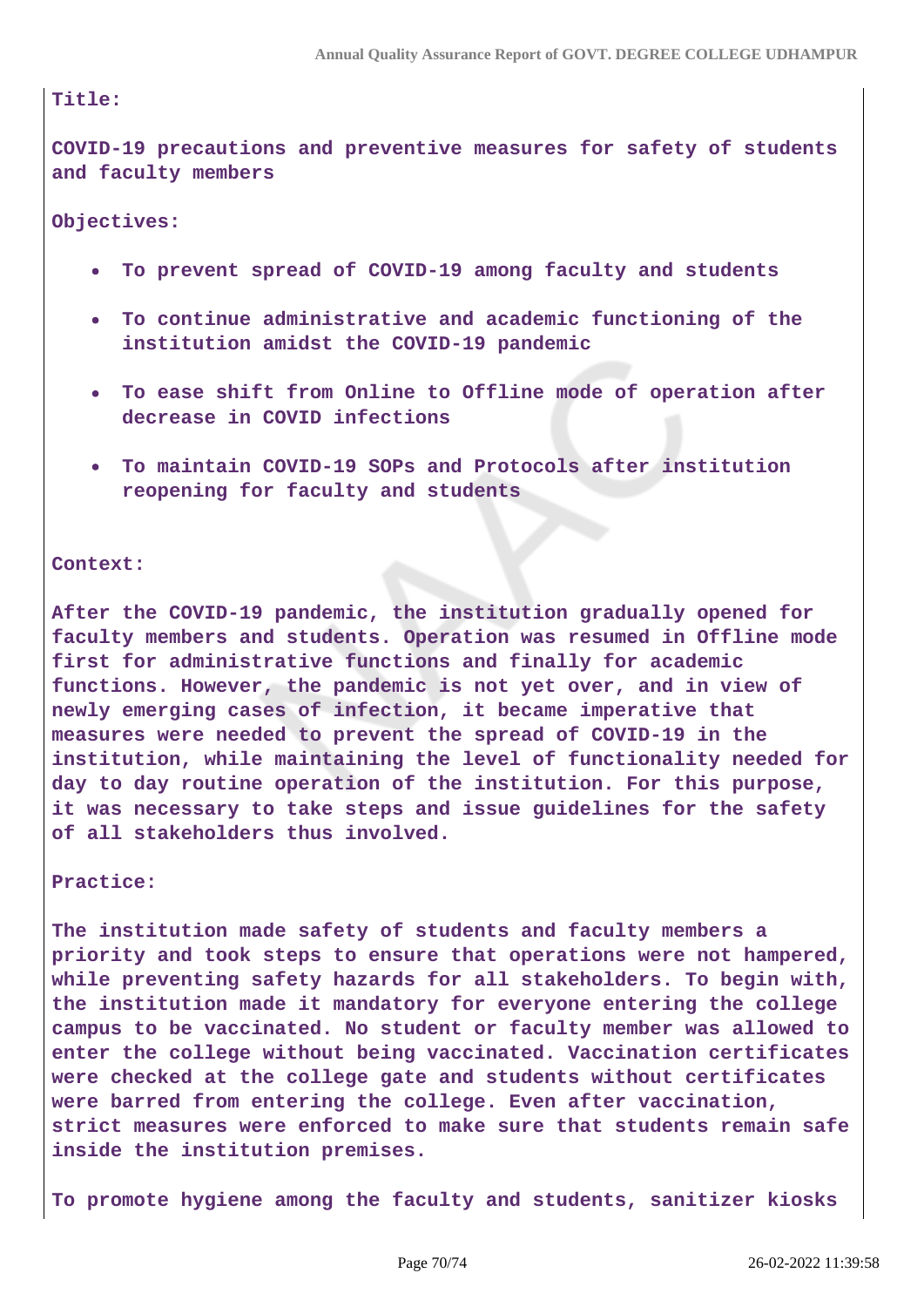**were placed inside the campus premises at appropriate places. No student was permitted entry in the college campus without a mask, and masks were distributed among the students and faculty members. Further, social distancing was practiced in the classrooms as well as other social areas such as Girls Common Room, Practical Laboratories, Playgrounds, Canteens etc.**

**The institution believes that the most effective protection against the pandemic is information, and to that effect the institution raised awareness among the students by putting up posters and notices at various places in the college campus as well as on the college website. Students were regularly directed to practice social distancing and sanitize their hands.**

#### **Evidence of Success:**

**There has been a reduction of cases among the faculty members of the institution in the latter part of the year 2021. No serious case of infection of COVID-19 has yet been reported among the students of the institution. Further students who experience symptoms are directed to remain at home and observe social distancing.**

#### **Problems Encountered:**

- **Students sometimes take off their mask inside the college**  $\bullet$ **campus or fail to observe social distancing in social areas. Discipline committee monitors student activity and takes corrective action.**
- **In some instances it becomes difficult to observe social**  $\bullet$ **distancing for students, for instance in passenger vehicles. In those cases students are advised to wear masks and avoid travelling in overcrowded vehicles.**

#### **Resources required:**

- **Sanitizer kiosks**
- **Masks for distribution among faculty and students**
- **Infographics and posters for display in the college campus**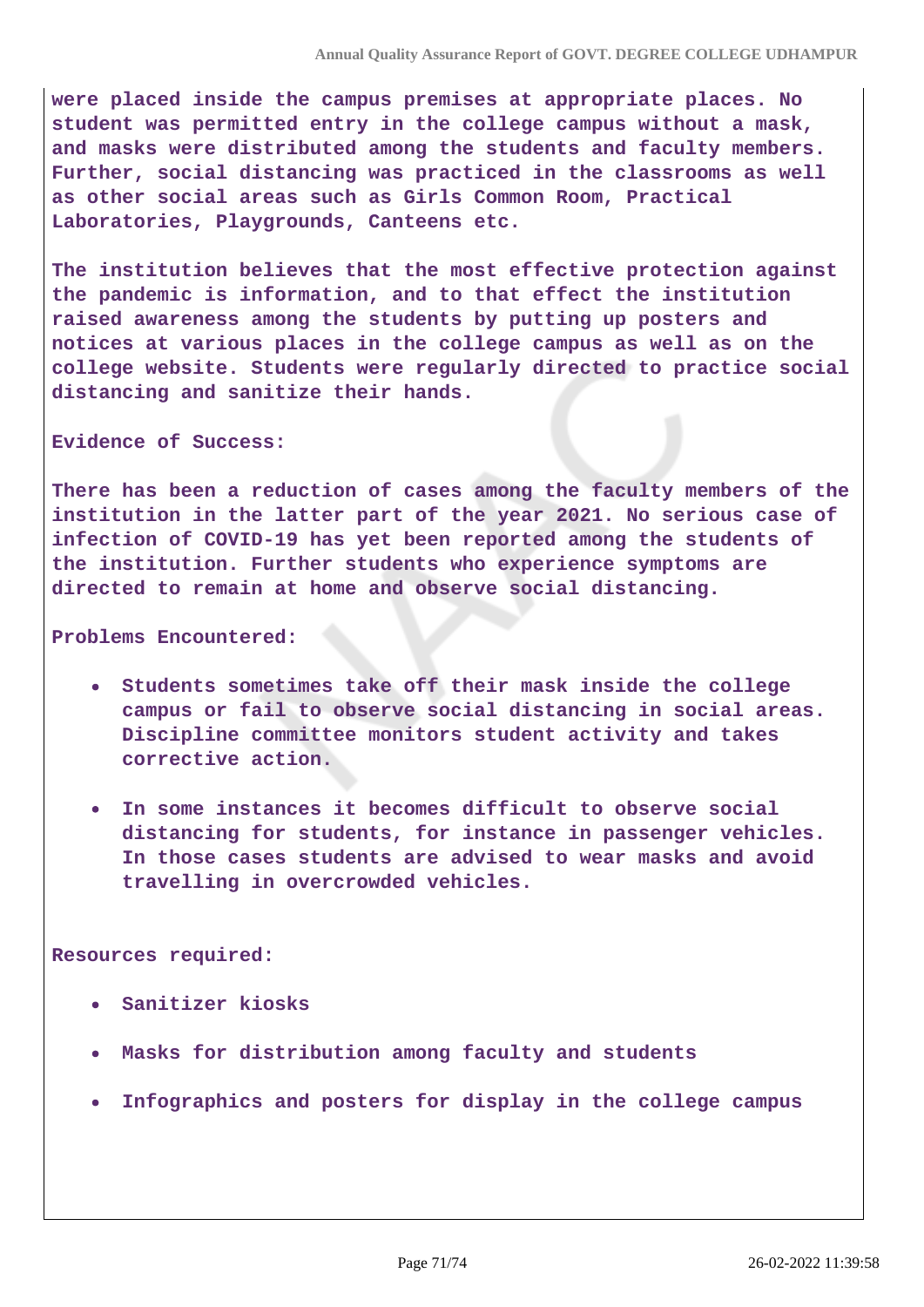| <b>File Description</b>                         | <b>Documents</b> |
|-------------------------------------------------|------------------|
| Best practices in the Institutional<br>web site | View File        |
| Any other relevant information                  | View File        |

### **7.3 - Institutional Distinctiveness**

7.3.1 - Portray the performance of the Institution in one area distinctive to its priority and thrust within 200 words

**The Vision, Mission and Objectives of the institution clearly points towards a value based education based on the curriculum of the affiliating university combining it with the core values attached to the College. This includes a large number of minorities and marginalized section students. The college successfully implemented the semester system which was introduced by University of Jammu almost a decade ago. The focus is on skill development, career oriented programs, industry visit, industry - academia interaction and college have brought all these aspects under curriculum implementation and enrichment. Special attention is given to weak students especially belonging to SC/ST, OBC and minority/financial weaker groups. The students of College are not only guided to achieve excellence in the education but are thoroughly equipped with the knowledge of social perseverance and environmental sustainability. It lays special effort on students understanding of current environmental crisis and through its various schemes like energy conservation, waste management, rain water harvesting, plantation drives urges them to become eco friendly citizens. he institution constantly thrives to achieve its stated vision and mission through distinctive approaches and innovative strategies. Institution has comparatively large number of rural background students. Most of the students from locality belong to low income group and are first generation learners, our college provide them platform to achieve academic excellence and also provide them selfdependency through earn and learn scheme. College provides ambience of creativity, innovation, discipline and good learning experiences. It constantly updates its infrastructure facilities as per need and requirement. College organises various Training programmes and Workshops on Transferable Skills to help the students to contribute to society.**

**The corona-virus pandemic had exposed students to Anxiety, trauma of personal and familial illness, financial hardship, displacement and stress to cope with changing educational dynamics; Institution has provided additional help to strengthen the student support by**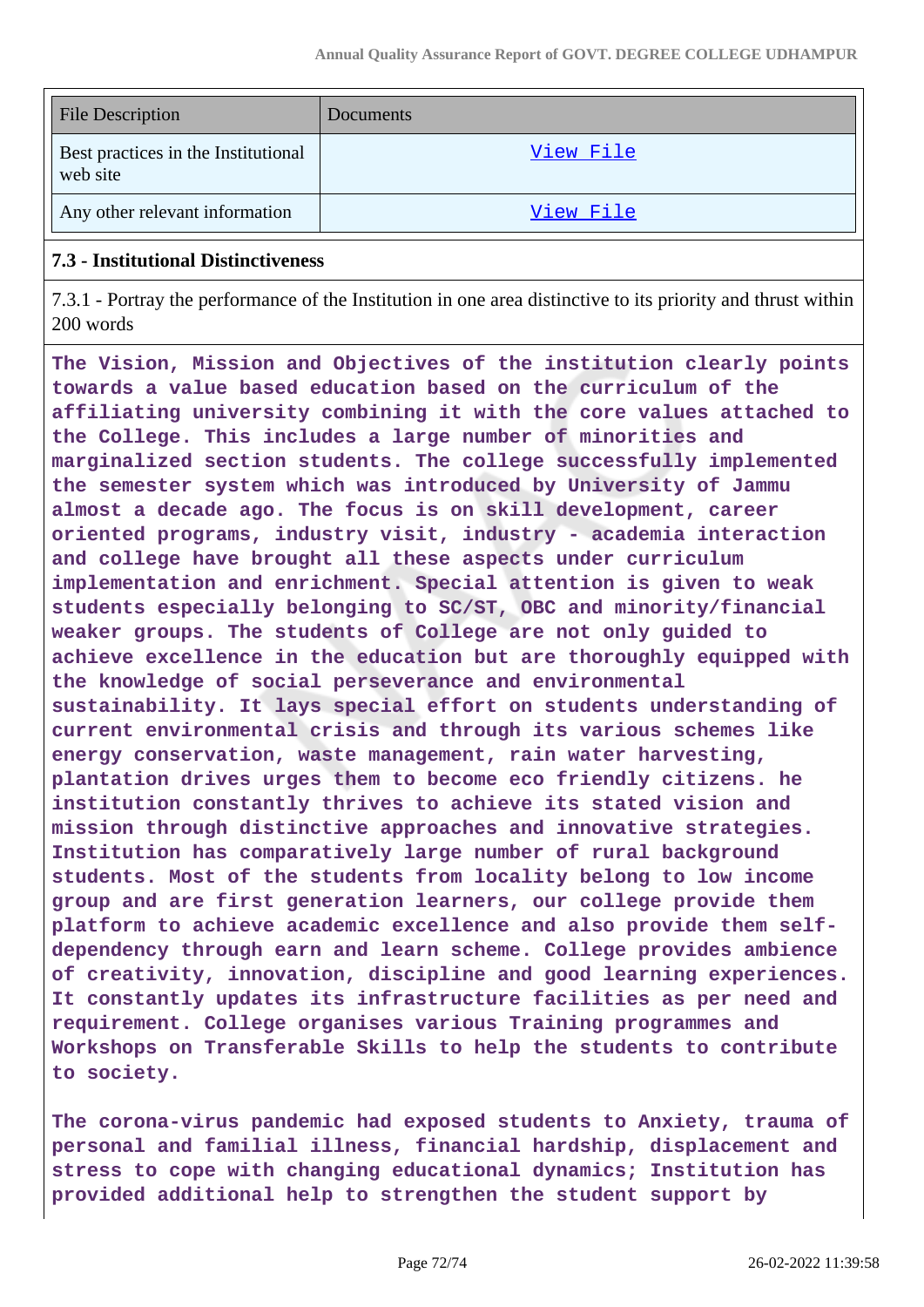**setting up various help-lines for student. Wherein their queries regarding to exam, library facilities etc were addressed and resolved. Special helpline was also setup to address issues of student anxiety and some needy students were also provided with financial support. Webinars on various subject oriented, environmental and health concerned topics is conducted for students to bridge the gap in their academic learning keeping them updated with educational and social perspectives. Institution always practices intensive and inclusive improvisation strategies according to the needs of students to facilitate their academic progress. College conducted lots of activities during this year like Ek Bharat Shresth Bharat, Personal Hygiene week celebration, Psychological support for Covid Pandemic situation (Covid Helper's Skill for student Community in collaboration with MGNCRE, Department of Higher Education, GOI), Vaccination Drives for students, Different programmes organised for AZADI KA AMRIT MAHOTSAV to celebrates 75 years of independence.**

**In this academic session, students of the College has secured seven University positions in the merit list of University of Jammu in the streams of Science, Commerce and Arts. Ms Purvi of the Science stream got second University position, Mr. Manath Kalsotra of Commerce stream got University seventh position and Ms Keerti Sharma, Sumiksha Gupta, Riya Gupta^1 and Riya Gupta^2 of the BBA stream got first, second, sixth and ninth University positions respectively in the merit list of University of Jammu in the 2020-2021. These students are encouraged by honoring them by presenting merit certifiactes and students who secure 1st to 3rd University position has presented cheques @Rs. 6000/- each and those who secured 4th to 10th University position has presented cheques @ Rs. @ 5000/- each.**

| <b>File Description</b>                         | Documents        |
|-------------------------------------------------|------------------|
| Appropriate web in the<br>Institutional website | <u>View File</u> |
| Any other relevant information                  | <u>View File</u> |

## 7.3.2 - Plan of action for the next academic year

**With the starting of new skill based as well as other academic courses for the students and increase in the gross enrollment than last year, the college has submitted detailed project reports for infrastructure development. It has been proposed that college should have separate administrative block, toilet block for students, 04 class rooms and 02 laboratories. Out of which, approval for class**